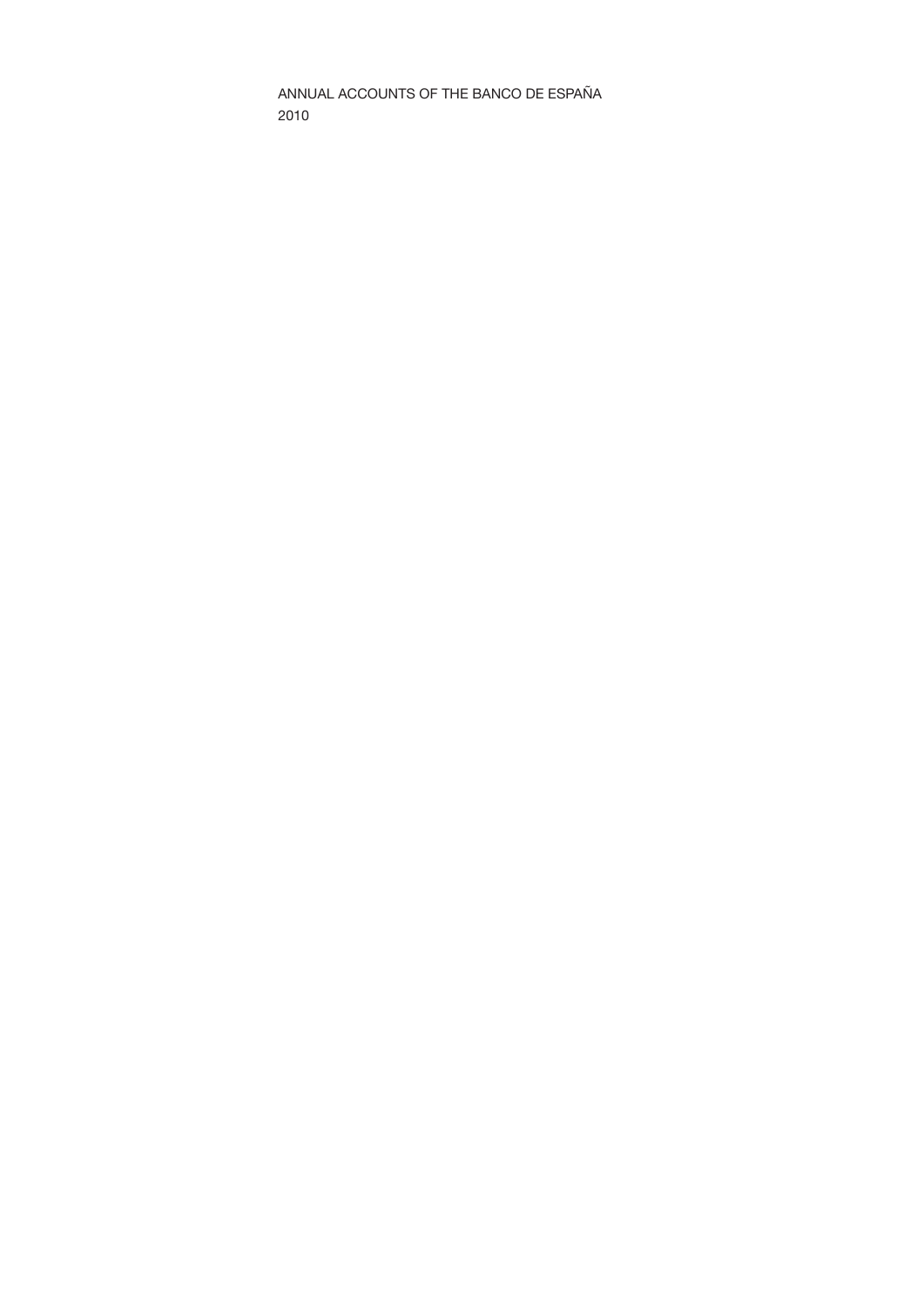# 1 INTRODUCTION

The annual accounts of the Banco de España ("the Bank") as established by Article 29.1 of its internal rules, approved by a Resolution of the Governing Council of 28 March 2000 (Official State Gazette (BOE) of 6 April 2000), comprise the balance sheet, the profit and loss account and the notes on the accounts. The accounts have been prepared in accordance with the internal accounting rules and principles of the Banco de España. These rules and principles are based on the accounting framework established for national central banks (NCBs) of the European System of Central Banks (ESCB)<sup>1</sup> pursuant to Article 26.4 of the Statute of the ESCB on standardisation of accounting and reporting procedures relating to operations undertaken by NCBs. In the cases not regulated by Eurosystem accounting legislation, the Banco de España applies its internal policies based on generally accepted accounting principles adapted to the special characteristics of the operations and functions of a central bank.

In accordance with the provisions of Articles 29 and 32 of its internal rules, the Bank's annual accounts have been audited by the Internal Audit Department and analysed and examined by the Audit Committee appointed for the purpose by the Bank's Governing Council. The accounts have also been audited by independent external auditors, as stipulated by Article 29 of the Bank's internal rules and Article 27 of the Statute of the ESCB.

Under the provisions of Article 4.2 of Law 13/1994 of 1 June 1994 of Autonomy of the Banco de España, it is for the government, upon proposal by the Minister for Economic Affairs and Finance, to approve the Bank's balance sheet and accounts for the year, which will be sent to Parliament (Cortes Generales) for informational purposes. The Governing Council of the Bank, under the provisions of Article 21.g) of the aforementioned Law, is responsible for preparing the Bank's annual accounts.

Unless otherwise indicated, the figures are expressed in millions of euro. Those relating to 2009 are presented solely for comparison with 2010. Due to rounding, on occasions the totals included in the balance sheet, profit and loss account and notes on the annual accounts may not equal the sum of the individual figures. The structure of the Banco de España balance sheet differs from that of previous years with regard to the numbering of various items, due to the full and total adoption of the central bank annual balance sheet format set out in Annex VIII of the European Central Bank Guideline of 11 November 2010 on the legal framework for accounting and financial reporting in the ESCB (ECB/2010/20).

This document presents the accounts for the year 2010. Section 2 includes the balance sheet and profit and loss account at 31 December 2010; Section 3 contains the notes on the accounts, with the accounting policies that have served as a framework for their preparation, the explanatory notes on the most important aspects of the balance sheet and profit and loss account, and the changes in capital, reserves, provisions and revaluation accounts; and Section 4, in compliance with Article 4.2 of the Law of Autonomy, details the contributions made to the Deposit Guarantee Funds and

<sup>1</sup> Guideline of the European Central Bank of 11 November 2010 on the legal framework for accounting and financial reporting in the ESCB (ECB/2010/20).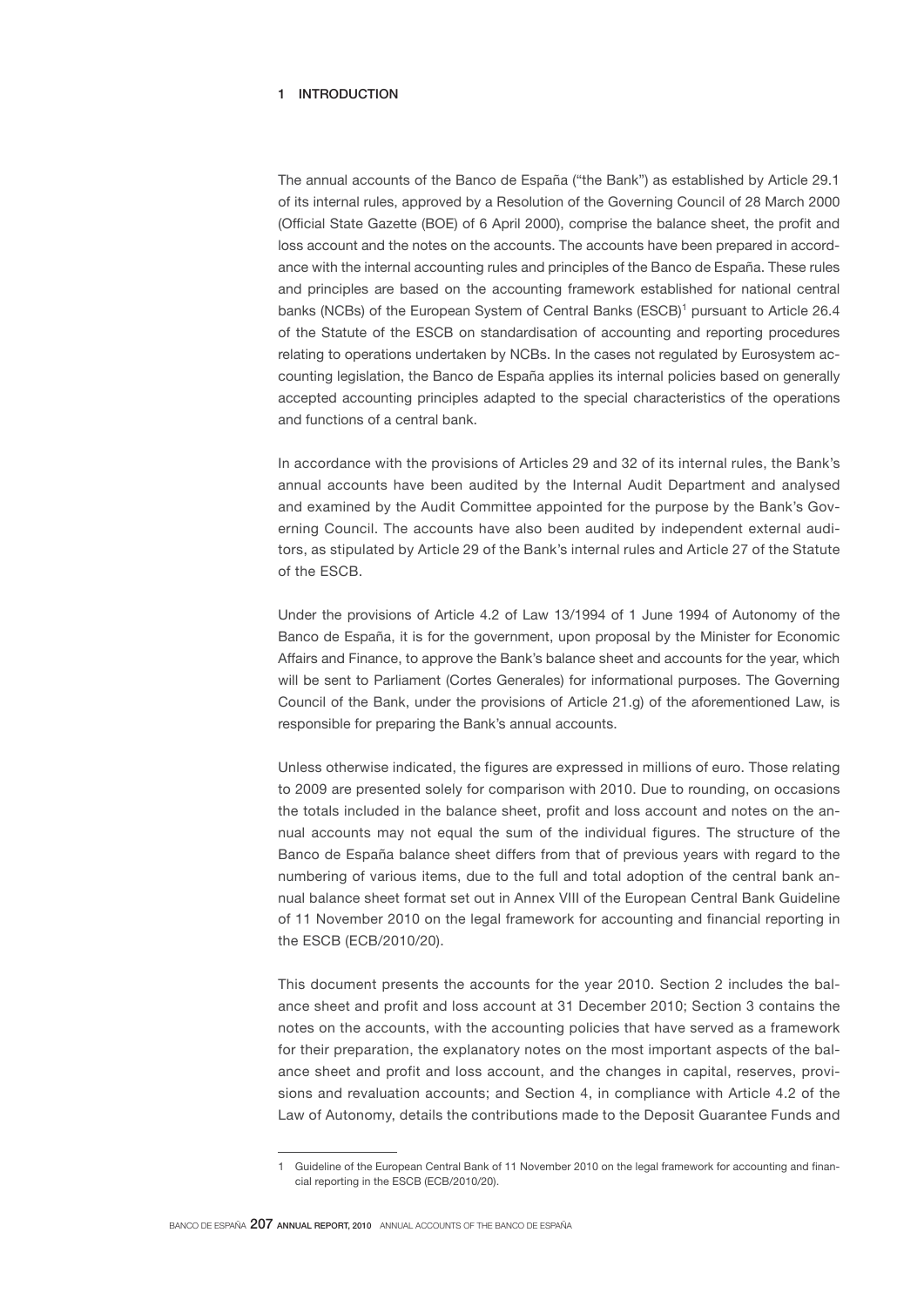the loans and transactions agreed on other than an arm's-length basis or which in any other way entail a loss of profit or losses for the Bank, along with the estimated amount.

Finally, Annexes 1 and 2 include the reports of the external auditors and of the Bank's Audit Committee on the annual accounts presented in the preceding sections.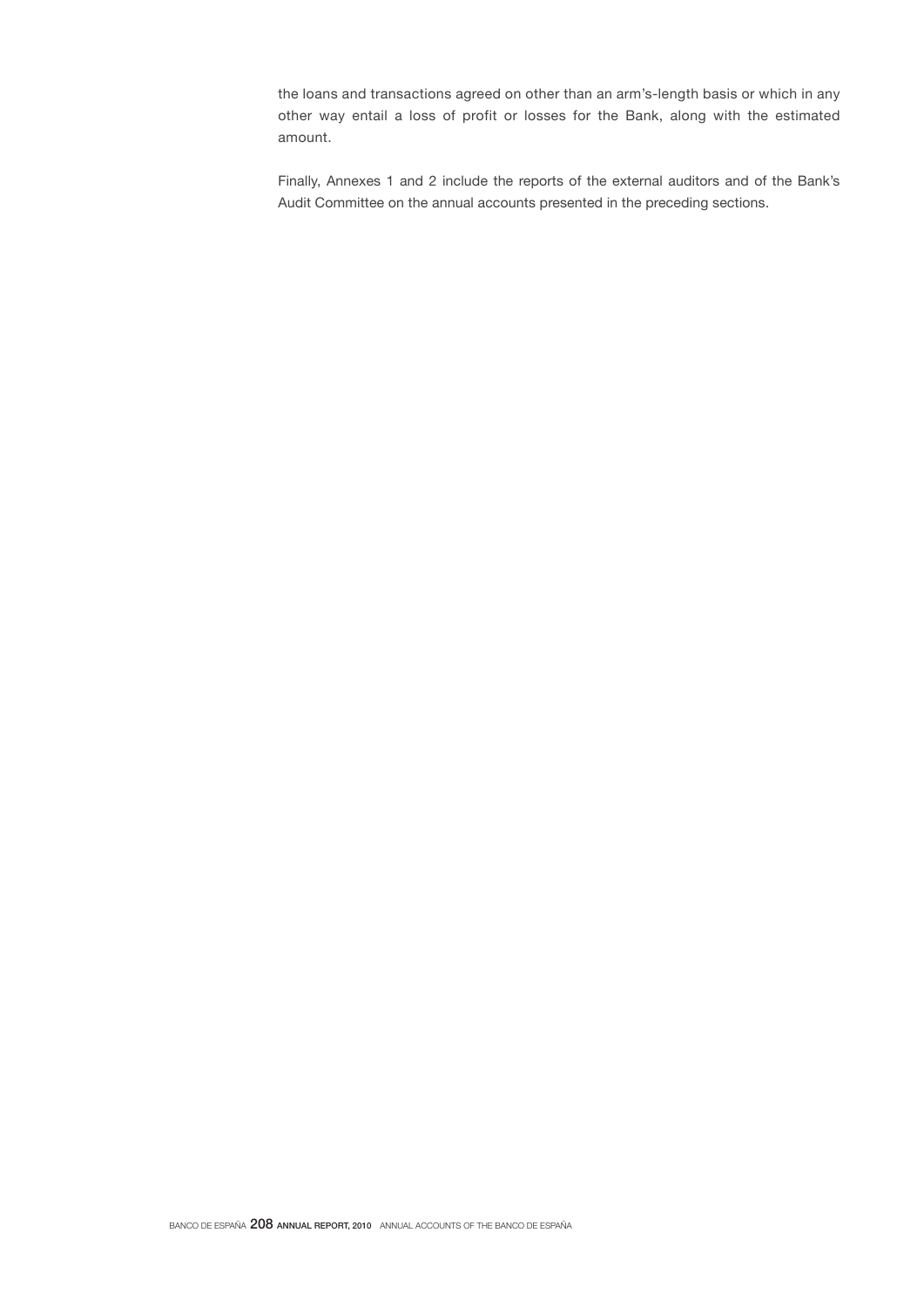# BALANCE SHEET OF THE BANCO DE ESPAÑA AS AT 31 DECEMBER 2010

EUR m

|   |               |                                                                                           | NOTE NUMBER    | 2010       | 2009       |
|---|---------------|-------------------------------------------------------------------------------------------|----------------|------------|------------|
|   | <b>ASSETS</b> |                                                                                           |                |            |            |
| 1 |               | Gold and gold receivables                                                                 | 1              | 9,555.49   | 6,938.31   |
| 2 |               | Claims on non-euro area residents denominated in foreign currency                         |                | 14,040.29  | 12,306.81  |
|   | 2.1           | Receivables from the IFM                                                                  | $\overline{2}$ | 4,782.17   | 4,119.17   |
|   | 2.2           | Balances with banks and security investments, external loans<br>and other external assets | 3              | 9,258.12   | 8,187.65   |
| 3 |               | Claims on euro area residents denominated in foreign currency                             | 4              | 0.06       | 0.01       |
| 4 |               | Claims on non-euro area residents denominated in euro                                     |                | 907.25     | 1,014.96   |
|   | 4.1           | Balances with banks, securities investments and loans                                     | 5              | 907.25     | 1,014.96   |
|   | 4.2           | Claims arising from the credit facility under ERM II                                      |                |            |            |
| 5 |               | Lending to euro area credit institutions related to monetary policy                       |                |            |            |
|   |               | operations denominated in euro                                                            | 6              | 61,550.47  | 90,087.62  |
|   | 5.1           | Main refinancing operations                                                               |                | 20,285.31  | 657.70     |
|   | 5.2           | Longer-term refinancing operations                                                        |                | 39,662.77  | 89,421.45  |
|   | 5.3           | Fine-tuning reverse operations                                                            |                | 1,585.00   |            |
|   | 5.4           | Structural reverse operations                                                             |                |            |            |
|   | 5.5           | Marginal lending facility                                                                 |                |            |            |
|   | 5.6           | Credits related to margin calls                                                           |                | 17.39      | 8.47       |
| 6 |               | Other claims on euro area credit institutions denominated in euro                         | 7              | 2.04       | 1,151.64   |
| 7 |               | Securities of euro area residents denominated in euro                                     | 8              | 87,827.96  | 84,340.68  |
|   | 7.1           | Securities held for monetary policy purposes                                              |                | 13,906.71  | 3,400.37   |
|   | 7.2           | Other securities                                                                          |                | 73,921.24  | 80,940.31  |
| 8 |               | General government debt denominated in euro                                               | 9              | 4,081.98   | 4,665.45   |
| 9 |               | Intra-Eurosystem claims                                                                   | 10             | 20,945.82  | 13,121.19  |
|   | 9.1           | Participating interest in ECB                                                             |                | 801.70     | 663.30     |
|   | 9.2           | Claims equivalent to the transfer of foreign reserves                                     |                | 4,783.65   | 4,783.65   |
|   | 9.4           | Net claims related to the allocation of euro banknotes within the Eurosystem              |                | 15,360.48  | 7,674.24   |
|   | 9.5           | Other claims within the Eurosystem (net)                                                  |                |            |            |
|   |               | 10 Items in course of settlement                                                          |                | 1.06       | 0.34       |
|   |               | 11 Other assets                                                                           |                | 3,708.73   | 4,324.48   |
|   |               | 11.2 Tangible and intangible fixed assets                                                 | 11             | 254.61     | 240.45     |
|   |               | 11.3 Other financial assets                                                               | 12             | 47.18      | 50.45      |
|   |               | 11.4 Off-balance sheet instruments revaluation differences                                | 13             |            |            |
|   |               | 11.5 Accruals and prepaid expenses                                                        | 14             | 1,891.39   | 2,126.12   |
|   |               | 11.6 Sundry                                                                               | 15             | 1,515.55   | 1,907.47   |
|   |               | <b>TOTAL ASSETS</b>                                                                       |                | 202,621.16 | 217,951.50 |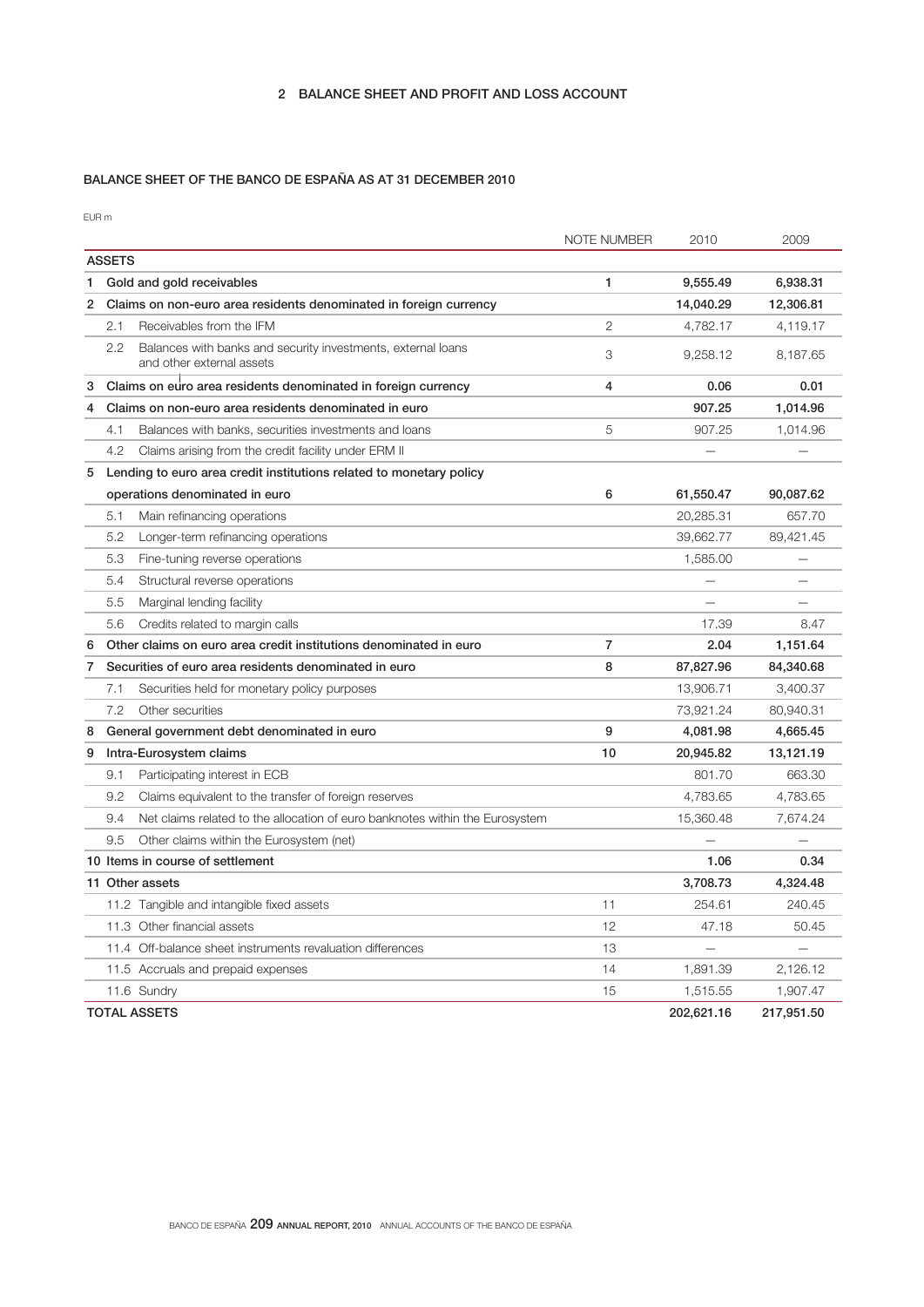# BALANCE SHEET OF THE BANCO DE ESPAÑA AS AT 31 DECEMBER 2010 (cont'd)

|                    |                                                                                            | <b>NOTE NUMBER</b> | 2010       | 2009       |
|--------------------|--------------------------------------------------------------------------------------------|--------------------|------------|------------|
| <b>LIABILITIES</b> |                                                                                            |                    |            |            |
| 1                  | Banknotes in circulation                                                                   | 16                 | 91,917.98  | 88,273.78  |
| 2                  | Liabilities to euro area credit institutions related to monetary                           |                    |            |            |
|                    | policy operations denominated in euro                                                      | 17                 | 26,964.03  | 35,089.02  |
| 2.1                | Current accounts (covering the minimum reserve system)                                     |                    | 19,950.00  | 24,736.02  |
| 2.2                | Deposit facility                                                                           |                    | 6,997.50   | 10,352.00  |
| 2.3                | Fixed-term deposits                                                                        |                    |            |            |
| 2.4                | Fine-tuning reverse operations                                                             |                    |            |            |
| 2.5                | Deposits related to margin calls                                                           |                    | 16.53      | 1.00       |
| 3                  | Other liabilities to euro area credit institutions denominated in euro                     |                    | 0.14       | 0.09       |
| 5                  | Liabilites to other euro area residents denominated in euro                                |                    | 9,488.74   | 32,725.57  |
| 5.1                | General government                                                                         | 18                 | 9,336.63   | 31,233.05  |
| 5.2                | Other liabilities                                                                          | 19                 | 152.11     | 1,492.52   |
| 6                  | Liabilities to non-euro area residents denominated in euro                                 | 20                 | 400.15     | 264.49     |
| 7                  | Liabilities to euro area residents denominated in foreign currency                         |                    | 0.93       | 0.86       |
| 8                  | Liabilities to non-euro area residents denominated in foreign currency                     |                    | 0.76       | 0.69       |
| 8.1                | Deposits, balances and other liabilities                                                   | 21                 | 0.76       | 0.69       |
| 8.2                | Liabilities arising from the credit facility under ERM II                                  |                    |            | -          |
| 9                  | Counterpart of special drawing rights allocated by the IMF                                 | 22                 | 3,272.05   | 3,078.08   |
|                    | 10 Intra-Eurosystem liabilities                                                            | 23                 | 50,864.34  | 41,033.92  |
|                    | 10.2 Liabilities related to promissory notes backing the issuance of ECB debt certificates |                    |            |            |
|                    | 10.3 Net liabilities related to the allocation of euro banknotes within the Eurosystem     |                    |            |            |
|                    | 10.4 Other liabilities within the Eurosystem (net)                                         |                    | 50,864.34  | 41,033.92  |
|                    | 11 Items in course of settlement                                                           | 24                 | 138.39     | 103.69     |
|                    | 12 Other liabilities                                                                       |                    | 300.24     | 375.92     |
|                    | 12.1 Off-balance-sheet instruments revaluation differences                                 | 25                 | 30.43      | 79.67      |
|                    | 12.2 Accruals and income collected in advance                                              | 26                 | 80.96      | 69.06      |
|                    | 12.3 Sundry                                                                                | 27                 | 188.84     | 227.19     |
| 13 Provisions      |                                                                                            | 28                 | 5,478.81   | 5,312.04   |
|                    | 14 Revaluation accounts                                                                    | 29                 | 9,274.59   | 7,020.16   |
|                    | 15 Capital and reserves                                                                    |                    | 1,950.00   | 2,000.00   |
|                    | 15.1 Capital                                                                               | 30                 | 1,000.00   | 1,000.00   |
|                    | 15.2 Reserves                                                                              | 31                 | 950.00     | 1,000.00   |
|                    | 16 Profit for the year                                                                     | 32                 | 2,570.00   | 2,673.18   |
|                    | TOTAL LIABILITIES                                                                          |                    | 202,621.16 | 217,951.50 |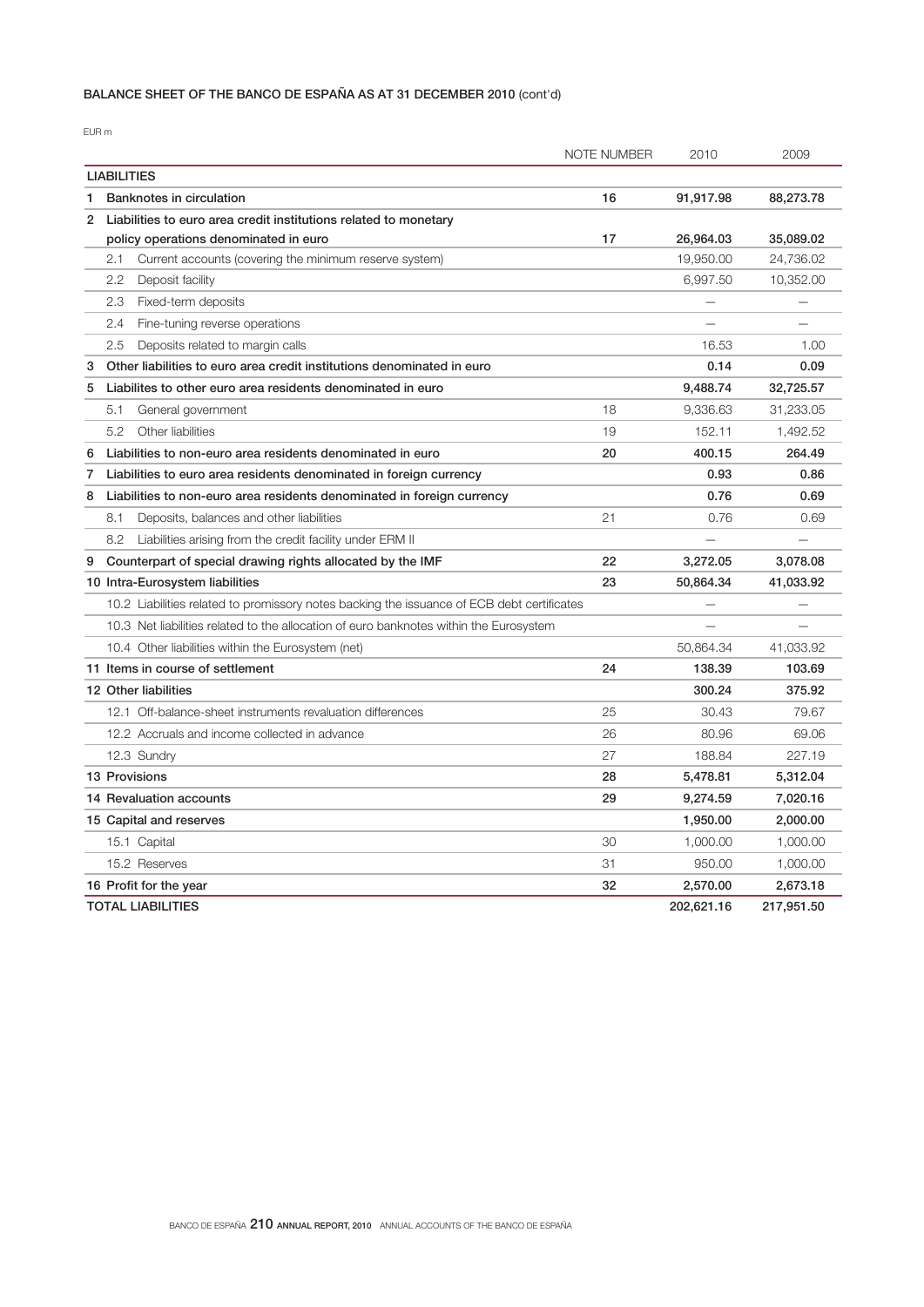# PROFIT AND LOSS ACCOUNT OF THE BANCO DE ESPAÑA FOR THE YEAR ENDING 31 DECEMBER 2010

EUR m

|   |                                                                                   | NOTE NUMBER    | 2010      | 2009      |
|---|-----------------------------------------------------------------------------------|----------------|-----------|-----------|
|   | Interest income                                                                   |                | 4,450.57  | 4,669.85  |
| 2 | Interest expense                                                                  | $\overline{2}$ | 1,040.39  | 1,005.29  |
| 3 | Net interest income $(1 - 2)$                                                     |                | 3,410.18  | 3,664.57  |
| 4 | Realised gains/losses arising from financial operations                           | 3              | 366.04    | 108.54    |
| 5 | Write-downs on financial assets and positions                                     | 4              | 793.89    | 193.12    |
| 6 | Transfer to/from provisions for foreign exchange rate, price and credit risks     | 5              | 407.96    | 688.14    |
| 7 | Net result of financial operations, write-downs and risk provisions $(4 - 5 - 6)$ |                | $-835.81$ | $-772.72$ |
| 8 | Fees and commissions income                                                       |                | 20.07     | 23.77     |
| 9 | Fees and commissions expense                                                      |                | 11.12     | 13.20     |
|   | 10 Net income from fees and commissions $(8 - 9)$                                 | 6              | 8.95      | 10.57     |
|   | 11 Income from equity shares and participating interests                          | 7              | 191.04    | 117.94    |
|   | 12 Net result of pooling of monetary income                                       | 8              | 253.47    | 193.99    |
|   | 13 Other income and losses                                                        | 9              | $-11.56$  | $-12.93$  |
|   | 14 TOTAL NET INCOME $(3 + 7 + 10 + 11 + 12 + 13)$                                 |                | 3,016.27  | 3,201.42  |
|   | 15 Staff costs                                                                    | 10             | 228.40    | 230.96    |
|   | 16 Administrative expenses                                                        | 11             | 117.83    | 121.51    |
|   | 17 Depreciation of tangible and intangible fixed assets                           | 12             | 27.34     | 25.58     |
|   | 18 Banknote production services                                                   | 13             | 61.71     | 71.45     |
|   | 19 Other expenses                                                                 |                | 3.27      | 2.85      |
|   | 20 TOTAL OPERATING EXPENSES (15 + 16 + 17 + 18 + 19)                              |                | 438.54    | 452.35    |
|   | 21 Transfers and additions to other funds and provisions                          | 14             | 7.73      | 75.89     |
|   | 22 PROFIT FOR THE YEAR (14 - 20 - 21)                                             | 15             | 2,570.00  | 2,673.18  |

Countersigned by The Governor,

Muric  $\ddot{\phantom{a}}$ 

MIGUEL FERNÁNDEZ ORDÓÑEZ

The Comptroller,

JOSÉ MIGUEL GARCÍA HERNANDO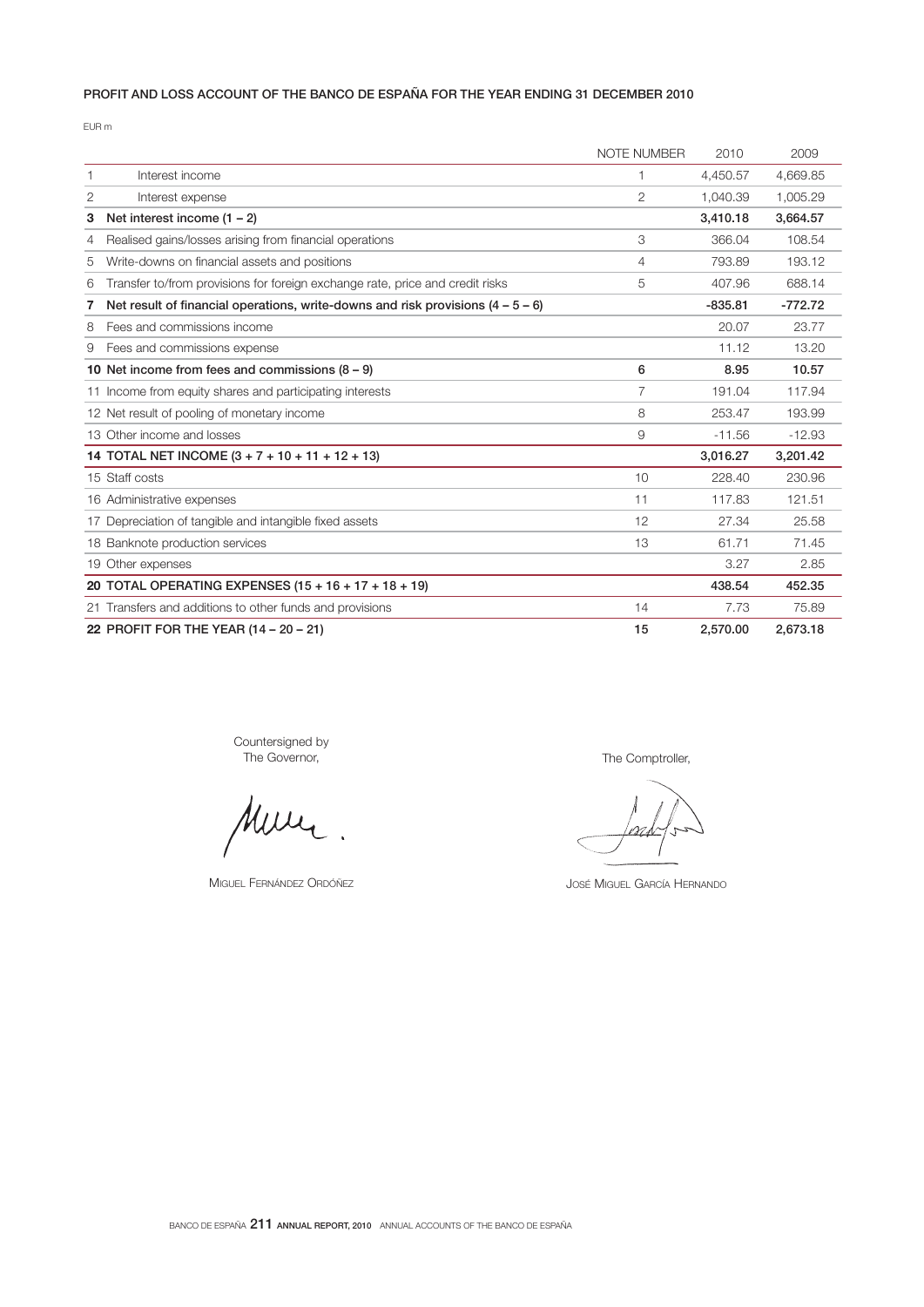# 3 NOTES ON THE ACCOUNTS

Gold

| 3.1 Accounting policies | The annual accounts of the Banco de España present fairly its net worth, financial and eco-      |
|-------------------------|--------------------------------------------------------------------------------------------------|
|                         | nomic position. They have been drawn up in accordance with the following accounting princi-      |
| <b>BASIC PRINCIPLES</b> | ples: prudence, recognition of post-balance-sheet events, going concern, the accruals principle, |
|                         | consistency and comparability, no offset, matching of revenues and expenses, and materiality.    |
|                         | These principles conform to those set out in the accounting guides and instructions of the ECB.  |

The annual accounts have been prepared on a historical cost basis, modified as necessary to include market valuation of trading-book securities, gold and the foreign currency position. Futures shall be valued daily at market price and significant participating interests at underlying book value. 2 BASIS OF ACCOUNTING

> Transactions in assets and liabilities are generally recorded on the settlement date, except that forward transactions in foreign currencies are booked at the spot settlement date. If a period end falls between the trade date and the spot settlement date, both spot and forward transactions are recognised at the trade date.

> The specific valuation criteria applied to the various assets and liabilities were the following:

Gold is recorded at acquisition cost,<sup>2</sup> which is determined by the cash amount paid in the transaction including any related expense.

> The cost of sales is obtained by applying the daily net average cost method. In the event that the cash to be paid or received is specified in a currency other than the euro, it is translated into euro at the mid-market exchange rate two business days before the settlement date.

> On the last day of each month, gold stocks are valued at the market price in euro per troy ounce of fine gold. Unrealised gains or losses (except for unrealised losses at year-end) are reflected in an adjustment account and credited or debited, respectively, to a revaluation or expense account.

> Unrealised losses existing at the end of the year are taken to the profit and loss account and the average book value is modified. Such losses are considered irreversible in subsequent revaluations.

> Sales of gold against foreign currency under repurchase agreements are recorded as offbalance-sheet items, with no effect on the balance sheet. The foreign currency received by way of consideration is recorded on the assets side, with the obligation to repay it being recorded simultaneously on the liabilities side. Possible differences arising between gold delivered spot and that received forward are recorded as if there had been an independent outright sale or purchase at the time of maturity of the transaction.

Spot purchases or sales of foreign currencies are recorded at the settlement date, affecting the foreign currency position from that date. Gains and losses on the spot sale of for-Foreign currencies

<sup>2</sup> As at 31/12/1998 its acquisition cost was adjusted to the market price then prevailing and the unrealised gains were credited to revaluation accounts. These gains are subsequently taken to profit and loss when the asset is sold or, alternatively, they are used to offset unrealised losses.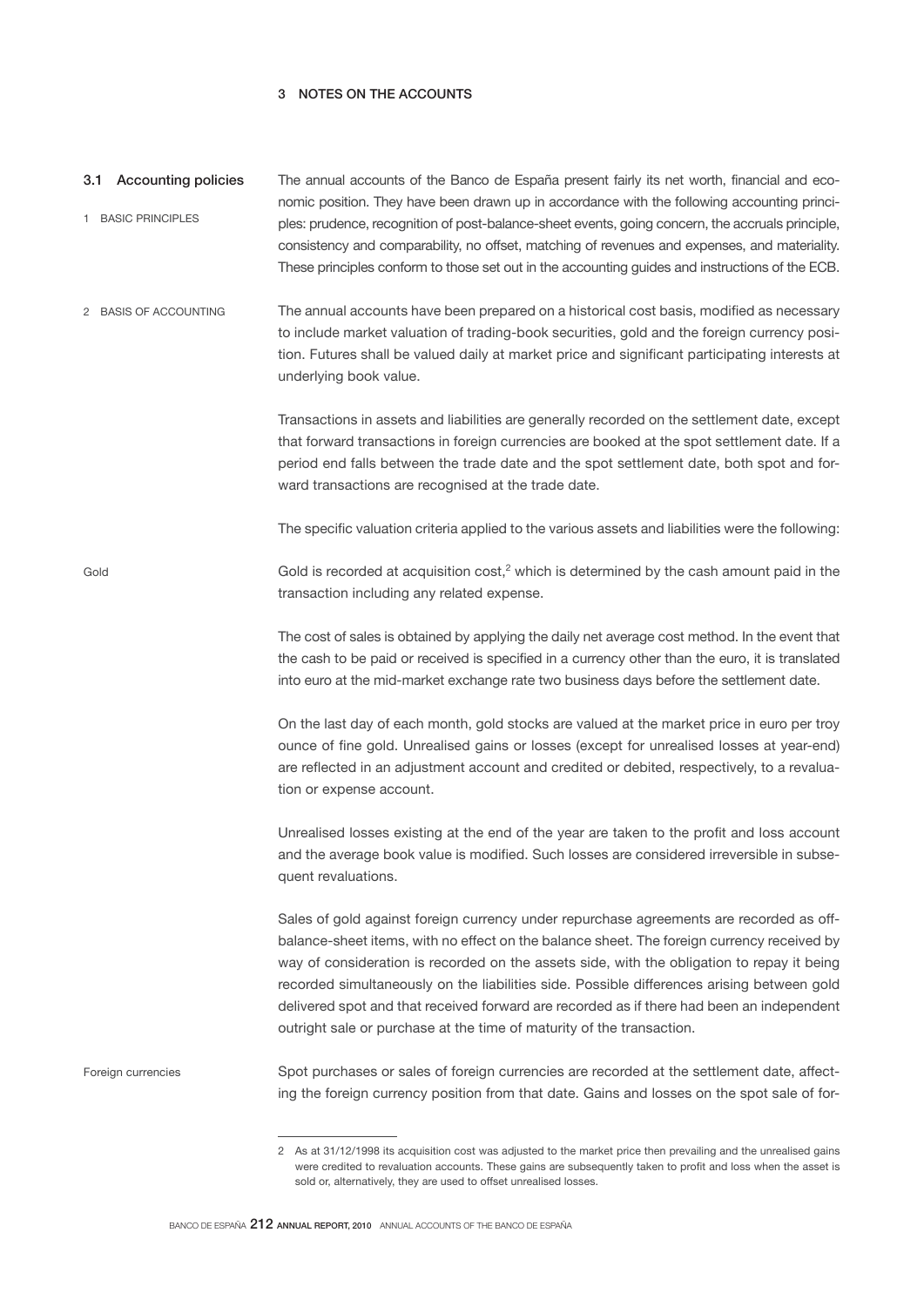eign currencies are similarly considered to be realised from the settlement date. Meanwhile, foreign exchange forward purchase and sale transactions shall be recognised in off-balance-sheet accounts at the spot date of the transaction, affecting the foreign currency position as at that date. The gain or loss on the transaction shall also be considered to be realised on that date. If a period-end falls between the trade date and the spot settlement date, the transactions have to be recognised at the trade date.

Purchases are recorded at acquisition cost in euro. Purchases and sales of foreign currencies against euro are valued at the exchange rate agreed in the transaction. When foreign currencies are bought and sold against other foreign currencies, the euro valuation is at the mid-market exchange rate of the currency sold on the trade date. Transactions in a foreign currency that do not modify the overall position therein have no effect on the book value of such position.

The cost in euro of foreign currency sold is calculated using the daily net average cost method.

Accrued interest denominated in foreign currency is recorded on a daily basis, generally using the mid-market rate on each day. If the rate on the relevant day is not available, the latest mid-market rate available shall be applied. Accrued interest receivable or payable denominated in foreign currency shall form part of the foreign currency position.

Foreign currencies are revalued monthly to market price. This revaluation is performed without netting unrealised gains against unrealised losses on the various currencies. Unrealised gains and losses (except for unrealised losses at year-end) are reflected in adjustment accounts and credited or debited, respectively, to revaluation and expense accounts.

Unrealised losses existing at the end of the year are taken to the profit and loss account for the year, in which case they affect the average cost of the currency in question. Such losses are considered irreversible in subsequent revaluations.

The criteria applied are the same as those indicated in the preceding section for foreign currencies. Foreign banknotes

SDRs and the net position in the International Monetary Fund (IMF) are valued at the yearend SDR market exchange rate by the same methods used for other currencies. Special drawing rights (SDRs)

The Banco de España holds three separate securities portfolios: a trading portfolio, a held to maturity portfolio and a monetary policy portfolio (set up in accordance with the ECB Governing Council decisions of 7 May 2009, 4 June 2009 and 9 May 2010). **Securities** 

> In all three cases, the securities are recorded initially at acquisition cost, which is determined by the cash amount paid, less any accrued gross coupon.

> The cost of securities sold or redeemed is determined by the average book value of the security in question. The securities in the held-to-maturity portfolio may not be sold except in exceptional circumstances and with the authorisation of the Operations Committee.

> Trading portfolio securities are revalued monthly to market price. This revaluation is carried out without any netting of unrealised gains and losses on different security codes. Unrealised gains and losses (except for unrealised losses at year-end) are reflected in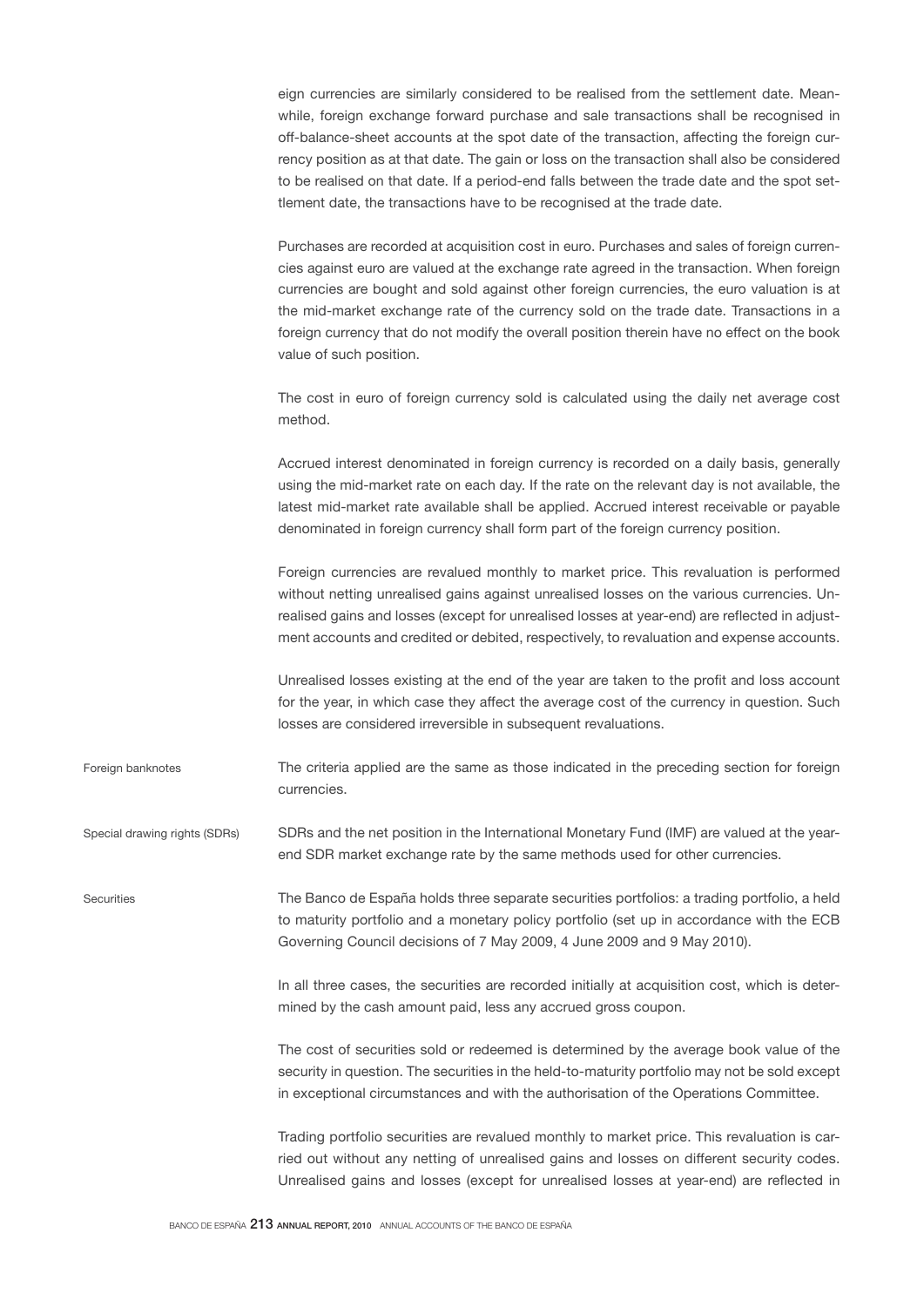adjustment accounts and credited or debited, respectively, to revaluation and expense accounts. Unrealised losses existing at the end of the year are taken to the profit and loss account. Their amount is credited directly to the securities account, and the average book price – and therefore the internal rate of return – of the security code concerned is modified. These unrealised losses are considered irreversible. The year-end adjustment was made using the market prices as at 28, 29 and 30 December 2010, depending on the class of security involved.

Securities within the held-to-maturity portfolio and the monetary policy portfolio are not subject to any periodic valuation, except for recognition, where applicable, of loss of value due to asset impairment.

Any premiums, discounts and coupons that have accrued but are not due are recorded in accruals accounts, using the internal rate of return of each security code for their calculation within each portfolio. These accruals are recorded daily.

The above references to acquisition cost and market prices shall, in relation to securities denominated in foreign currency, be understood to refer to the currency concerned, these amounts being translated into euro, as stipulated in the "Foreign currencies" section.

Reverse repurchase agreements involving securities are recorded on the assets side of the balance sheet as collateralised outward loans for the amount of the loan. Securities acquired under reverse repurchase agreements are not revalued or included in the securities portfolio. Repurchase agreements involving securities

> Repurchase agreements involving securities are recorded on the liabilities side of the balance sheet as an inward deposit collateralised by securities, the balancing entry of which is the cash received. Securities sold under this type of agreement remain on the Bank's balance sheet and are treated as if they had remained part of the portfolio from which they were sold. Repurchase agreements involving securities denominated in foreign currencies have no effect on the average cost of the currency position.

> In direct loans of securities, repurchase and reverse repurchase agreements conducted simultaneously are accounted for separately, each being recorded according to the valuation rules set forth in the preceding two paragraphs.

> Automated security loans (contracts empowering a depository of securities to lend them to a third party in overnight transactions, subject to certain contractual limitations) are not recorded in the balance sheet. The only item accounted for is the income, which is recorded in the profit and loss account. Transactions outstanding at year-end are recorded off-balance sheet.

Where there is any reasonable doubt about the recovery of an asset, it is recorded in a separate account and the relevant provision set aside.

Loans to financial institutions and balances with EU central banks

Doubtful debtors

These are valued at their nominal amount.

The ECB establishes the conditions applicable to the monetary policy operations conducted by Eurosystem central banks and the need to obtain adequate collateral for them. Also, Article 32.4 of the Statute of the ESCB and of the ECB stipulates that the Governing Council may decide that national central banks shall be indemnified, in ex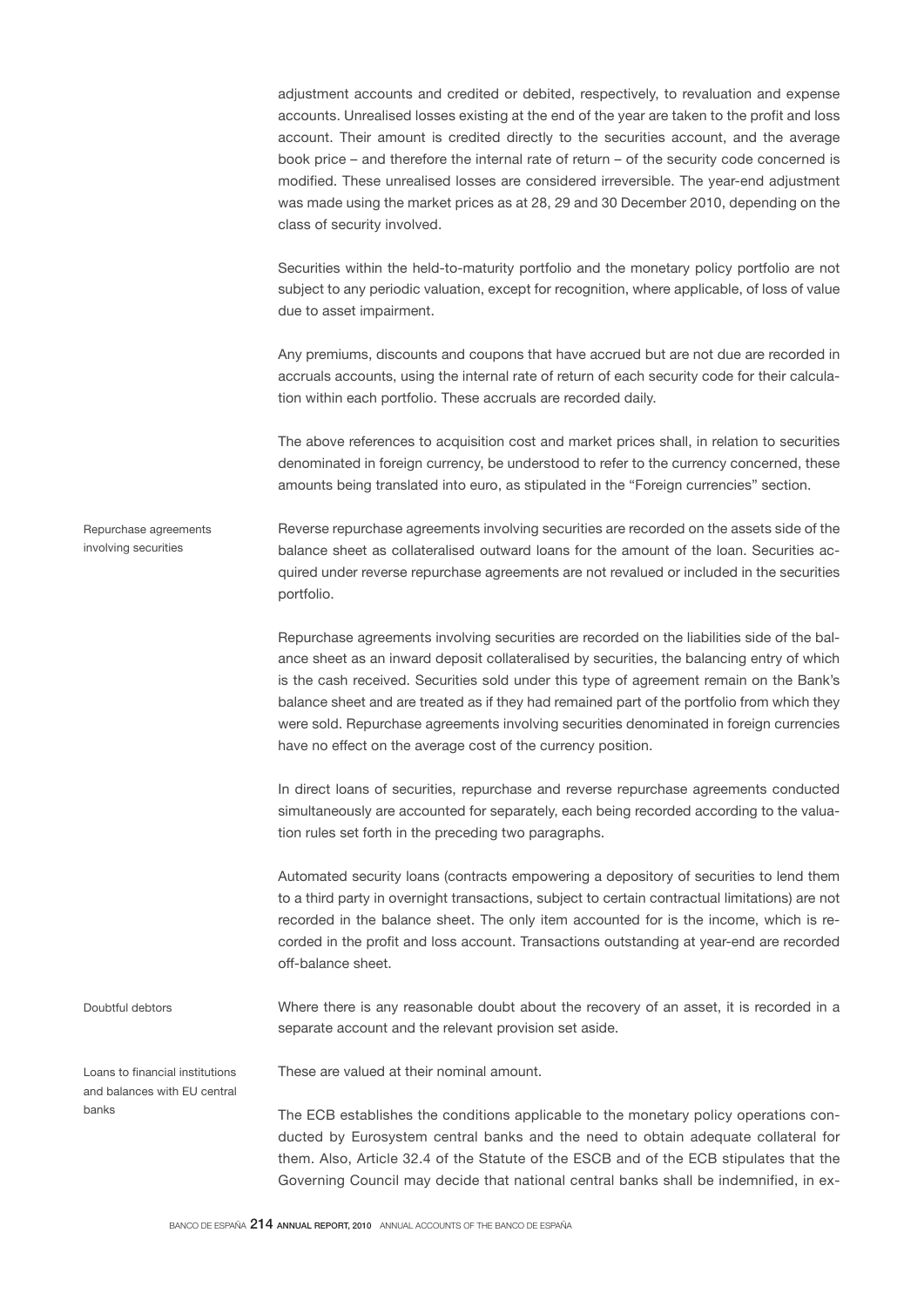ceptional circumstances, for specific losses arising from monetary policy operations undertaken for the ESCB. Indemnification shall be in a form deemed appropriate in the judgment of the Governing Council; these amounts may be offset against the national central banks' monetary income (see Note 28 on the balance sheet and Note 8 on the profit and loss account).

In accordance with the Guideline of the European Central Bank of 11 November 2010 on the legal framework for accounting and financial reporting in the European System of Central Banks (ECB/2010/20), they are valued at nominal amount (see Notes 9 and 28 to the balance sheet and Note 5 to the profit and loss account). Loans to the State

Shares and participating interests in national and/or international institutions, including the participating interest in the European Central Bank (ECB), are valued at cost. The participating interest in Bolsas y Mercados Españoles, Sociedad Holding de Mercados y Sistemas Financieros S.A. is valued at its underlying book value. Shares and participating interests

Fixed assets are defined as those non-financial assets owned by the Bank that are intended be used for a period exceeding 12 months and contribute directly or indirectly to fulfilling its objectives and/or to the probable generation of income in the future and, in addition, their cost can be reliably assessed. Tangible and intangible fixed assets

> Fixed assets are generally valued initially at cost, defined as the amount of the monetary disbursements made or committed to, including any costs directly attributable to bringing the asset to the location and condition necessary for it to be capable of operating in the intended manner, such as transport, installation, professional fees for legal services, nonrefundable taxes and the fair value of other consideration given.

> Trade discounts and those for defects in assets received are recorded as a reduction in the cost of the related assets. Cash discounts and those for late delivery are recorded in the profit and loss account under other income or, where appropriate, as a reduction in expenses, and do not affect the acquisition cost of the asset purchased.

> Fixed assets are deemed not to include those assets which, although meeting the conditions to be classed as such, do not generally exceed the amount of €600 (€6,000 in the case of buildings, structures and plant in buildings), although there may be exceptions, normally for control reasons.

> Only extensions, replacements, rehabilitations and improvements that exceed €6,000 are capitalised, provided also that the elements replaced can be removed from the balance sheet or that they are fully depreciated.

> Computer applications developed specifically for the Banco de España the cost of which does not exceed €300,000 are recorded directly as expenses and are not eligible for subsequent capitalisation.

> After initial recognition, fixed assets are valued at acquisition cost less accumulated depreciation or amortisation and any impairment losses.

> The acquisition cost of a fixed asset, net of its residual value, is depreciated or amortised systematically during its useful life on a straight-line monthly basis from the month following that in which it was recognised in the accounts. Generally, all depreciable/amortisable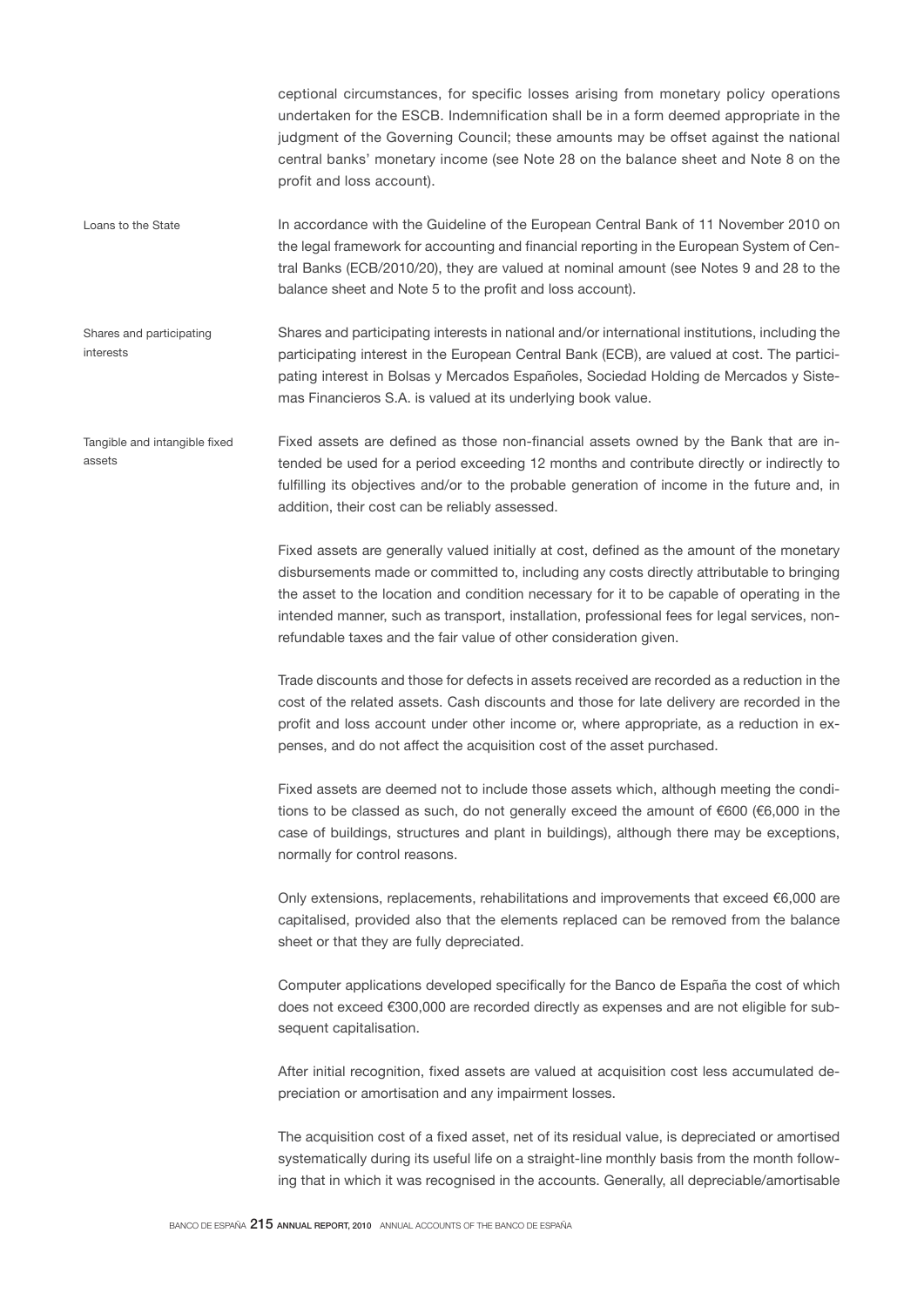fixed assets are estimated to have a residual value of zero unless there is a deep, liquid market for assets similar to the one whose residual value may be received. Land, the art collection and fixed assets under construction are not depreciated.

The depreciation/amortisation rates and estimated useful lives applied to the various fixed assets in 2010 were as follows:

|                                                         | Depreciation<br>/Amortisation Rate (%) | Useful life (years)                 |
|---------------------------------------------------------|----------------------------------------|-------------------------------------|
| Buildings and structures                                | $\mathfrak{D}$                         | 50                                  |
| Renovation work                                         | 4                                      | 25                                  |
| Plant in buildings                                      | 10                                     | 10                                  |
| Security-related plant in buildings                     | 20                                     | 5                                   |
| Furniture and fittings                                  | 10                                     | 10                                  |
| Office machines for the handling of banknotes and coins | 10                                     | 10                                  |
| Other office machines                                   | 20                                     | 5                                   |
| Computer equipment                                      | 25                                     | 4                                   |
| Transport equipment. Cars and motor bikes               | 25                                     | $\overline{4}$                      |
| Transport equipment. Trucks and buses                   | 10                                     | 10                                  |
| Library collection                                      | 10                                     | 10                                  |
| Other tangible fixed assets                             | 20                                     | 5                                   |
| Computer applications                                   | 20                                     | 5                                   |
| Industrial property                                     |                                        | Number of years of<br>exclusive use |

An asset is impaired when its book value exceeds the recoverable value. In this case, and only if the amounts are significant, an impairment loss is recognised by simultaneously reducing the item's book value and modifying its depreciable/amortisable base.

The ECB and the NCBs, which together comprise the Eurosystem, have issued euro banknotes since 1 January 2002.<sup>3</sup> The total value of euro banknotes in circulation is recorded by allocating to each Eurosystem NCB, on the last working day of each month, an amount based on the banknote allocation key.<sup>4</sup> Banknotes in circulation

> The ECB has been allocated a share of 8% of the total value of euro banknotes in circulation, whereas the remaining 92% has been allocated to the NCBs and divided amongst them according to their weightings in the capital key of the ECB. The share of banknotes allocated to each NCB is disclosed under the item "Banknotes in circulation" on the liability side of their respective balance sheets.

> The difference between the value of the euro banknotes allocated to each NCB in accordance with the banknote allocation key and the value of the euro banknotes that it actually puts into circulation also gives rise to remunerated intra-Eurosystem balances. These claims or liabilities, which incur interest,<sup>5</sup> are disclosed under the item "Intra-Eurosystem: Net claims/liabilities related to the allocation of euro banknotes within the Eurosystem" (see "Intra-Eurosystem balances" in this section on accounting policies).

<sup>3</sup> Decision of the European Central Bank of 13 December 2010 on the issue of euro banknotes (ECB/2010/29).

<sup>4</sup> The banknote allocation key is that which results from applying 92 % to the Eurosystem subscribed capital key.

<sup>5</sup> Decision of the ECB of 25 November 2010 on the allocation of monetary income of the national central banks of Member States whose currency is the euro (ECB/2010/23).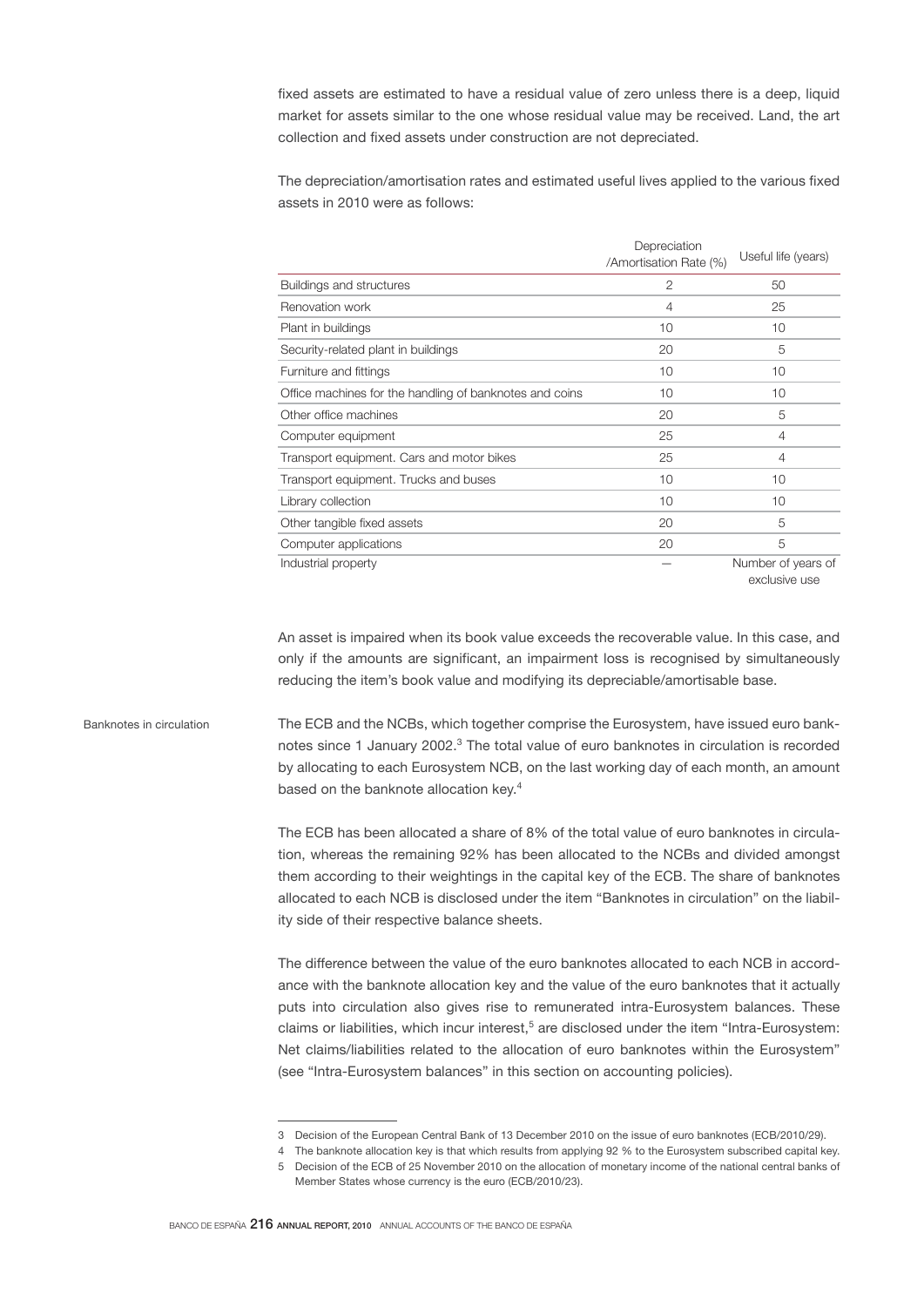From 2002 until 2007, the intra-Eurosystem balances arising from the allocation of euro banknotes were adjusted in order to avoid significant changes in the relative income positions of the NCBs that initially formed part of the Eurosystem as compared with previous years. The adjustments were effected by taking into account the differences between the average value of banknotes in circulation of each NCB in the specified reference period<sup>6</sup> and the average value of banknotes that would have been allocated to them during that period under the ECB's capital key. The adjustments were reduced in annual stages until the end of 2007. However, this mechanism has also been applied in the case of new Member States adopting the euro so as to calculate the amount of compensation corresponding to each of them under the aforementioned calculation method. This adjustment is gradually reduced over a six-year period, being held unchanged during each financial year.

The interest income and expense on intra-Eurosystem balances relating to banknote allocation is cleared through the accounts of the ECB and is disclosed under "Net interest income" in the profit and loss account.

Under the ECB Decision of 25 November 2010 (ECB/2010/24) on the interim distribution to euro area NCBs of the ECB's income on euro banknotes in circulation arising from the 8% of euro banknotes assigned to it and from securities purchased under the Securities Markets Programme, this income belongs to the NCBs and will be allocated in full to them in the financial year in which it accrues. Settlement takes place in January of the following year, in the form of an interim distribution of the income. The Governing Council may decide to reduce ECB income on euro banknotes in circulation by the costs incurred by the ECB in connection with the issue and handling of banknotes. This Decision establishes that the ECB Governing Council shall decide before the end of the financial year whether all or part of the ECB's income arising from the aforementioned SMP securities and, if necessary, all or part of the ECB's income on euro banknotes in circulation should be retained to the extent necessary to ensure that the amount of the distributed income does not exceed the ECB's net profit for that year. The ECB Governing Council may also decide to transfer all or part of this income to an ECB provision for foreign exchange rate, interest rate, credit and gold price risks. The amount distributed to NCBs is shown in the profit and loss account item "Income from equity shares and participating interests".

Intra-Eurosystem balances arise from the Banco de España's participating interest in the ECB, claims equivalent to the reserves transferred to the ECB and the net balance resulting from the transfers issued and received by  $\text{TARGET2}^7$  among the national central banks of the ESCB, including the ECB. They also arise from the balances vis-à-vis the ECB resulting from allocation of euro banknotes within the Eurosystem, from the outcome of the contribution and allocation of monetary income and from the positions vis-à-vis the ECB owing to the deferral of sundry receipts and payments. Intra-Eurosystem balances

> In the case of TARGET2 operations, the resulting balance is included as an asset or liability, as appropriate, under the balance sheet item "Other claims/liabilities within the Eurosystem (net)". Intra-ESCB balances arising from the allocation of euro banknotes within the Eurosystem are included, depending on their net amount, as an asset or liability under "Net claim/liability related to the allocation of euro banknotes within the Eurosystem" (see "Banknotes in circulation" in this section on accounting policies).

<sup>6</sup> The reference period taken has a duration of 24 months and it begins 30 months prior to the euro cash changeover date.

<sup>7</sup> Trans-European Automated Real-time Gross settlement Express Transfer system.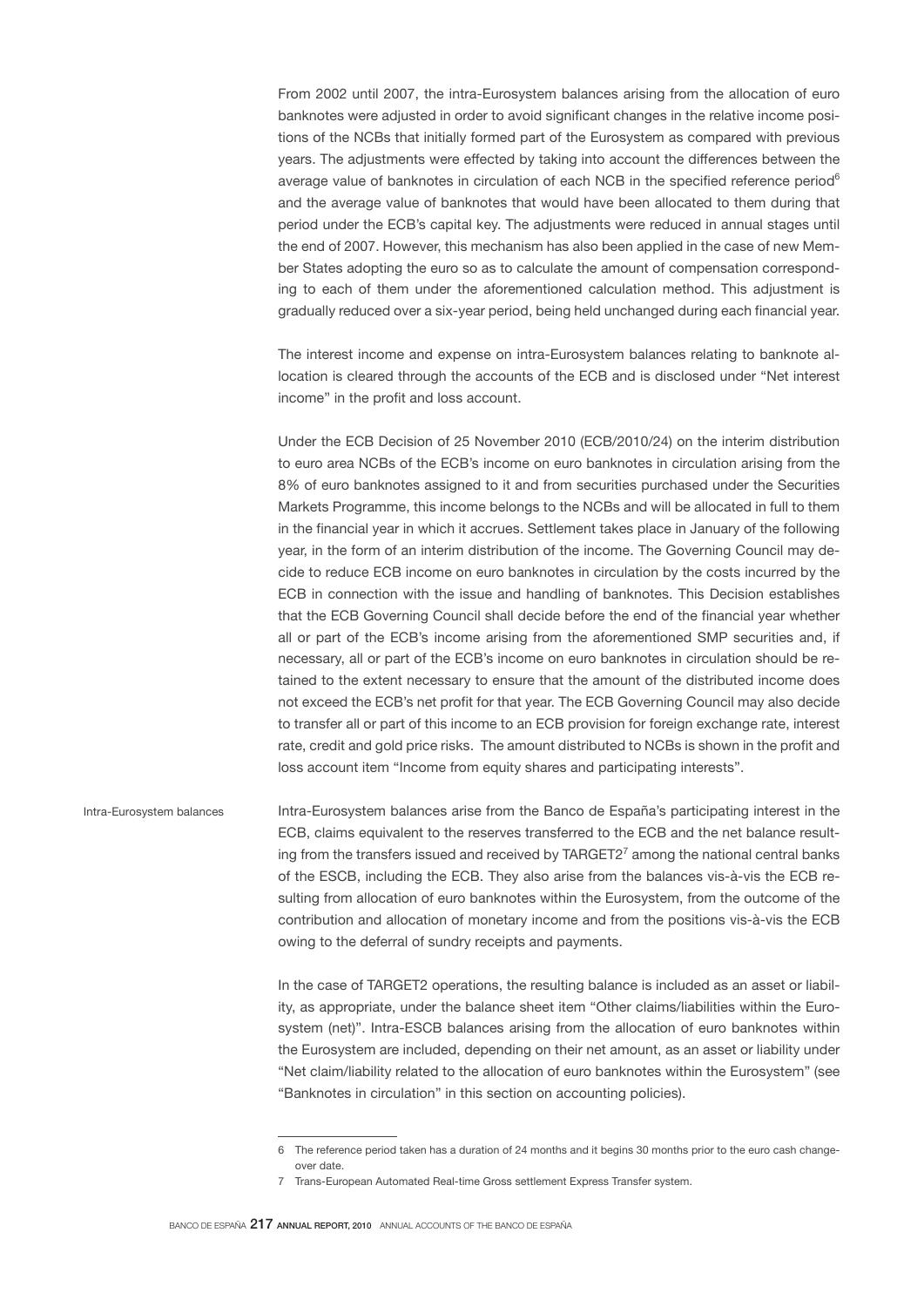| Recognition of income<br>and expenses               | Income and expenses are recognised in the period in which they accrue.                                                                                                                                                                                                                                                                                                                                                                                                                                                                                                                     |
|-----------------------------------------------------|--------------------------------------------------------------------------------------------------------------------------------------------------------------------------------------------------------------------------------------------------------------------------------------------------------------------------------------------------------------------------------------------------------------------------------------------------------------------------------------------------------------------------------------------------------------------------------------------|
|                                                     | Realised gains and realised and unrealised losses are taken to the profit and loss account.<br>To calculate the acquisition cost of items sold, the average cost method is used for securi-<br>ties and the daily net average cost method is used for foreign currencies and gold. In the<br>case of unrealised losses on any item at year-end, its average cost is reduced to the end-<br>of-year market price and/or exchange rate.                                                                                                                                                      |
|                                                     | Unrealised gains are not recognised as income, but are transferred to a revaluation ac-<br>count.                                                                                                                                                                                                                                                                                                                                                                                                                                                                                          |
|                                                     | Unrealised losses are taken to the profit and loss account if they exceed previous revalu-<br>ation gains recorded in the corresponding revaluation account, and are not reversed in<br>subsequent years against new unrealised gains. Unrealised losses in any one security or<br>currency or in gold are not netted against unrealised gains in other securities or currencies.                                                                                                                                                                                                          |
|                                                     | Premiums or discounts on purchased securities are calculated and shown as reductions of<br>or additions to interest income and accrued over the remaining life of the securities con-<br>cerned, together with the accrued coupons, according to the internal rate of return method.                                                                                                                                                                                                                                                                                                       |
| Pension Scheme                                      | The Pension Scheme for Bank employees is of the defined-contribution type. The Pension<br>Fund of which this Scheme forms part is external and closed-end. Contributions made by<br>the Banco de España on behalf of the employees who, having joined the Bank after 1<br>February 1986, are eligible to and do participate in the Scheme, are established at 7.5%<br>of the so-called "regulating salary", consisting of the salary items determined in the<br>Scheme Rules. The amounts contributed by the Bank are recognised as a current expense<br>in the year to which they relate. |
| Provisions                                          | In application of the principle of prudence, the liabilities side of the balance sheet includes<br>provisions approved by the Executive Commission of the Banco de España which are<br>considered necessary to cover adequately, on objective criteria, the risks derived from the<br>financial positions held and other losses of a diverse nature (see Note 28 on the balance<br>sheet).                                                                                                                                                                                                 |
| Off-balance-sheet positions <sup>8</sup>            | Foreign exchange forward currency positions, which comprise transactions and forward<br>legs of foreign exchange swaps, are included in the net foreign currency positions in order<br>to calculate foreign exchange gains and losses.                                                                                                                                                                                                                                                                                                                                                     |
|                                                     | As a general rule, profits and losses arising from off-balance-sheet positions are recog-<br>nised and treated in a similar manner to those arising from on-balance-sheet assets and<br>liabilities. Specifically, in application of the economic approach, the gains and losses on<br>positions in interest rate futures are considered to be realised at the time when they are<br>settled net each day. Since these futures are denominated in foreign currency, such settle-<br>ments shall affect the foreign currency position on the day on which they take place.                  |
| CONSIDERATIONS REGARDING<br>З<br>THE ESTIMATES MADE | These annual accounts were prepared using Bank estimates to quantify some of the as-<br>sets, liabilities, expenses, commitments and, in particular, provisions recorded in them                                                                                                                                                                                                                                                                                                                                                                                                           |

<sup>8</sup> The net position under foreign exchange forward transactions and swaps, and the foreign-exchange gains and losses generated by such position are shown in the balance sheet under items 11.4 on the assets side and 12.1 on the liabilities side, depending on their sign.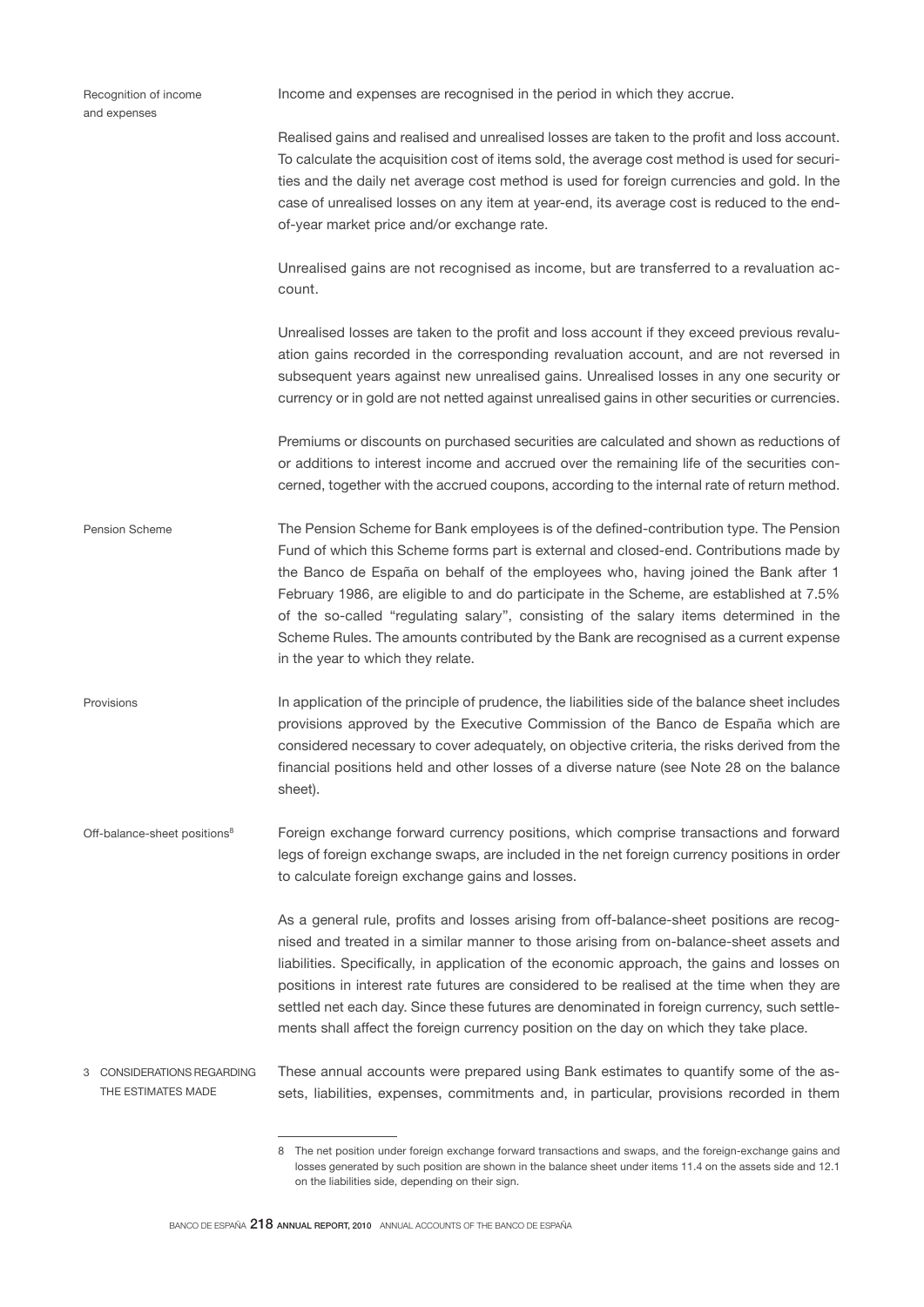(see Note 28 on the balance sheet). As regards monetary policy operations, since they are conducted jointly in the Eurosystem, the estimates made by the ESCB are also taken into account [see Notes 6 and 8.a) on the balance sheet].

These estimates assume an ongoing slow economic recovery and instability in some debt markets. Although these estimates are based on the best information available at end-2010, future events may require them to be changed in the coming financial years. Any such changes would be made prospectively in accordance with current accounting rules.

- Assets, liabilities and the profit and loss account are adjusted on the basis of events taking place between the end of the accounting period and date of preparation of the annual accounts, should those events materially affect the Banco de España's year-end financial position. The events occurring after year-end which do not affect the assets and liabilities at that date do not give rise to adjustments thereto, although if they are material they are disclosed in the notes on the accounts. 4 POST-BALANCE-SHEET EVENTS
- The Banco de España's gold holdings amount to €9,555.49 million, consisting of 9.054 million troy ounces<sup>9</sup> of fine gold valued at a market price of €1,055.42 per ounce. These holdings did not change during the financial year. The value of these holdings is €2,617.18 million more than in 2009, as a result of the rise in the market price (at end-2009 the price per ounce was €766.35). This increase is included in the liability revaluation accounts. The cost of the gold holdings is €850.43 million. 3.2 Notes on the balance sheet 1 GOLD AND GOLD RECEIVABLES
- 2 CLAIMS ON NON-EURO AREA RESIDENTS DENOMINATED IN FOREIGN CURRENCY.— RECEIVABLES FROM THE IMF

This item has three components:

- a) The position in the International Monetary Fund (IMF) in the reserve tranche. This is the euro equivalent of the SDRs relating to the foreign currencies assigned to the IMF due to Spain's initial quota and successive increases in it and due to the granted to the IMF.
- b) Special drawing rights (allocations). These represent the euro equivalent of the successive allocations of this currency by the IMF. The changes in allocations are essentially due to loan agreement transactions with third countries and to interest receipts or payments resulting from positions vis-à-vis the IMF.
- c) Other claims on the IMF. These reflect the amount that the Banco de España has provided to the IMF as a contribution to the Poverty Reduction and Growth Facility and the bilateral loan agreement between the IMF and Spain. The facility is used to finance low-interest loans to the poorest countries. The Banco de España has given a commitment to contribute up to SDR 830 million to it, the amount drawn down at end-2010 being €393.51 million (SDR 340 million). The bilateral loan agreement concluded to support the IMF's ability to provide balance of payments assistance to its members has a limit in SDRs equivalent to €4,140 million and the transactions carried out in 2010 totalled €301.68 million (SDR 261 million).

The breakdown in 2009 and 2010 is as follows:

BANCO DE ESPAÑA 219 ANNUAL REPORT, 2010 ANNUAL ACCOUNTS OF THE BANCO DE ESPAÑA

<sup>9</sup> One troy ounce is equal to 31.1035 grams.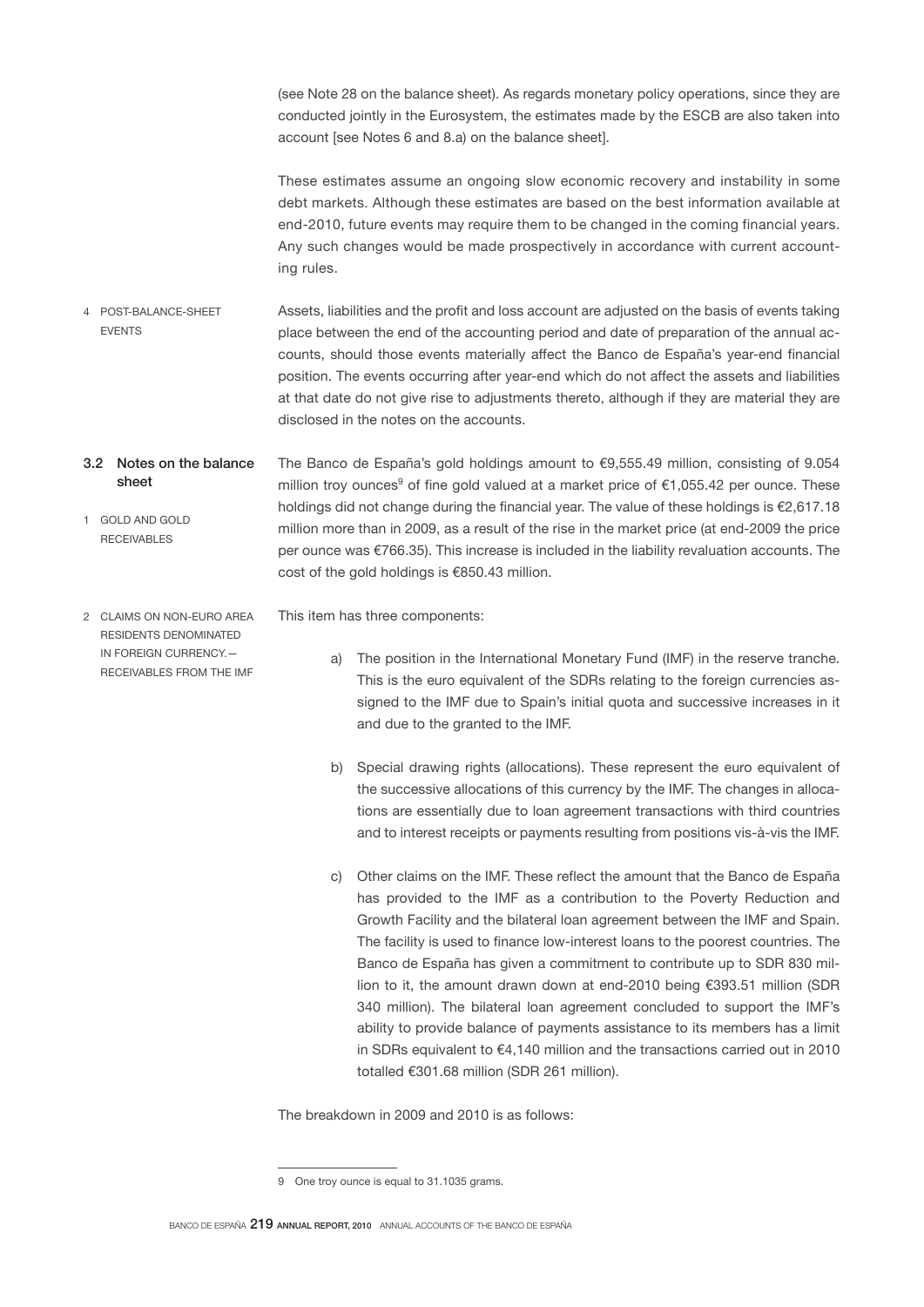|--|--|

| Type of asset                       | 2010     | 2009     | Change |
|-------------------------------------|----------|----------|--------|
| Reserve tranche position            | 692.76   | 541.30   | 151.46 |
| Special drawing rights (allocation) | 3.394.22 | 3.221.20 | 173.01 |
| Other claims on the IMF             | 695.19   | 356.66   | 338.53 |
| <b>TOTAL</b>                        | 4.782.17 | 4,119.17 | 663.00 |

The overall amount of claims on the IMF increased by €663.00 million with respect to the balance at end-2009.

The increase in the reserve tranche position account  $(E151.46$  million) is basically due to the Banco de España's net contributions to the IMF for loans to third countries (Greece, Latvia, Serbia and Ukrania, among others). Of this increase, €110.40 million related to the net increase in amounts denominated in foreign currencies and €41.07 million to the effect of the change in market foreign exchange rates between the two years. Spain's IMF quota was not changed in 2010, remaining at SDR 3,048.90 million.

The increase of 173.01 million in the special drawing rights (allocation) account was due to the effect of the year-end market foreign exchange rates, which accounted for an increase of €201.21 million, less the decrease in foreign currency due to the net effect of loan disposals and repayments (€28.20 million).

The increase in the "Other claims on the IMF" account (€338.53million) is due to the Banco de España's contributions to the IMF's PRGF III programme and the transactions under the bilateral loan agreement, which resulted in an increase of €297.31 million, and to an addition of €41.21 million resulting from the change in exchange rates between the two years.

SDRs are valued at the year-end market rate, calculated by the ECB for all the Eurosystem national central banks, of  $E1 = SDR 0.864155$ . The SDR is defined in terms of a basket of currencies. Its value is determined as the weighted sum of the exchange rates of four major currencies: the US dollar, the euro, the yen and the pound sterling. The interest rate, which is updated weekly, remained between 0.40% and 0.22% during the year.

3 CLAIMS ON NON-EURO AREA RESIDENTS DENOMINATED IN FOREIGN CURRENCY.— BALANCES WITH BANKS AND SECURITY INVESTMENTS, EXTERNAL LOANS AND OTHER EXTERNAL ASSETS

This item includes current accounts, deposits, debt security investments in the trading and held-to-maturity portfolios and other claims on non-euro area residents denominated in foreign currency. The held-to-maturity portfolio consists of securities with fixed or determinable payments which the Banco de España intends to hold until maturity.

The total amount as at 31 December 2010 was  $€9,258.12$  million, with the following breakdown:

| Type of asset              | 2010     | 2009     | Change    |
|----------------------------|----------|----------|-----------|
| Deposits                   | 142.11   | 144.65   | $-2.55$   |
| Security investments       | 9.115.69 | 8.042.39 | 1,073.30  |
| Trading portfolio          | 3.712.65 | 4.149.24 | $-436.59$ |
| Held-to-maturity portfolio | 5.403.04 | 3.893.15 | 1.509.88  |
| Other                      | 0.32     | 0.60     | $-0.28$   |
| TOTAL                      | 9.258.12 | 8.187.65 | 1.070.47  |

EUR m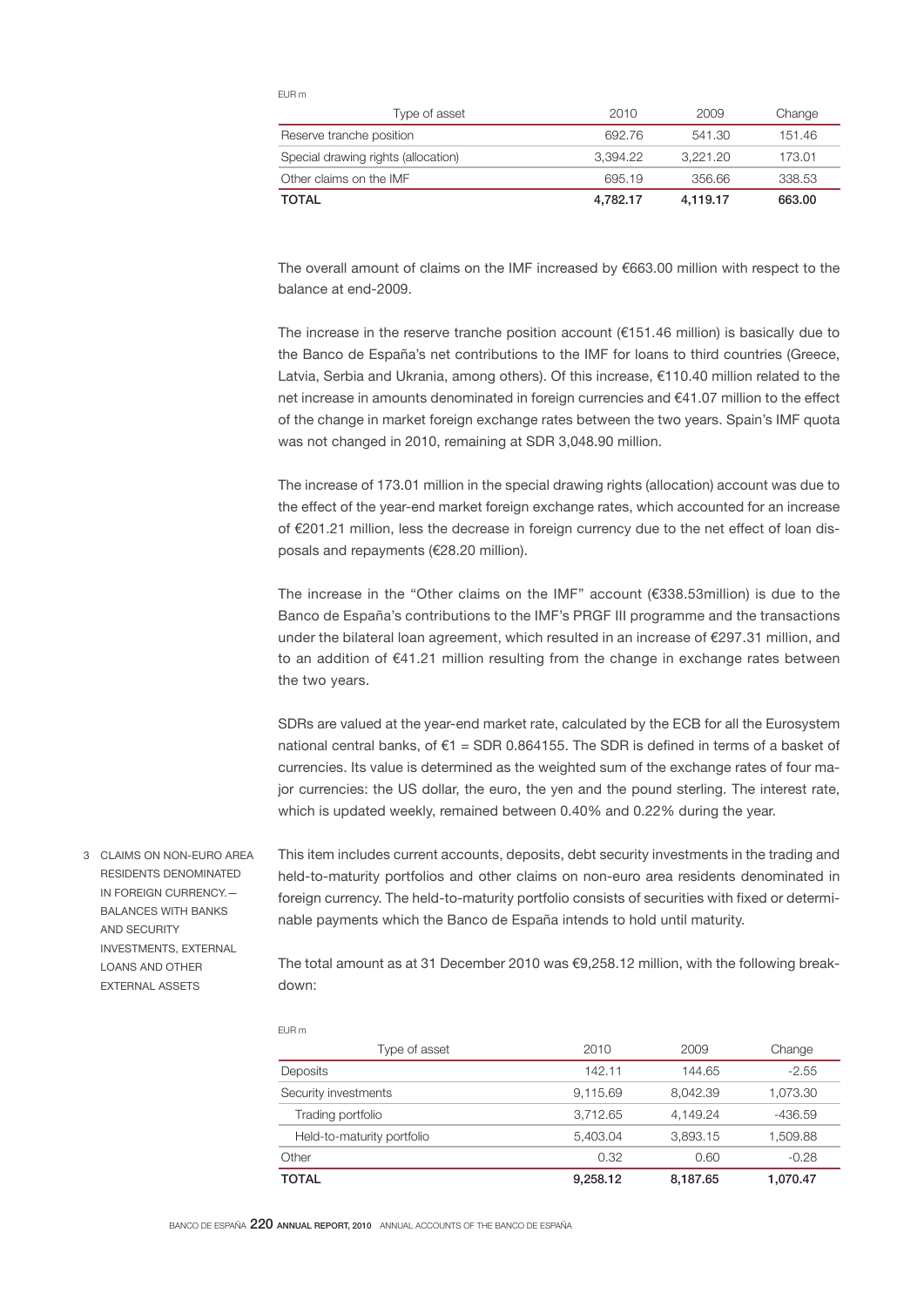As at 31 December 2010, 99.88% of these assets were denominated in US dollars. The equivalent value in euro of this US dollar amount was transferred to the balance sheet at the year-end market exchange rate ( $€1 =$  USD 1.3362).

The increase in the balance of this item  $(€1,070.47$  million) was due to the net effect of the factors listed in the following table:

| <b>TOTAL</b>                                          | 1.070.47 |
|-------------------------------------------------------|----------|
| Other                                                 | 0.18     |
| Accrued interest receivable                           | $-1.59$  |
| Changes of securities market prices as at 31 December | 3.16     |
| Changes of market exchange rates as at 31 December    | 671.05   |
| Net investment                                        | 397.66   |
| Reason for change                                     | Amount   |
|                                                       |          |

4 CLAIMS ON EURO AREA RESIDENTS DENOMINATED IN FOREIGN CURRENCY

This balance sheet item may include current accounts, balances with banks and security investments. Its balance of €0.06 million at 31 December 2010 is €0.05 million more than that of the previous year, due to the increase in the balance of US dollar denominated demand accounts at monetary financial institutions.

5 CLAIMS ON NON-EURO AREA RESIDENTS DENOMINATED IN EURO.—BALANCES WITH BANKS, SECURITY INVESTMENTS AND LOANS

Included here is the balance of current accounts at correspondents and trading and held-to maturity portfolio securities denominated in euro. The held-to-maturity portfolio consists of securities with fixed or determinable payments which the Banco de España intends to hold until maturity.

The breakdown is as follows:

|--|

EUR m

| Type of asset              | 2010   | 2009     | Change    |
|----------------------------|--------|----------|-----------|
| Balances with banks        | 0.20   | 0.21     | $-0.01$   |
| Security investments       | 907.05 | 1.014.75 | -107.70   |
| Trading portfolio          |        | 108.94   | $-108.94$ |
| Held-to-maturity portfolio | 907.05 | 905.81   | 1.24      |
| <b>TOTAL</b>               | 907.25 | 1.014.96 | $-107.71$ |

Of the total of this heading (€907.25 million), most (€907.05 million) relates to fixed-income securities included in the held-to-maturity portfolio, which increased by €1.24 million with respect to the balance as at 31 December 2009. This portfolio consists of euro-denominated securities issued by international organisations (the European Investment Bank and the Bank for International Settlements) and by non-euro area States. The trading portfolio, which had a balance of €108.94 million at 31 December 2009, had a zero balance at the end of the reporting year as a result of sales in 2010.

6 LENDING TO EURO AREA CREDIT INSTITUTIONS RELATED TO MONETARY POLICY OPERATIONS DENOMINATED IN EURO

This item includes the amount of the euro-denominated lending to euro area credit institutions through which monetary policy is implemented. The total amount of these loans in the Eurosystem as a whole is €546,747 million, of which €61,550.47 are included in the balance sheet of the Banco de España. Pursuant to Article 32.4 of the ESCB/ECB Statute, any counterparty risks that materialise in monetary policy operations must be shared by all Eurosystem banks in proportion to their share of the subscribed capital of the ECB according to the capital keys in force when these risks materialise (see the provision for counterparty risks in Eurosystem monetary policy operations, in Note 28.- Provisions).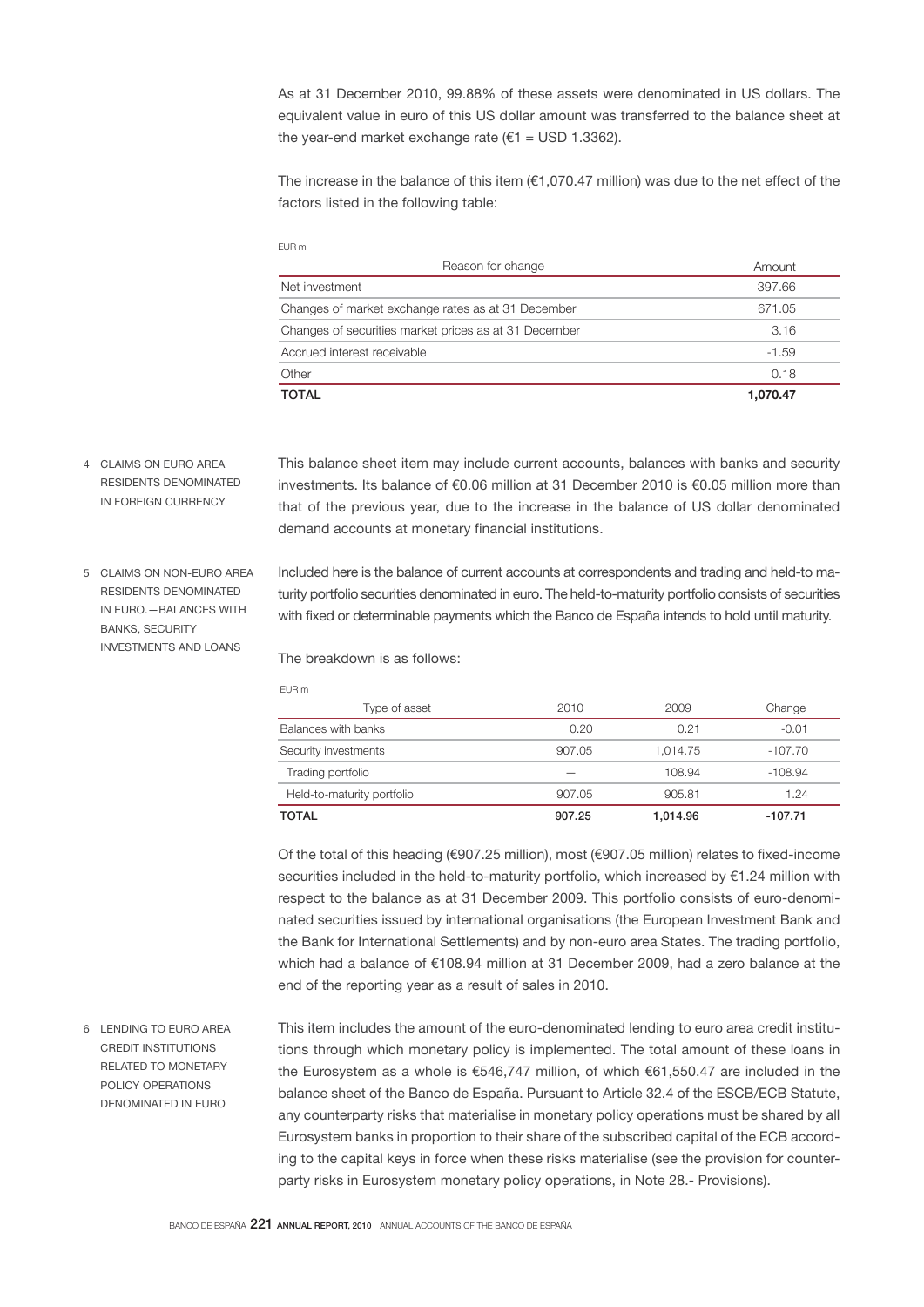### The breakdown by type of transaction is as follows:

| EUR m                              |           |           |              |
|------------------------------------|-----------|-----------|--------------|
| Type of operation                  | 2010      | 2009      | Change       |
| Main financing operations          | 20,285.31 | 657.70    | 19,627.61    |
| Longer-term refinancing operations | 39,662.77 | 89,421.45 | $-49,758.68$ |
| Fine-tuning reverse operations     | 1,585.00  |           | 1,585.00     |
| Structural reverse operations      |           |           |              |
| Marginal lending facility          |           |           |              |
| Credits related to margin calls    | 17.39     | 8.47      | 8.92         |
| <b>TOTAL</b>                       | 61,550.47 | 90,087.62 | $-28,537.15$ |

Throughout the whole of 2010, against a background of money market tensions in the euro area, the ECB continued to conduct liquidity-providing operations of various maturities to meet the additional liquidity demands of counterparties.

The balance of this item as at 31 December 2010 is 31.68% less than that of 2009. However, the average daily balance of the financing granted during the year increased by 22.68% (€99,291.50 million in 2010, against €80,937.90 million in 2009).

They are executed through liquidity providing reverse transactions with a weekly frequency and a maturity of one week, normally by means of standard tenders. These operations play a pivotal role in achieving the aims of steering interest rate, managing market liquidity and signalling the monetary policy stance. However, in 2010, continuing the trend initiated in previous years, they were used less than longer-term refinancing operations. In this connection, it should be noted that only 12.36% of annual average financing was extended through them. In 2010 these operations were conducted at fixed rate with allotment of the total amount bid. a Main refinancing operations

> The balance of this item at 31 December 2010 was €20,285.31 million (€657.70 at 31 December 2009) and its daily average balance during the year was €12,270.58 (€15,544.88 in 2009).

These operations aim to provide counterparties with additional longer-term refinancing. In 2010 operations were conducted with maturities equal to the reserve maintenance period and with maturities of three and six months. From October 2008, these operations are also conducted at fixed rate with allotment of the total amount bid, although in 2010 a floatingrate three-month refinancing operation was also carried out. b Longer-term refinancing operations

> The balance of these operations at end-2010 amounted to €39,662.77 million (64.44% of the total), having decreased by €49,758.68 with respect to the previous year. However, the average balance increased (from €65,354.89 in 2009 to €86,561.06 in 2010), representing 87.20% of overall financing in the year.

The purpose of these operations is to regulate the market liquidity situation and control interest rates, particularly to smooth the effects on interest rates caused by unexpected market fluctuations. Owing to their nature, their frequency is not standardised. c Fine-tuning reverse operations

> Their balance at end-2010 was €1,585.00 million. In 2010 four fine-tuning reverse operations took place in the Eurosystem. Financing was obtained by Spanish credit institutions in all of them.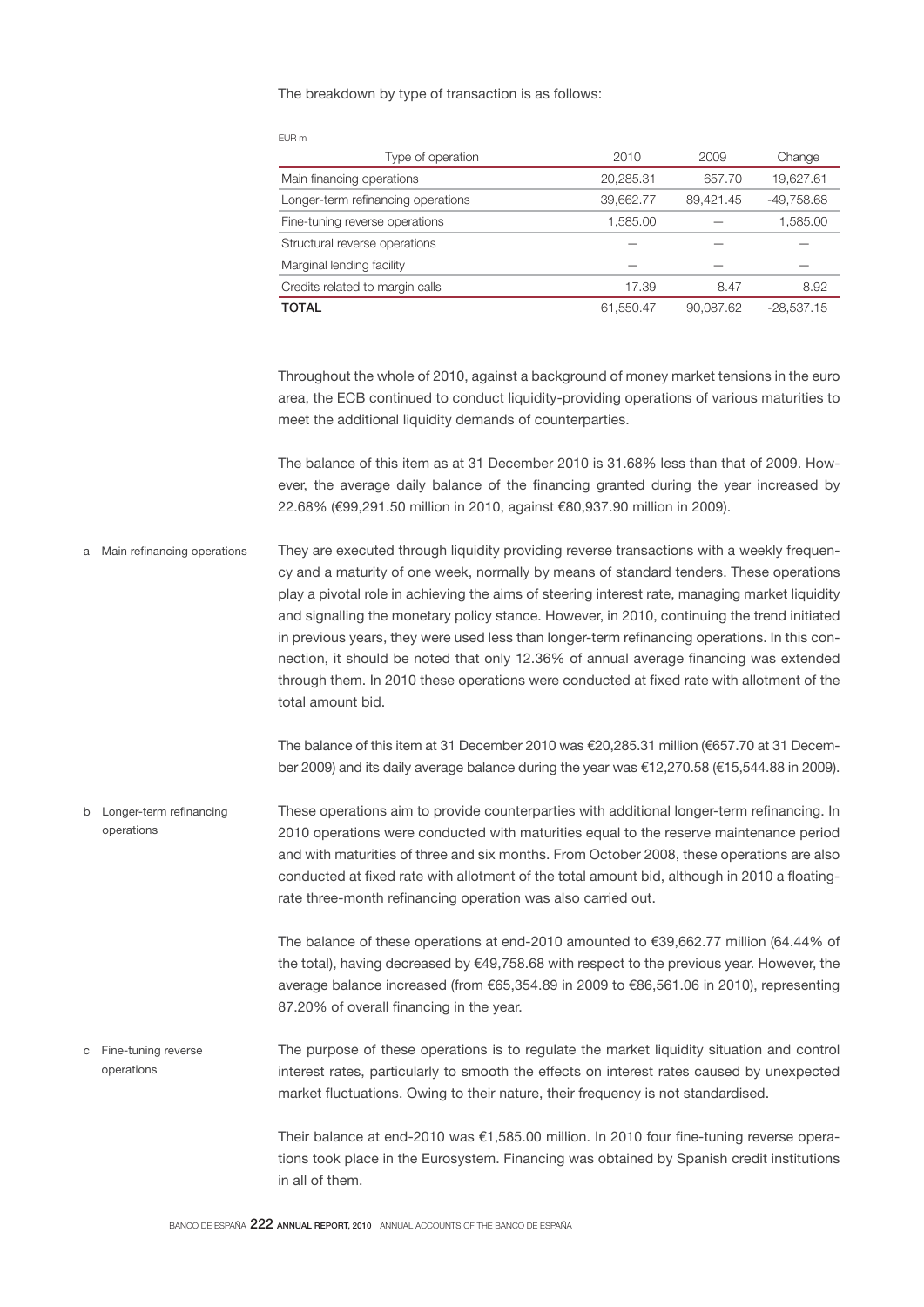These are reverse open-market transactions through standard tenders to enable the Eurosystem to adjust its structural liquidity position vis-á-vis the financial sector. d Structural reverse operations

> The end-2010 balance was zero, as it was at the previous year-end. No structural reverse operations took place during the year.

Counterparties may use the marginal lending facility to obtain overnight liquidity from national central banks at a pre-specified interest rate against eligible assets. This interest rate is penalised with respect to the intervention rate set in the weekly tenders or in main refinancing operations. e Marginal lending facility

> The balance at the end of 2010 was zero. As in 2009, there were few of these operations during the year.

Under Eurosystem rules for monetary policy management, all operations providing liquidity to the banking system must be backed by adequate underlying assets accepted by the system as eligible for use as collateral. If, after daily valuation, the market value of the assets used as loan collateral has fallen below the lower trigger point set for each security, the counterparty must provide additional assets or cash (see Note 17 on the balance sheet). If the market value of the underlying assets, following their revaluation, exceeds the amount of the financing obtained from the national central bank plus the variation margin, the counterparty may withdraw an amount of underlying assets equal to that excess (or receive this difference as a cash payment in its account). f Credits related to margin calls

> In the national central banks that make margin calls by debiting or crediting the accounts of credit institutions, as is the case for the Banco de España, these debits or credits are the balancing entries of the asset-side or liability-side accounts reflecting the changes in these margins. These balance sheet accounts are remunerated at the interest rate applied in main refinancing operations.

> As at 31 December 2010 this item had a balance of €17.39 million, up €8.92 million with respect to the previous year.

- This item includes claims on credit institutions unrelated to monetary policy operations. Its balance of €2.04 million as at 31 December 2010 includes the amount of the correspondent accounts with credit institutions The decrease with respect to the previous year ( $€1,149.60$  million) resulted from the repayment in 2010 of all the liquiditysupport loans granted to credit institutions in the previous year (€1,150 million as at 31 December 2009). 7 OTHER CLAIMS ON EURO AREA CREDIT INSTITUTIONS DENOMINATED IN EURO
- This item includes the amount of euro-denominated fixed-income securities issued by euro area residents which were acquired by the Banco de España for monetary policy purposes under the covered bond purchase programme<sup>10</sup> and under the securities markets programme.11 These securities were classified as held-to-maturity (see "Securities" in Section 3.1 "Accounting policies". The securities purchases under the covered bond pur-8 SECURITIES OF EURO AREA RESIDENTS DENOMINATED IN EURO a Securities held for monetary policy purposes

chase programme were completed in June 2010.

<sup>10</sup> Decision of the ECB of 2 July 2009 on the implementation of the covered bond purchase programme (ECB/2009/16).

<sup>11</sup> Decision of the ECB of 14 May 2010 establishing a securities markets programme (ECB/2010/5).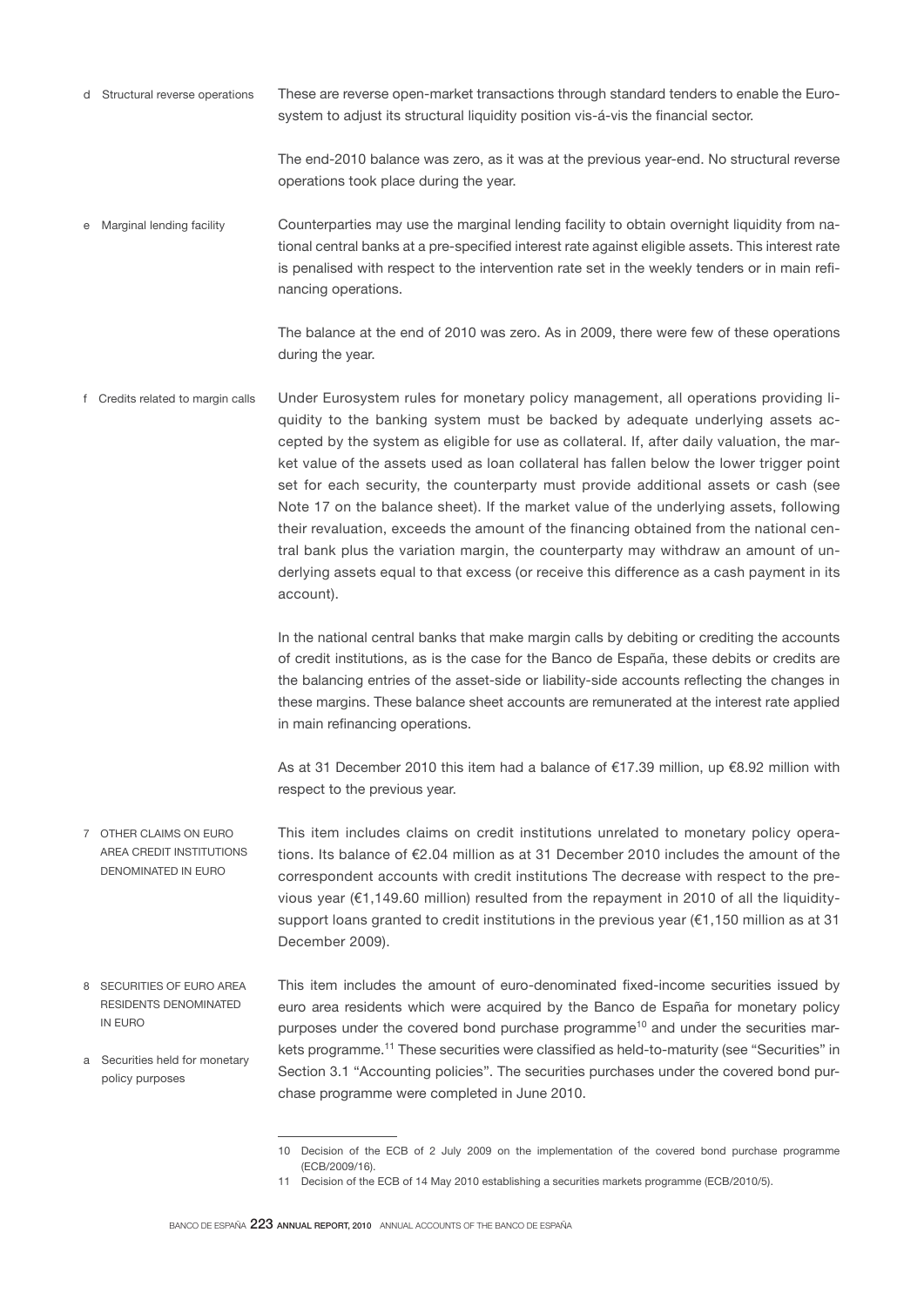The balance of this item at 31 December 2010 was €13,906.71 million and there was no objective evidence that these assets were impaired at year-end.

The total amount of the securities acquired by all Eurosystem NCBs under the aforementioned securities markets programme amounted to €60,873.44 million, of which €7,382.70 million were included in the balance sheet of the Banco de España. Pursuant to Article 32.4 of the ESCB/ECB Statute, any risks that materialise in the securities included in this portfolio must be shared by all Eurosystem central banks in proportion to their share of the subscribed capital of the ECB according to the capital keys in force.

This item includes that part of the Bank's trading and held-to-maturity portfolios which consists of euro-denominated fixed-income securities issued by euro area residents that are not held for monetary policy purposes. The held-to-maturity portfolio consists of securities with fixed or determinable payments which the Banco de España intends to hold until maturity. The breakdown of this item is as follows: b Other securities

EUR m

| Security investments       | 2010      | 2009      | Change    |
|----------------------------|-----------|-----------|-----------|
| Trading portfolio          | 33.027.21 | 40.279.80 | -7.252.60 |
| Held-to-maturity portfolio | 40.894.03 | 40.660.51 | 233.53    |
| <b>TOTAL</b>               | 73.921.24 | 80.940.31 | -7.019.07 |

The balance of this item as at 31 December 2010 was  $\epsilon$ 73,921.24 million, of which 44.7% related to trading portfolio securities and the remainder (55.3%) to held-to-maturity securities.

Overall, these securities decreased by €7,019.07 million in 2010. It was, however, trading securities which underwent a decrease, of €7,252.60 million, whereas held-to-maturity securities increased by €233.53 million.

Specifically, the changes were for the reasons reflected in the following table:

| ۰, |  |
|----|--|
|----|--|

| <b>TOTAL</b>                      | $-7.252.60$       | 233.53                        | $-7,019.07$ |
|-----------------------------------|-------------------|-------------------------------|-------------|
| Accrued implicit interest         | 113.25            | $-109.76$                     | 3.49        |
| Unrealised losses at year-end (a) | -790.92           |                               | $-790.92$   |
| Unrealised gains at year-end (a)  | $-830.85$         |                               | -830.85     |
| Net purchase of securities        | $-5,744.07$       | 343.28                        | $-5,400.78$ |
| Reason for change                 | Trading portfolio | Held-to maturity<br>portfolio | Total       |

a As stated in Section 3.1 "Accounting policies", no periodic valuation is performed on the held-to-maturity portfolio.

This portfolio includes securities issued by general government and by financial institutions in the euro area. It should be noted that all purchases of debt issued by general government are in the secondary market, none being direct subscriptions of security issues.

This item includes loans which, by virtue of their respective laws of creation, were granted to the State prior to the entry into force of Law 21/1993 of 29 December 1993 on the State budget for 1994. Initially they were to be repaid at their nominal amount on a straight-line 9 GENERAL GOVERNMENT DEBT DENOMINATED IN EURO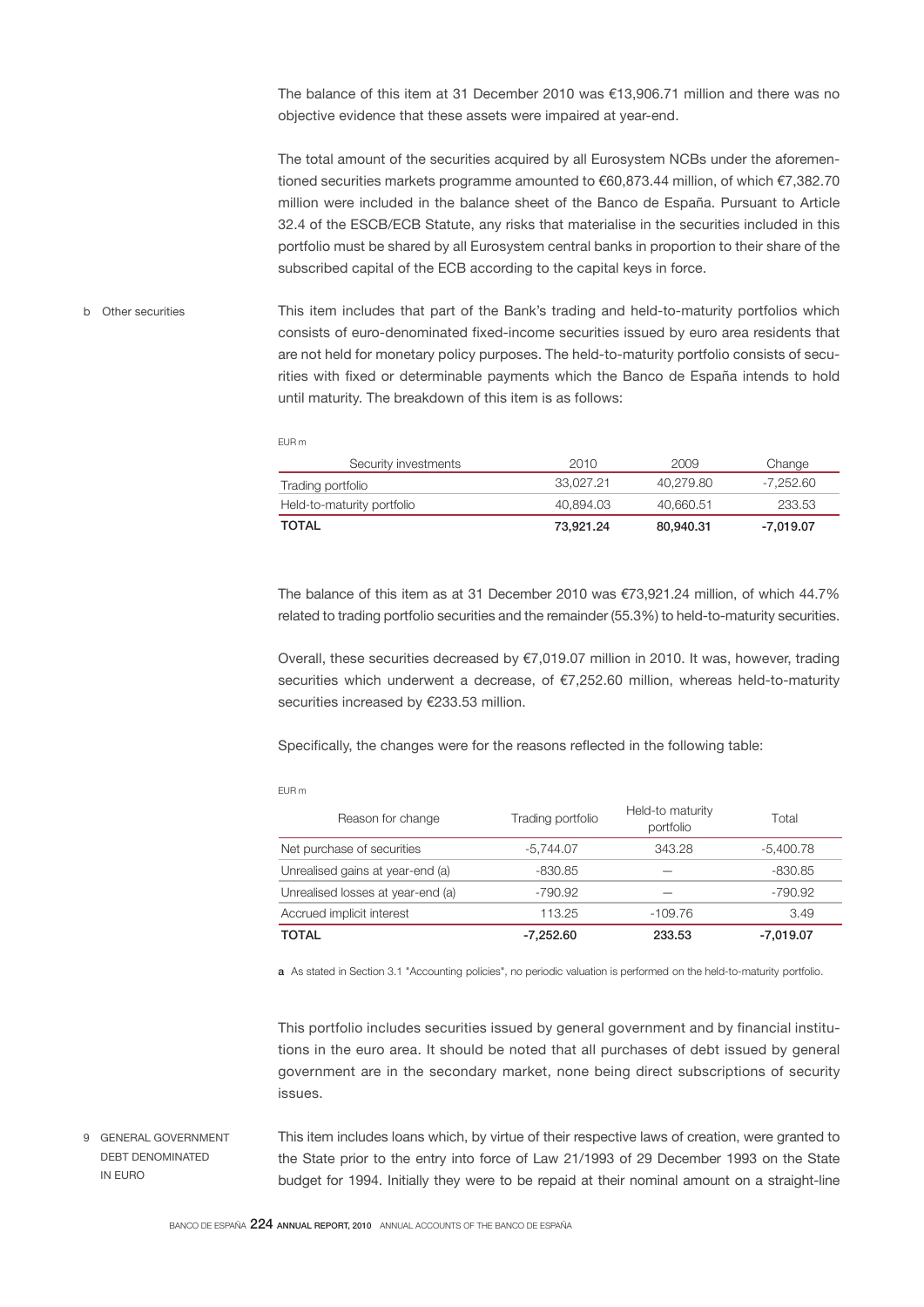basis over twenty-five years by means of yearly payments as from 1999, inclusive, in accordance with transitional provision seven of the aforementioned law. However, on 26 March 2007 an agreement was entered into with the central government to bring forward the repayment schedule of these loans, such that they mature in full by 2015 at the latest and the Treasury can request early repayment of all or part of them. Loans repaid early are paid by the Treasury at the cash amount of their market value at the time. A provision has been set up for losses arising from early repayment of these loans (see Note 28 on the balance sheet).

Under that agreement, in 2010 two instalments of the Law 3/1983 loan (that of the reporting year and the last outstanding instalment of the original repayment schedule) and the instalments of the other two loans corresponding to the reporting year were paid.

The outstanding nominal balance as at 31 December 2010 of the loans granted to the State amounted to €4,081.98 million, broken down as follows:

|                                                                                                                                   | 2010     | 2009     | Change    |
|-----------------------------------------------------------------------------------------------------------------------------------|----------|----------|-----------|
| Treasury. Law 3/1983 special account                                                                                              | 976.26   | 1.171.51 | $-195.25$ |
| Treasury. Law 4/1990 special account                                                                                              | 2.779.19 | 3.126.59 | $-347.40$ |
| Treasury. Credits arising from subscription for<br>participating interests, contributions and quotas in<br>international agencies | 326.53   | 367.35   | $-40.82$  |
| <b>TOTAL</b>                                                                                                                      | 4,081.98 | 4,665.45 | -583.47   |

The change was solely due to yearly repayments on the above-mentioned loans, as set out above. The amounts are shown in the above table.

#### 10 INTRA-EUROSYSTEM LIABILITIES

This heading includes the amounts of the following items:

EUR m

EUR m

| Type of asset                                                                   | 2010      | 2009      | Change   |
|---------------------------------------------------------------------------------|-----------|-----------|----------|
| Participating interest in the ECB                                               | 801.70    | 663.30    | 138.40   |
| Claims equivalent to the transfer of foreign reserve<br>assets to the ECB       | 4,783.65  | 4.783.65  |          |
| Net claims related to the allocation of euro<br>banknotes within the Eurosystem | 15,360.48 | 7.674.24  | 7.686.23 |
| Other claims within the Eurosystem (net)                                        |           |           |          |
| <b>TOTAL</b>                                                                    | 20.945.82 | 13.121.19 | 7.824.63 |

# a Participating interest in the ECB

Pursuant to Article 28 of the ESCB Statute, the ESCB national central banks are the sole subscribers to the capital of the ECB. Subscriptions depend on the participating interests fixed in accordance with Article 29 of the ESCB Statute based on each country's share in the total population and gross domestic product of the ESCB countries per data furnished by the European Commission. These subscriptions must be adjusted every five years or whenever new Member States join the European Union, i.e. when their NCBs join the ESCB. Since 1 January 2009 the Banco de España's key for subscription of ECB capital has been 8.3040%.

In 2010 the ECB decided to increase its subscribed capital by  $€5$  billion, from €5,760,652,402.58 to €10,760,652,402.58, with effect from 29 December 2010 and the euro area national central banks agreed to pay their additional capital contributions in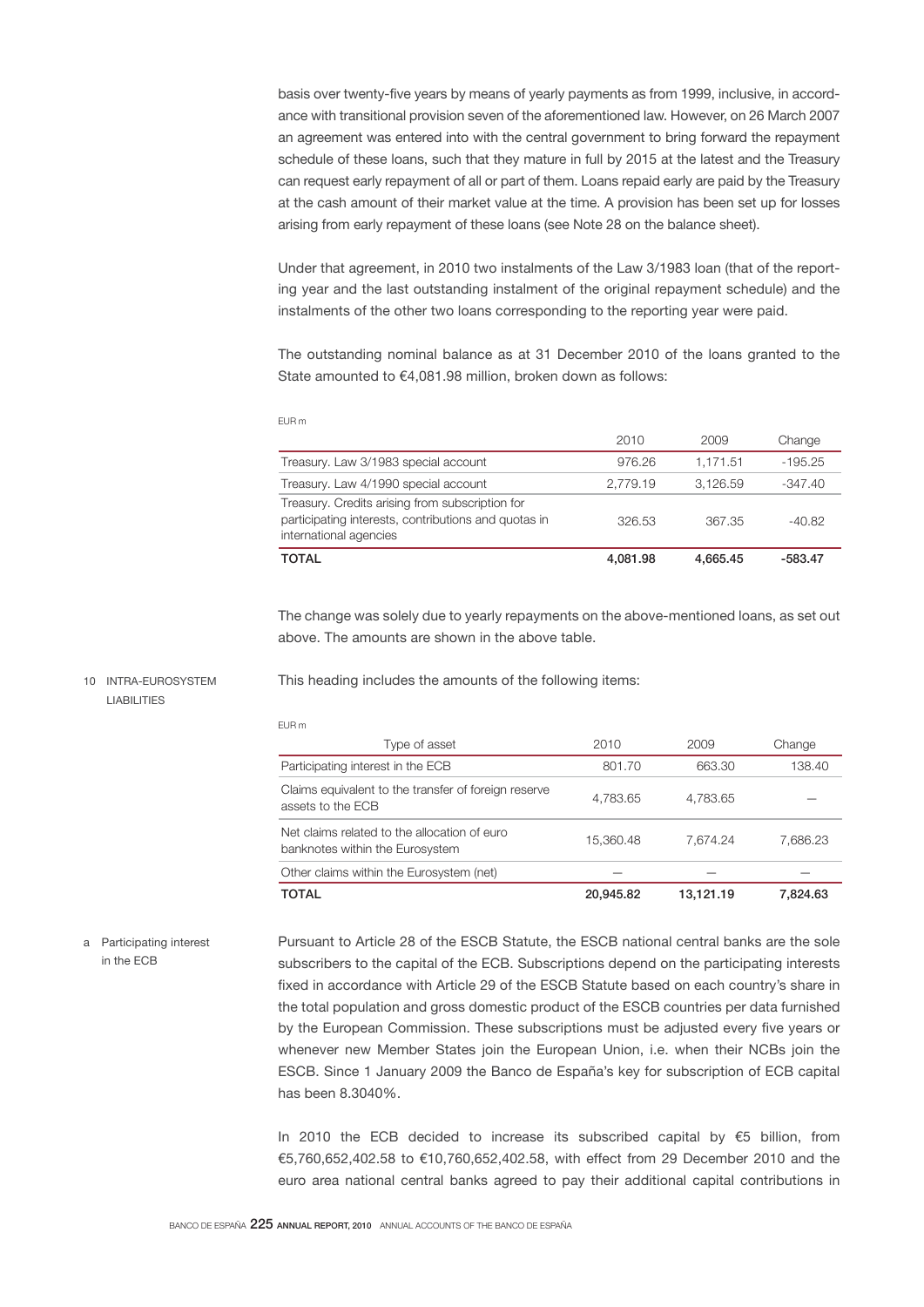three equal annual instalments. The first of these payments took place on 29 December 2010 and the other two instalments will be paid at the end of 2011 and 2012, respectively.

As a result of this increase, the subscribed capital and paid-up capital of the national central banks is as follows:

| I<br>--<br>× |  |
|--------------|--|

|                                                             | Subscribed capital as at<br>28 December 2010 | Paid-up capital as at<br>28 December 2010 | 29 December 2010  | Subscribed capital as at Paid-up capital as at 29<br>December 2010 |
|-------------------------------------------------------------|----------------------------------------------|-------------------------------------------|-------------------|--------------------------------------------------------------------|
| Nationale Bank van België/Banque Nationale<br>de Belgique   | 139,730,384.68                               | 139,730,384.68                            | 261,010,384.68    | 180, 157, 051.35                                                   |
| Deutsche Bundesbank                                         | 1,090,912,027.43                             | 1,090,912,027.43                          | 2,037,777,027.43  | 1,406,533,694.10                                                   |
| Central Bank and Financial Services Authority<br>of Ireland | 63,983,566.24                                | 63,983,566.24                             | 119,518,566.24    | 82,495,232.91                                                      |
| <b>Bank of Greece</b>                                       | 113,191,059.06                               | 113,191,059.06                            | 211,436,059.06    | 145,939,392.39                                                     |
| Banco de España                                             | 478,364,575.51                               | 478,364,575.51                            | 893,564,575.51    | 616,764,575.51                                                     |
| Banque de France                                            | 819,233,899.48                               | 819,233,899.48                            | 1,530,293,899.48  | 1,056,253,899.48                                                   |
| Banca d'Italia                                              | 719,885,688.14                               | 719,885,688.14                            | 1,344,715,688.14  | 928, 162, 354.81                                                   |
| Central Bank of Cyprus                                      | 7,886,333.14                                 | 7,886,333.14                              | 14,731,333.14     | 10,167,999.81                                                      |
| Banque centrale du Luxembourg                               | 10,063,859.75                                | 10,063,859.75                             | 18,798,859.75     | 12,975,526.42                                                      |
| Central Bank of Malta                                       | 3,640,732.32                                 | 3,640,732.32                              | 6,800,732.32      | 4,694,065.65                                                       |
| De Nederlandsche Bank                                       | 229,746,339.12                               | 229,746,339.12                            | 429,156,339.12    | 296,216,339.12                                                     |
| Oesterreichische Nationalbank                               | 111,854,587.70                               | 111,854,587.70                            | 208,939,587.70    | 144,216,254.37                                                     |
| Banco de Portugal                                           | 100,834,459.65                               | 100,834,459.65                            | 188,354,459.65    | 130,007,792.98                                                     |
| Banka Slovenije                                             | 18,941,025.10                                | 18,941,025.10                             | 35,381,025.10     | 24,421,025.10                                                      |
| Národná banka Slovenska                                     | 39,944,363.76                                | 39,944,363.76                             | 74,614,363.76     | 51,501,030.43                                                      |
| Suomen Pankki - Finlands Bank                               | 72,232,820.48                                | 72,232,820.48                             | 134,927,820.48    | 93,131,153.81                                                      |
| Subtotal for euro area NCBs                                 | 4,020,445,721.55                             | 4,020,445,721.55                          | 7,510,020,721.55  | 5,183,637,388.22                                                   |
| Българска народна банка (Bulgarian National Bank)           | 50,037,026.77                                | 3,502,591.87                              | 93,467,026.77     | 3,505,013.50                                                       |
| Česká Národní banka                                         | 83,368,161.57                                | 5,835,771.31                              | 155,728,161.57    | 5,839,806.06                                                       |
| Danmarks Nationalbank                                       | 85,459,278.39                                | 5,982,149.49                              | 159,634,278.39    | 5,986,285.44                                                       |
| Eesti Pank                                                  | 10,311,567.80                                | 721,809.75                                | 19,261,567.80     | 722,308.79                                                         |
| Latvijas Banka                                              | 16,342,970.87                                | 1,144,007.96                              | 30,527,970.87     | 1,144,798.91                                                       |
| Lietuvos bankas                                             | 24,517,336.63                                | 1,716,213.56                              | 45,797,336.63     | 1,717,400.12                                                       |
| Magyar Nemzeti Bank                                         | 79,819,599.69                                | 5,587,371.98                              | 149,099,599.69    | 5,591,234.99                                                       |
| Narodowy Bank Polski                                        | 282,006,977.72                               | 19,740,488.44                             | 526,776,977.72    | 19,754,136.66                                                      |
| Banca Națională a României                                  | 141,971,278.46                               | 9,937,989.49                              | 265, 196, 278.46  | 9,944,860.44                                                       |
| Sveriges Riksbank                                           | 130,087,052.56                               | 9,106,093.68                              | 242,997,052.56    | 9,112,389.47                                                       |
| Bank of England                                             | 836,285,430.59                               | 58,539,980.14                             | 1,562,145,430.59  | 58,580,453.65                                                      |
| Subtotal for non-euro area NCBs                             | 1,740,206,681.03                             | 121,814,467.67                            | 3,250,631,681.03  | 121,898,688.04                                                     |
| TOTAL (a)                                                   | 5,760,652,402.58                             | 4,142,260,189.22                          | 10,760,652,402.58 | 5,305,536,076.26                                                   |

a Due to rounding, the subtotals and totals may not equal the sum of the individual figures in the table.

As regards the Banco de España, the above table shows that its subscribed capital increased from €478.36 million to €893.56 million, equivalent to 8.3040% of the ECB's capital stock. As stated above, the first instalment of €138.40 million of this increase was paid on 29 December 2010. As a result, the capital disbursed by the Banco de España reached €616.76 million.

This item also includes the participating interest in ECB equity. Its balance of  $€184.94$  million at 31 December 2010 is the amount paid in previous years for the Banco de España's participating interest in ECB reserves due to the increase in the Banco de España's share of the ECB capital key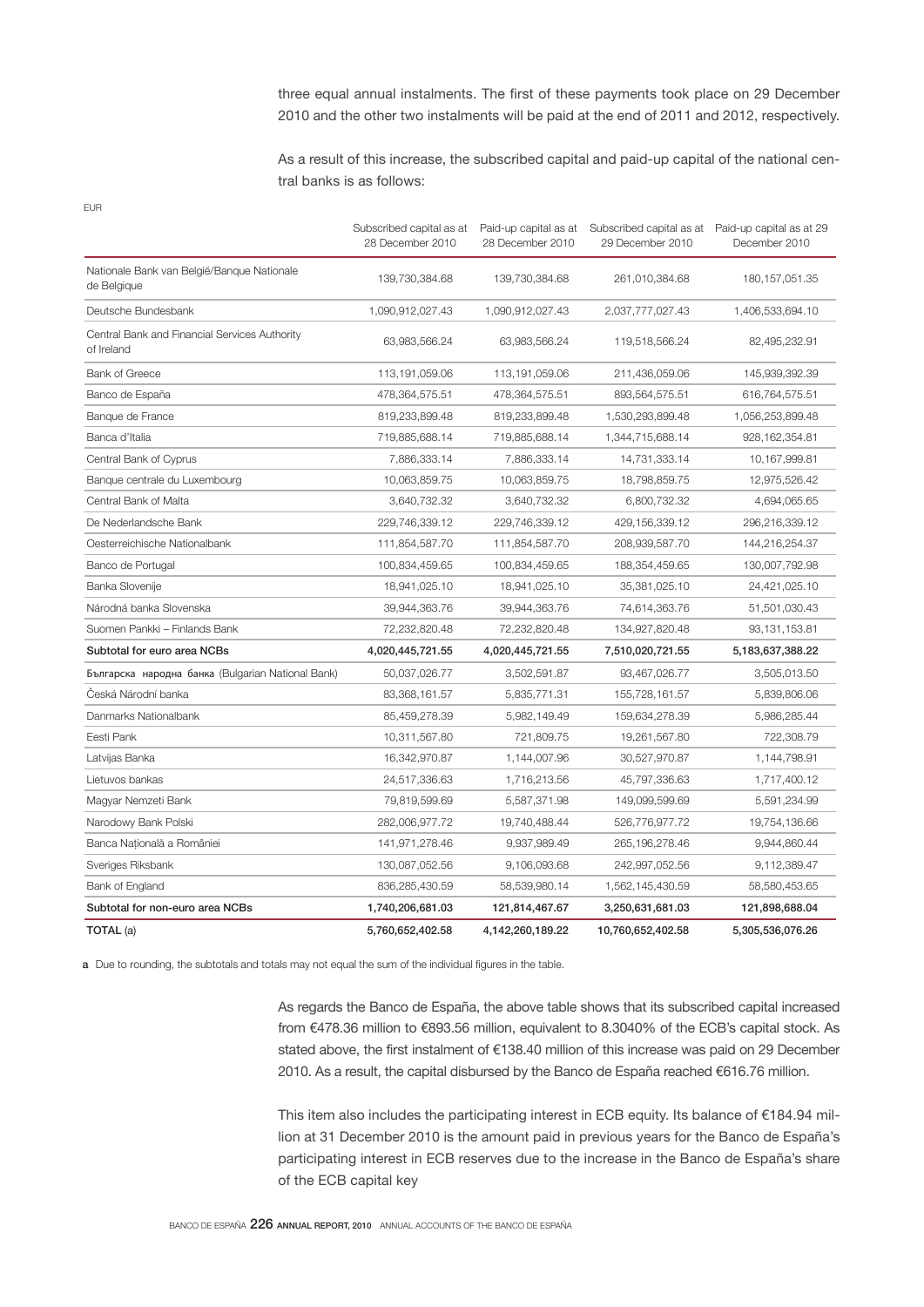- These represent the ECB's debt to the Banco de España arising from the transfer of foreign reserve assets to the ECB. The claims equivalent to the transferred reserves are denominated in euro at a value fixed from the time of their transfer. They are remunerated at the marginal rate for the Eurosystem's main refinancing operations, reduced by 15% to reflect a zero return on the gold component. Their year-end balance of €4,783.65 million is unchanged from the previous year. b Claims equivalent to the transfer of foreign reserve assets to the ECB
- This item, the balance of which amounted to €15,360.48 million at end-2010, consists of the claims and liabilities of the Banco de España vis-à-vis the Eurosystem in relation to the allocation of euro banknotes within the Eurosystem when there is an overall debit balance (see "Banknotes in circulation" and "Intra-Eurosystem balances" in the section on accounting policies). c Net claims related to the allocation of euro banknotes within the Eurosystem

The increase with respect to 2009 (€7,686.23 million) was due to the decrease in banknotes put into circulation by the Banco de España in 2010 (-5.0%) and the contrasting rise in the Eurosystem as a whole (growth of 4.1%), which resulted in the aforementioned increase in the balance of these accounts.

- In accordance with Eurosystem rules, since the accounts making up this item have a net credit balance, this information is presented on the liabilities side of the balance sheet (see Note 23 on the balance sheet). d Other claims within the Eurosystem (net)
- The balance of this item amounted to €254.61 million at end-2010, of which €593.17 million related to cost and €338.56 a million to accumulated depreciation. 11 TANGIBLE AND INTANGIBLE FIXED ASSETS

The breakdown of this item into its components, together with their accumulated depreciation, is as follows:

|                                                                          | 2010   | 2009   | Change  |
|--------------------------------------------------------------------------|--------|--------|---------|
| <b>TANGIBLE FIXED ASSETS</b>                                             | 485.85 | 470.11 | 15.74   |
| Land and unbuilt plots                                                   | 5.35   | 5.35   |         |
| Buildings, structures and renovation work                                | 107.45 | 106.41 | 1.04    |
| Plant in buildings                                                       | 171.72 | 162.67 | 9.05    |
| Furniture and fittings                                                   | 37.19  | 36.42  | 0.77    |
| Office machines other than computer<br>equipment                         | 48.20  | 47.59  | 0.61    |
| Computer equipment                                                       | 58.59  | 55.56  | 3.03    |
| Transport equipment                                                      | 8.52   | 8.67   | $-0.15$ |
| Library collection                                                       | 5.59   | 5.01   | 0.57    |
| Other tangible fixed assets                                              | 4.31   | 3.90   | 0.41    |
| Art collection                                                           | 38.93  | 38.54  | 0.39    |
| <b>INTANGIBLE FIXED ASSETS</b>                                           | 60.42  | 53.03  | 7.39    |
| Computer applications                                                    | 60.36  | 52.97  | 7.39    |
| Industrial property                                                      | 0.06   | 0.06   |         |
| <b>FIXED ASSETS IN PROGRESS</b>                                          | 46.90  | 30.35  | 16.55   |
| Buildings, plant in buildings and other<br>structures under construction | 24.45  | 20.28  | 4.17    |
| Computer applications under development                                  | 19.24  | 9.20   | 10.05   |
| Other fixed assets in progress                                           | 3.21   | 0.87   | 2.34    |
| <b>TOTAL</b>                                                             | 593.17 | 553.49 | 39.68   |

#### EUR m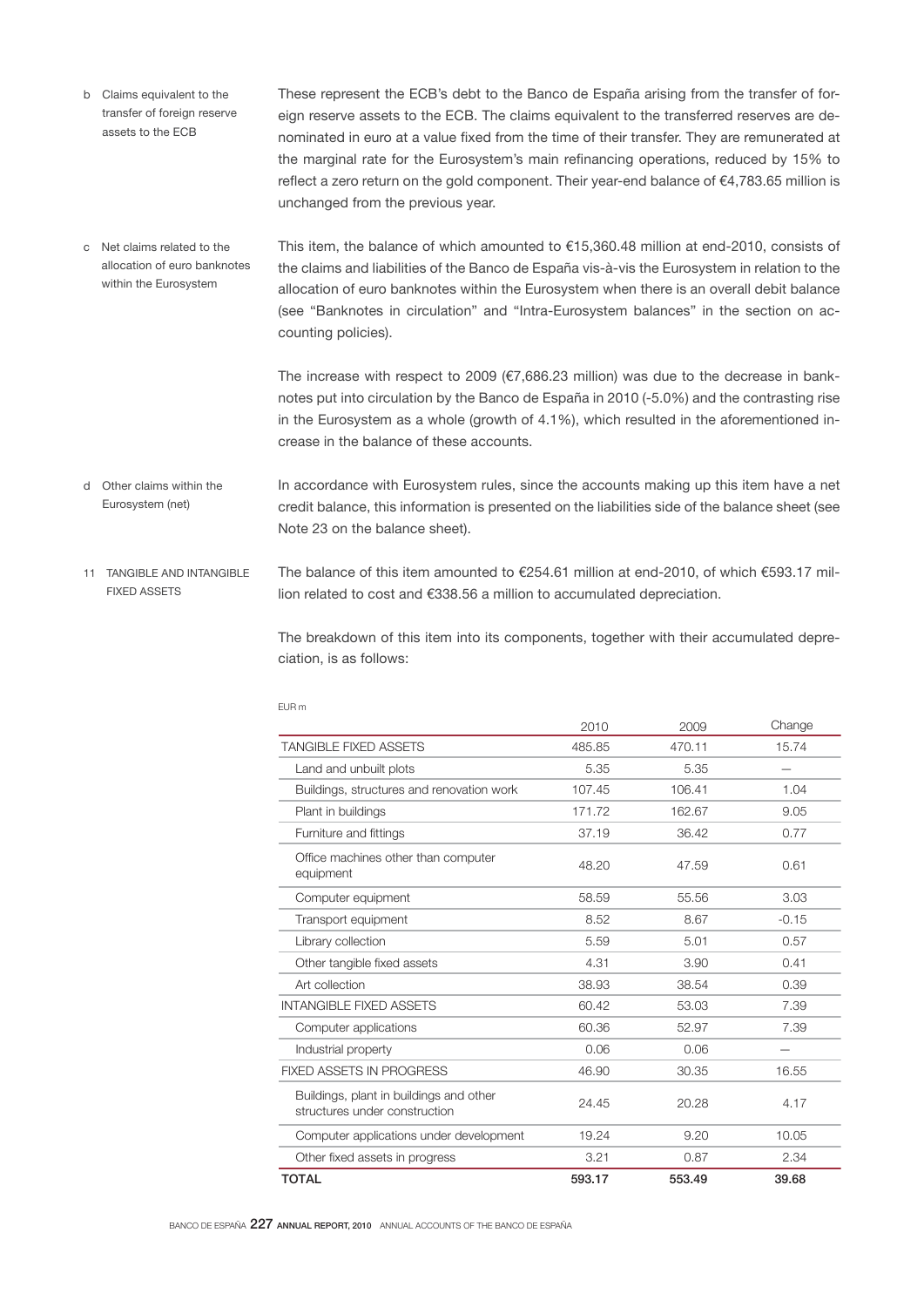| FUR <sub>m</sub>                              |           |           |          |
|-----------------------------------------------|-----------|-----------|----------|
| Accumulated depreciation or amortisation      | 2010      | 2009      | Change   |
| <b>TANGIBLE FIXED ASSETS</b>                  | $-294.35$ | $-274.75$ | $-19.61$ |
| Buildings, structures and renovation work     | $-35.25$  | $-32.92$  | $-2.34$  |
| Plant in buildings                            | $-130.42$ | $-121.86$ | $-8.56$  |
| Furniture and fittings                        | $-25.41$  | -23.36    | $-2.05$  |
| Office machines other than computer equipment | $-40.28$  | $-39.44$  | $-0.83$  |
| Computer equipment                            | $-49.59$  | $-45.14$  | -4.44    |
| Transport equipment                           | $-6.84$   | $-6.27$   | $-0.56$  |
| Library collection                            | $-2.89$   | $-2.39$   | $-0.50$  |
| Other tangible fixed assets                   | $-3.67$   | $-3.36$   | $-0.31$  |
| <b>INTANGIBLE FIXED ASSETS</b>                | $-44.21$  | -38.30    | $-5.91$  |
| Computer applications                         | $-44.15$  | $-38.24$  | $-5.91$  |
| Industrial property                           | $-0.06$   | $-0.06$   |          |
| TOTAL                                         | -338.56   | $-313.04$ | $-25.52$ |

The increase in fixed assets in 2010 basically arose from increased investment in development of certain computer applications, from the refurbishment of the mezzanine floor of the historic Cibeles building, from the completion of upgrades of electrical and air conditioning fixtures in the Madrid buildings and in several branches, and from diverse improvements to these buildings.<sup>12</sup>

- This item includes €47.18 million of financial investments relating basically to the Banco de España's participating interests in the Bank for International Settlements and Bolsas y Mercados Españoles, Sociedad Holding de Mercados y Sistemas Financieros, S.A. The decrease of €3.26 million in these financial assets was due to the lower underlying book value of this firm. 12 OTHER FINANCIAL ASSETS
- This item includes the amount of the net debtor position arising from foreign-exchange forward and swap transactions valued at the exchange rates prevailing at the end of the year. When the position is a creditor one, as in 2010, it is recorded under the same heading in liability item 12.1 (see Note 25 on the balance sheet). 13 OFF-BALANCE-SHEET INSTRUMENTS REVALUATION DIFFERENCES
- The main components of this item, the balance of which amounts to  $\epsilon$ 1,891.39 million, are as follows: 14 ACCRUALS AND PREPAID **EXPENSES**

<sup>12</sup> The refurbishment of buildings is accounted for as an addition to fixed assets if it meets the criteria set out in Section 3.1 "Accounting policies" in regard to tangible and intangible fixed assets.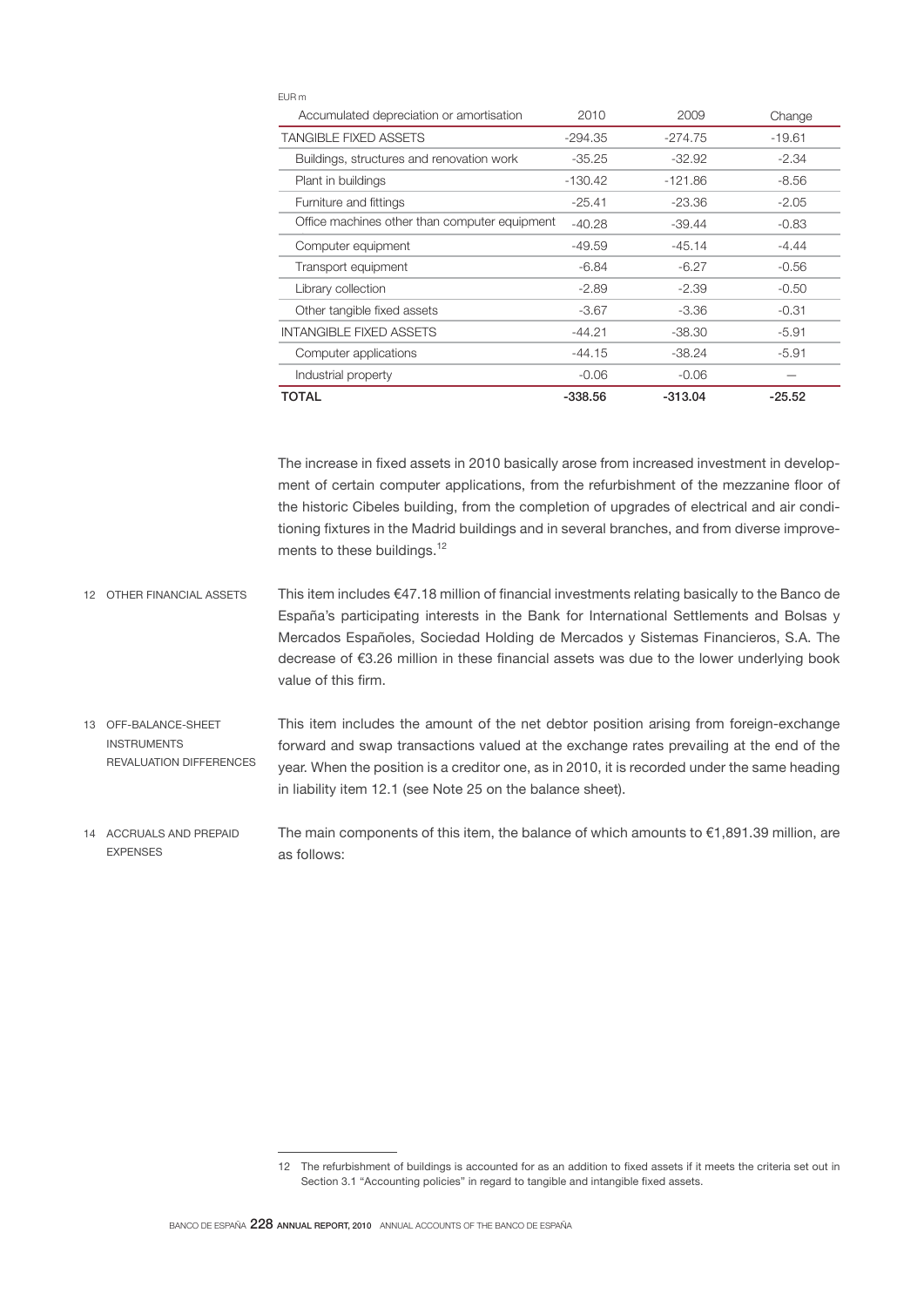| EUR M                                                                                                     | 2010     | 2009     | Change    |
|-----------------------------------------------------------------------------------------------------------|----------|----------|-----------|
| ACCRUED INTEREST ARISING FROM<br>SECURITIES ACQUISITIONS AND ACCRUED<br><b>COUPON INTEREST RECEIVABLE</b> | 1,775.91 | 1,720.19 | 55.72     |
| Trading portfolio                                                                                         | 584.13   | 813.46   | $-229.33$ |
| Denominated in foreign currency                                                                           | 9.89     | 8.89     | 1.00      |
| Denominated in euro                                                                                       | 574.23   | 804.56   | $-230.33$ |
| Held-to-maturity portfolio                                                                                | 859.56   | 848.17   | 11.39     |
| Denominated in foreign currency                                                                           | 44.68    | 34.30    | 10.38     |
| Denominated in euro                                                                                       | 814.88   | 813.87   | 1.01      |
| Held for monetary policy purposes                                                                         | 332.22   | 58.56    | 273.66    |
| OTHER ACCRUED INTEREST RECEIVABLE                                                                         | 112.01   | 402.72   | $-290.72$ |
| Claims on the IMF                                                                                         | 3.75     | 2.72     | 1.04      |
| Swap transacctions                                                                                        | 0.95     |          | 0.95      |
| On claims equivalent to the transfer<br>of foreign reserves to the ECB                                    | 41.23    | 52.72    | $-11.49$  |
| On intra-Eurosystem claims arising from<br>banknote adjustments                                           | 38.86    | 19.66    | 19.20     |
| On monetary policy operations                                                                             | 27.14    | 324.73   | $-297.59$ |
| On liquidity-providing loans                                                                              |          | 2.02     | $-2.02$   |
| Other                                                                                                     | 0.08     | 0.88     | $-0.80$   |
| ACCRUED COMMISSIONS RECEIVABLE AND<br>PREPAID EXPENSES                                                    | 3.47     | 3.21     | 0.26      |
| <b>TOTAL</b>                                                                                              | 1,891.39 | 2,126.12 | $-234.73$ |

As can be seen from the foregoing table, the most significant accounts are accrued interest arising from securities acquisitions and accrued coupon interest receivable denominated in euro arising from the trading portfolio (€574.23 million), from the held-to maturity portfolio (€814.88 million) and from monetary policy operations (€332.22 million). In total, this interest increased by €55.72 million with respect to 2009. Furthermore, accrued interest receivable on monetary policy operations decreased significantly (by €297.59 million) due to the lower volume of outstanding transactions at year-end. There was also a decrease in interest receivable on claims equivalent to the transfer of foreign reserve assets to the ECB due to the lower average rate of return, while the interest accrued on intra-Eurosystem banknote adjustment and offsetting accounts increased as a result of the larger balance to be remunerated.

- The most significant components of this item, which totals €1,515.55 million, are the transfer to the Treasury on 1 December 2010 of €1,316.49 million, equivalent to 70% of the Bank's distributable profits earned to 30 September 2010, adjusted in line with the projected performance of profits up to year-end (see Note 15 on the profit and loss account), which was €390.18 million lower than in the previous year, and the home loans and repayable advances granted to Bank employees, the balance of which, at €187.26 million, was down by €2.14 million from 2009. 15 OTHER ASSETS. SUNDRY
- The balance of banknotes in circulation (€91,917.98 million) represents the Banco de España's share in the total euro banknotes in circulation (see "Banknotes in circulation" in Section 3.1 Accounting policies) according to the Eurosystem euro banknote allocation key (10.9465% of the total issue by all the central banks) after deducting those corresponding to the Eurosystem (8% of the ECB total). This balance was €3,644.20 million higher than in the previous year because of the greater volume of euro banknotes in circulation in the Eurosystem. 16 BANKNOTES IN CIRCULATION

 $E = E$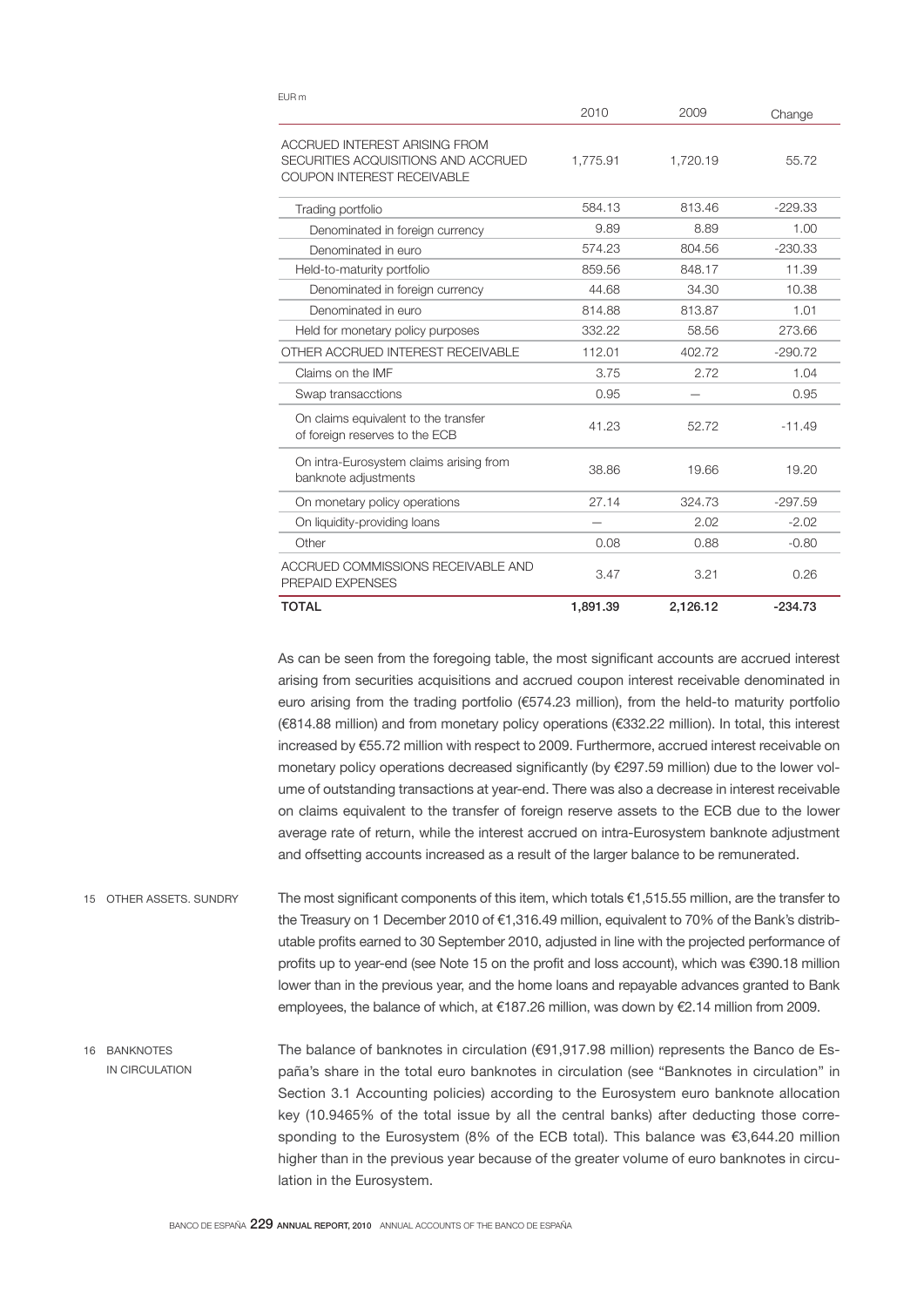17 LIABILITIES TO EURO AREA CREDIT INSTITUTIONS RELATED TO MONETARY POLICY OPERATIONS DENOMINATED IN EURO

The overall balance of the different types of deposit held by credit institutions with the Banco de España amounted to €26,964.03 million at end-2010, €8,124.99 million less than in the previous year. This decline was due to the fall in the balance of credit institution current accounts (including minimum reserves) and to the decrease in the deposit facility.

The breakdown and the amounts in both reporting years are as follows:

| Type of liability                                         | 2010      | 2009      | Change      |
|-----------------------------------------------------------|-----------|-----------|-------------|
| Current accounts (covering the minimum<br>reserve system) | 19,950.00 | 24,736.02 | -4,786.02   |
| Deposit facility                                          | 6,997.50  | 10,352.00 | $-3,354.50$ |
| Fixed-term deposits                                       |           |           |             |
| Fine-tuning reverse operations                            |           |           |             |
| Deposits related to margin calls                          | 16.53     | 1.00      | 15.53       |
| <b>TOTAL</b>                                              | 26,964.03 | 35,089,02 | $-8.124.99$ |

The first component, which includes the total current accounts held by credit institutions at the Banco de España, in which they maintain the minimum reserves required for monetary policy implementation purposes, underwent a decrease of €4,786.02 million. Its average balance also decreased during the year, falling from €26,052.70 million in 2009 to €25,383.94 million in 2010.

The item "Deposit facility", which includes overnight deposits remunerated at a fixed interest rate (appreciably lower than the interest rate on main refinancing operations), also decreased, from €10,352.00 million in 2009 to €6,997.50 million in 2010. However, the average balance increased (€9,393.71 million in 2010 compared with €7,535.94 million in 2009).

With regard to fixed-term deposits, as in 2009, there was no balance as at 31 December 2010. They are fine-tuning operations (liquidity withdrawals) that take the form of deposits. During 2010 the Eurosystem carried out 45 operations of this type.

The other captions in this item relate to fine tuning reverse operations and deposits related to margin calls. As at 31 December 2010, fine tuning reverse operations had a zero balance, while institutions' deposits related to margin calls amounted to €16.53 million (€1.00 million in 2009).

18 LIABILITIES TO OTHER EURO AREA RESIDENTS DENOMINATED IN EURO.— GENERAL GOVERNMENT

EUR m

This item includes the deposits held by general government with the Banco de España. The outstanding balance at year-end was €9,336.63 million, which breaks down as follows:

| TOTAL                                                                            | 9,336.63 | 31.233.05 | -21.896.42   |
|----------------------------------------------------------------------------------|----------|-----------|--------------|
| Other                                                                            | 0.96     | 1,070.54  |              |
| Social Security System                                                           | 5,347.19 | 14,773.28 |              |
| Social security funds                                                            | 5,348.15 | 15,843.81 | $-10,495.66$ |
| Local government                                                                 | 4.32     | 5.32      |              |
| Regional (autonomous) governments,<br>administrative agencies and similar bodies | 351.16   | 954.85    |              |
| Territorial government                                                           | 355.48   | 960.17    | $-604.69$    |
| Other central government agencies and<br>similar bodies                          | 3,332.98 | 14,123.81 |              |
| Treasury current account                                                         | 300.01   | 305.25    |              |
| Central government (State)                                                       | 3,633.00 | 14,429.06 | $-10,796.06$ |
|                                                                                  | 2010     | 2009      | Change       |
| EUR III                                                                          |          |           |              |

BANCO DE ESPAÑA 230 ANNUAL REPORT, 2010 ANNUAL ACCOUNTS OF THE BANCO DE ESPAÑA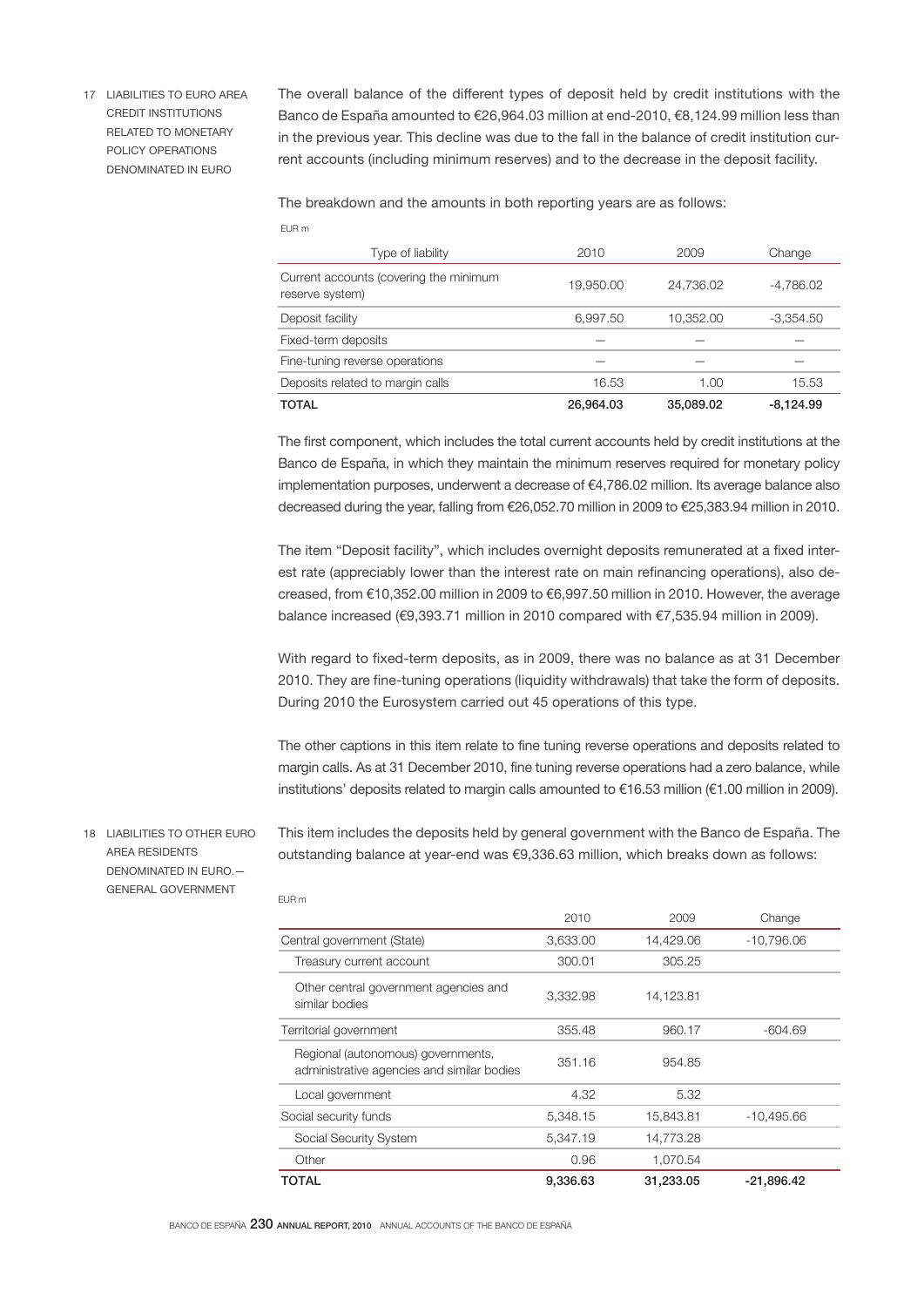The substantial decrease in this item  $(€21,896.42$  million) was basically due to the smaller balances held by Social Security Funds (€10,495.66 million) and by the Fund for the Orderly Restructuring of the Banking Sector (FROB) under "Other central government agencies and similar bodies" (€8,718.93 million) and, to a lesser extent, to the decrease in the balances held by the Treasury and territorial (regional and local) government.

Included here are the current accounts of financial institutions other than credit institutions, such as the Deposit Guarantee Funds, other financial intermediaries associated with securities markets settlement, other intermediaries in the debt book-entry market, etc., as well as the current accounts of non-administrative public and autonomous agencies of the State, the current accounts of employees and pensioners and other accounts of legal entities classified in "Other resident non-financial sectors". 19 LIABILITIES TO OTHER EURO AREA RESIDENTS DENOMINATED IN EURO.— OTHER LIABILITIES

> The balance at end-2010 was €152.11 million, and its decrease of €1,340.41 million with respect to end-2009 was basically due to the decrease in the balances of the current accounts of State agencies (€1,231.26 million).

- This item includes basically the euro-denominated accounts held by international organisations, non-Eurosystem monetary authorities and central banks to which reserve management services are provided. The balance of €400.15 million was €135.67 million higher than a year earlier, mainly due to an increase in deposits of the central banks to which reserve management services are provided. 20 LIABILITIES TO NON-EURO AREA RESIDENTS DENOMINATED IN EURO
- This item basically includes the foreign-currency balances of non-euro area central banks and collateralised inward deposits recorded in respect of reverse transactions conducted under repurchase agreements. The end-2010 balance of €0.76 million was €0.06 million more than at the end of 2009 as a result of the significant increase in US\$-denominated deposits placed by these institutions. 21 LIABILITIES TO NON-EURO AREA RESIDENTS DENOMINATED IN FOREIGN CURRENCY.—DEPOSITS, BALANCES AND OTHER LIABILITIES
- This item of €3,272.05 million shows the amount of the special drawing rights allocated to Spain by the IMF in proportion to its quota. The total amount of this item increased by €193.97 million with respect to the previous year, due to the variation in the exchange rate. 22 COUNTERPART OF SPECIAL DRAWING RIGHTS ALLOCATED BY THE IMF
- This item, which as at 31 December 2010 had a balance of €50,864.34 million, comprises the following two sub-items: 23 INTRA-EUROSYSTEM LIABILITIES
- a. Net liabilities related to the allocation of euro banknotes within the Eurosystem

Eurosystem (net)

- In accordance with Eurosystem rules, since the accounts making up this item have a net debit balance, this information is presented on the assets side of the balance sheet.
- The balance of €50,864.34 million as at 31 December 2010 represents the sum of three components: 1) the position of the Banco de España vis-à-vis the ECB in respect of the transfers issued and received through TARGET2 by the ESCB national central banks, including the ECB, plus the balances held with Eurosystem central banks through correspondent accounts; 2) the position vis-à-vis the ECB in respect of the pooling and allocation of monetary income within the Eurosystem pending settlement; and 3) the Banco de España's position vis-à-vis the ECB in respect of any amounts receivable or refundable, basically in respect of the seigniorage income relating to euro banknotes issued by the ECB and of the securities acquired by the ECB under the securities markets programme. b Other liabilities within the

Regarding the first component, the year-end net transfers via TARGET2 had a credit balance of €50,922.53 million, while the correspondent accounts showed a debit balance of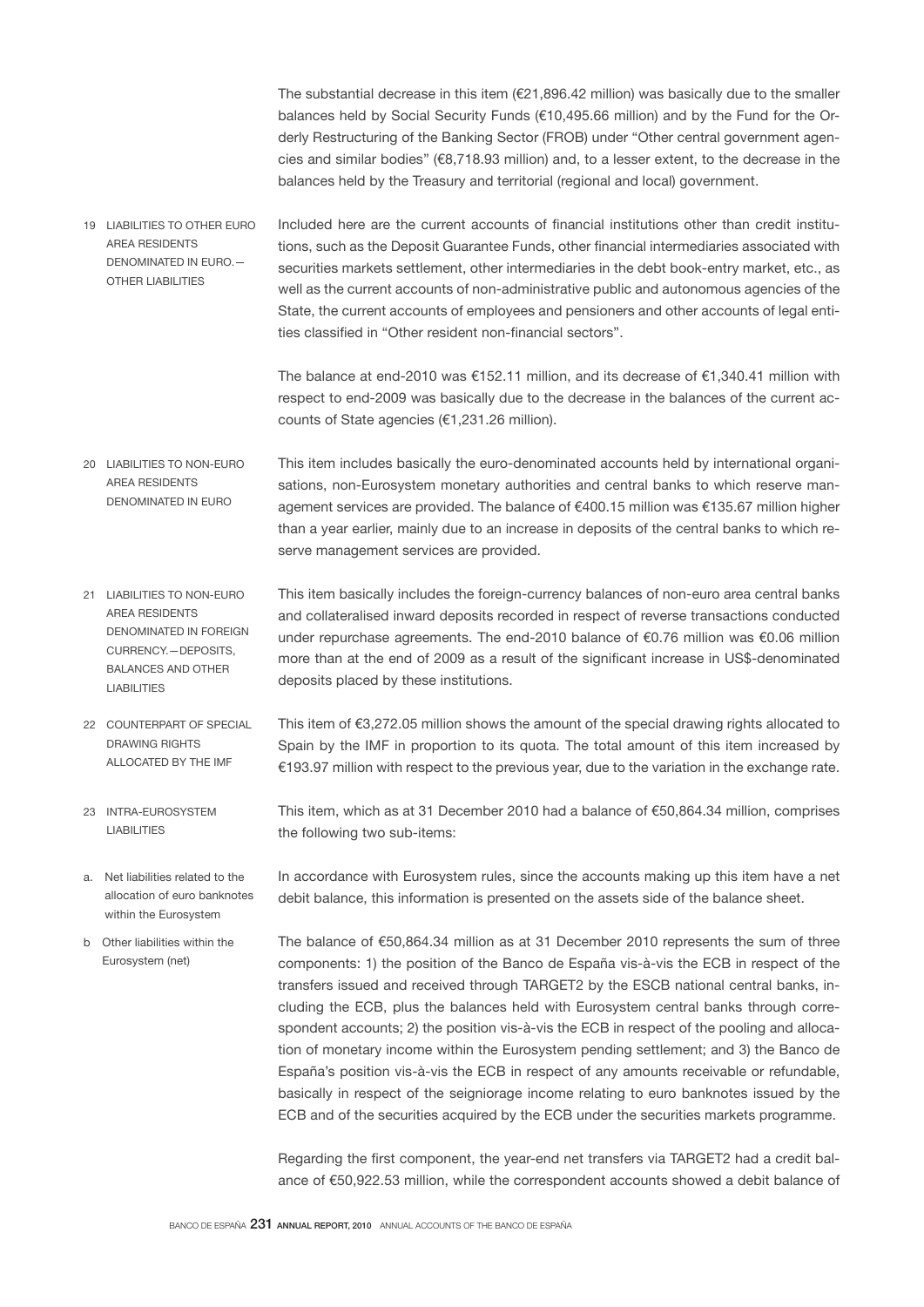€0.15 million. The remuneration of this position is calculated daily at the marginal interest rate of Eurosystem main refinancing operations.

The second component, i.e. the position vis-à-vis the ECB in respect of the annual pooling and allocation of monetary income within the Eurosystem national central banks, had a debit balance of €58.05 million at year-end (see "Net result of pooling of monetary income" in Note 8 on the profit and loss account).

Finally, in regard to the position vis-à-vis the ECB relating to the distribution of income arising from the seigniorage of euro banknotes issued on its behalf by the NCBs and to the securities purchased under the securities markets programme, pursuant to the Decision of the European Central Bank of 25 November 2010 (ECB/2010/24), the ECB Governing Council may decide before the end of the financial year not to distribute part or all of this income (see "Banknotes in circulation" in Section 3.1 Accounting Policies). In 2010 the Governing Council decided not to distribute this income.

Included here are various accounts which as at 31 December 2010 were in the course of settlement, such as transfer instructions pending execution and transfers sent to deposit institutions yet to be reimbursed. 24 ITEMS IN COURSE OF SETTLEMENT

> The balance of this item amounted to €138.39 million at end-2010, of which €125.69 related to transfers to accounts with other institutions, with payment of those transfers yet to be made.

This item includes the amount of the net creditor position arising from foreign-exchange forward and swap transactions valued at the exchange rates prevailing at the end of the year. When the position is a debtor one, it is recorded under the same heading in asset item 11.4. Its credit balance of €30.43 million as at end-2010 is the net value of the forward and swap transactions outstanding at that date that are listed below: 25 OFF-BALANCE-SHEET INSTRUMENTS REVALUATION DIFFERENCES

|                     |                 |            | 2010                            |                         |                                     | 2009                                |
|---------------------|-----------------|------------|---------------------------------|-------------------------|-------------------------------------|-------------------------------------|
| Operation           | Position        | Currency   | Currency<br>amount<br>(million) | Market<br>exchange rate | Equivalent<br>(million $\epsilon$ ) | Equivalent<br>(million $\epsilon$ ) |
| <b>SWAP</b>         | <b>DEBTOR</b>   | <b>EUR</b> | 2,888.29                        | 1.0000                  | 2,888.29                            | 170.00                              |
|                     |                 | CHF        |                                 | 1.2504                  |                                     | 157.34                              |
|                     |                 | <b>EUR</b> |                                 | 1.0000                  |                                     | 170.00                              |
|                     | <b>CREDITOR</b> | CHF        |                                 | 1.2504                  |                                     | 157.34                              |
|                     |                 | <b>USD</b> | 3,900.00                        | 1.3362                  | 2,918.72                            |                                     |
| <b>FORWARD</b>      | <b>DEBTOR</b>   | <b>EUR</b> |                                 | 1.0000                  |                                     | 2,627.54                            |
|                     | <b>CREDITOR</b> | <b>USD</b> |                                 | 1.3362                  |                                     | 2,707.21                            |
| <b>NET POSITION</b> |                 |            |                                 |                         | 30.43                               | 79.67                               |

The only unmatured transactions at year-end were swaps of euro against US dollars.

Regarding exceptional liquidity-providing transactions in the form of swaps, which reached a considerable volume in previous years, it should be noted that in January 2010 the ECB Governing Council decided, in agreement with the central banks involved, to cease these transactions in view of the lower demand and of the improvements in the functioning of the financial markets. However, in mid-2010 the ECB decided to continue the liquidity providing arrangements (swap line) with the Federal Reserve until 1 August 2011 in response to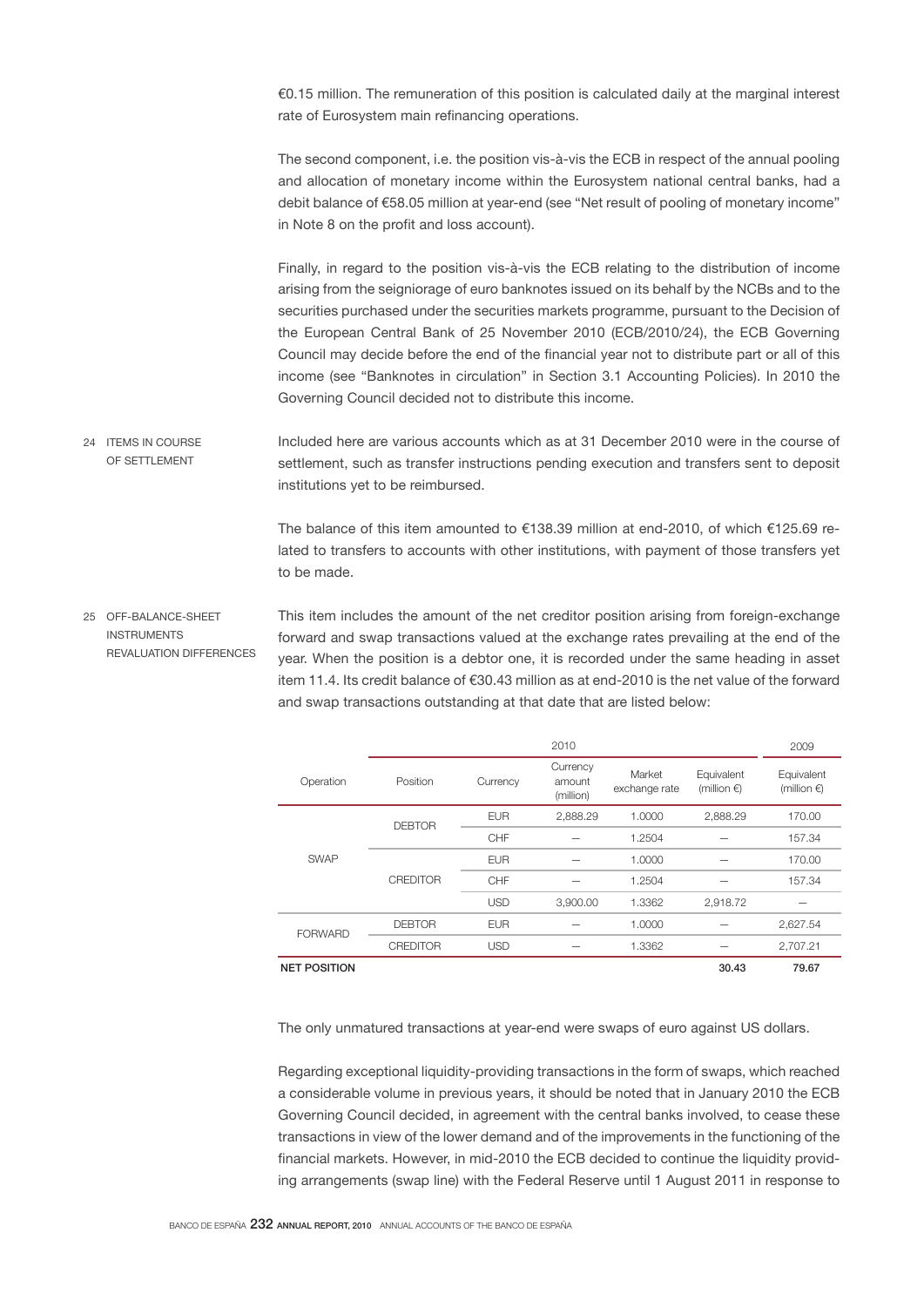the resurgence of tensions in US dollar denominated short-term funding on the European markets. However, Spanish institutions did not participate in transactions of this kind.

This item includes interest accrued but not yet paid, expenses accrued but not yet paid and income collected in advance. 26 LIABILITY ACCRUAL ACCOUNTS AND INCOME COLLECTED IN ADVANCE

> As at 31 December 2010, its balance amounted to €80.96 million, the main component being interest accrued but not yet paid (€74.24 million). The increase in this item in 2010 (€12.30 million) basically resulted from the larger amount of interest incurred on intra-Eurosystem accounts relating to TARGET2 transactions (€13.84 million) and from the interest incurred on the minimum reserves held by credit institutions (€2.02 million) which were payable at year-end. These increases were partly offset by the decrease in the interest payable to remunerate the Fund for the Orderly Restructuring of the Banking Sector (FROB) accounts (€2.28 million) and the Social Security accounts (€1.22 milion).

This includes other liabilities not classifiable above. 27 OTHER LIABILITIES.—

> As at 31 December 2010 the balance of this item amounted to €188.84 million (€38.35 million less than in 2009) and its main component was the "Banco de España employee social welfare scheme (Mutualidad de empleados).- Contributions payable" (€72.51 million). The most significant change relates to the decrease of  $€46.96$  million in this debt to the employee social welfare scheme.

With the exception of country-risk provisions, which are presented in the balance sheet as reductions of the value of the assets concerned, provisions are recorded under this item, with the following breakdown: 28 PROVISIONS

| <b>TOTAL</b>                                                       | 5.478.81 | 5.312.04 | 166.77    |
|--------------------------------------------------------------------|----------|----------|-----------|
| For sundry liabilities and charges                                 | 1.15     | 19.84    | $-18.69$  |
| For death and retirement assistance                                | 59.70    | 72.47    | $-12.77$  |
| For early and regular retirement                                   | 25.85    | 33.05    | $-7.20$   |
| For exchange of withdrawn peseta banknotes                         | 50.46    | 17.70    | 32.76     |
| For operational risk                                               | 22.86    | 22.86    |           |
| For credit risk                                                    | 336.20   | 168.91   | 167.29    |
| For counterparty risks in Eurosystem monetary<br>policy operations | 239.07   | 434.49   | $-195.42$ |
| For early repayment of special loans                               | 786.25   | 734.01   | 52.23     |
| For exchange rate and interest rate risks                          | 3,957.27 | 3,808.71 | 148.57    |
|                                                                    | 2010     | 2009     | Change    |

EUR m

Provision for exchange rate and interest rate risks

**SUNDRY** 

This is the most important provision. It was created by a resolution of the Executive Commission of 26 January 1999 to cover exchange rate risks affecting the external reserves of the Banco de España. Subsequently, on 14 April 2004 the Executive Commission resolved to extend the purpose of this provision to include the coverage of interest rate risk. The balance of this provision as at 31 December 2010 amounted to €3,957.27 million, which was €148.57 more than in 2009 (see Note 5 on the profit and loss account).

The balance of this provision is revised annually based on the Banco de España's valuation of its exposure to the aforementioned risks by value-at-risk methodology. This review takes into account, in addition to that valuation, a number of factors, including the esti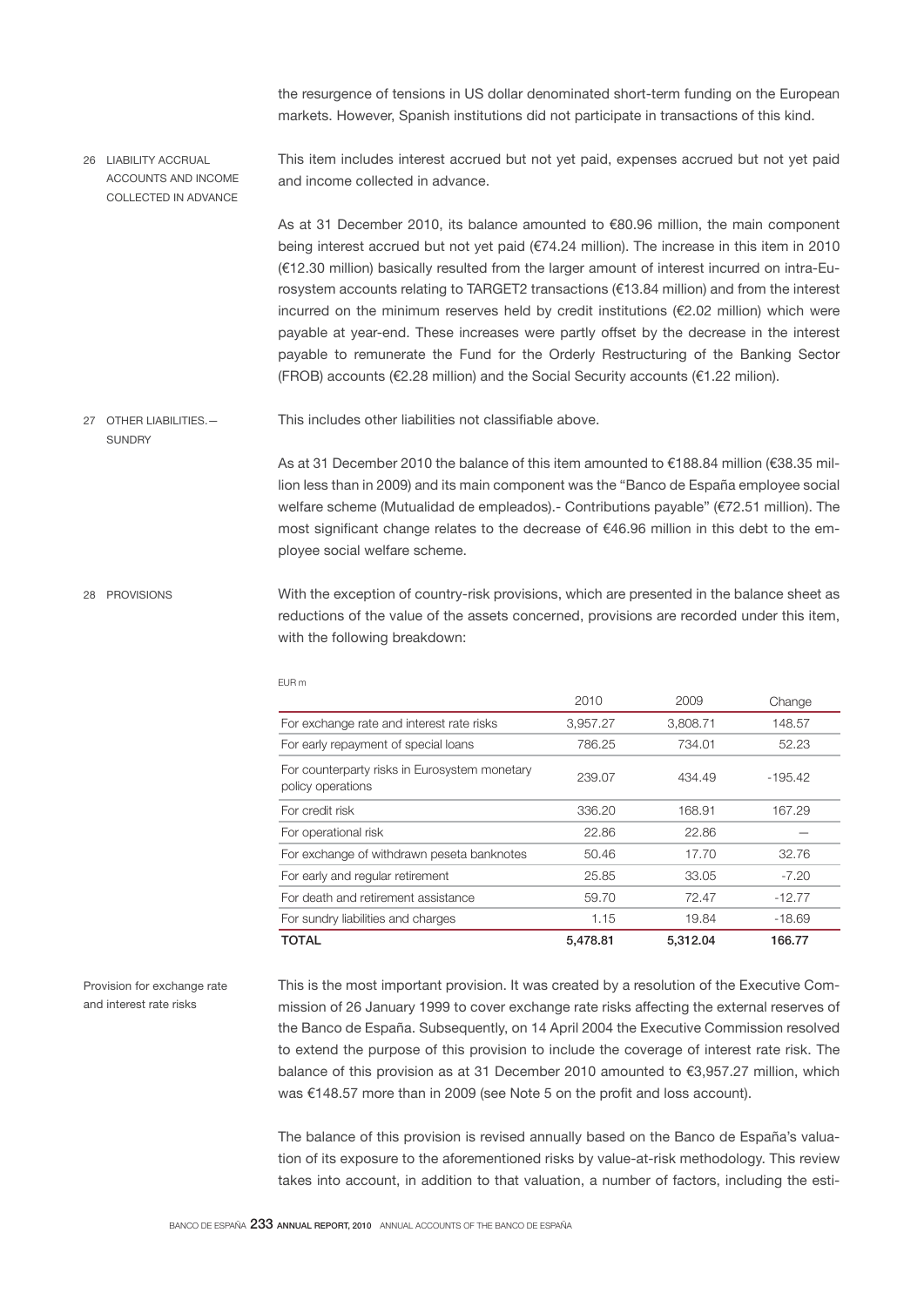mated profit for the coming year and the envisaged behaviour of risk assets and any others deemed to be worthy of consideration under the circumstances. In this respect, on 30 December 2009 and 2 February 2011 the Executive Commission adjusted to market conditions the methodology used to calculate the provision for exchange rate and interest rate risks. To do so, it set, inter alia, the calculation basis and the percentages of coverage to be applied for exchange rate and interest rate risks in each portfolio.

Provision for losses arising from early repayment of special loans The agreement in 2007 with the Spanish State government whereby the Treasury can ask to repay a portion or all of these loans early, paying a cash amount equal to their market value instead of their nominal amount, led the Banco de España to set up in that year a provision for losses due to early repayment of special loans, so as to cover the possible losses that may arise from early repayment of these loans (recorded in asset item 8; see Note 9 on the balance sheet). The balance of this provision was set at the difference between the nominal amount and the current market value of the loans. Its balance of €786.25 million as at 31 December 2010 was €52.23 million more than in the previous year.

Provision for counterparty risk in Eurosystem monetary policy operations

In accordance with the general accounting principle of prudence, the ECB Governing Council considered it appropriate in 2008 to establish a buffer totalling €5,736.00 million against counterparty risks in monetary policy operations (see these operations in Note 6 on the balance sheet). In accordance to Article 32.4 of the ESCB/ECB Statute, this buffer will be funded among all Eurosystem national central banks in proportion to their subscribed capital key shares in the ECB prevailing at the time. As a result, the Banco de España recorded a provision of €621.35 million, equivalent to 10.8324% of the total provision, which decreased to €434.49 at the end of 2009. On 4 February 2011 the ECB Governing Council reviewed the adequacy of the amount of this provision with effect as at 31 December 2010 and decided to reduce it from €4,011 million to €2,207 million. As a result, the Banco de España provision was set at €239.07 million and, accordingly, a portion of it amounting to €195.42 million was released (see Note 8 on the profit and loss account).

In 2009 the Executive Commission approved a methodology for calculating the credit risk on Banco de España investment portfolios, as a basis for setting up a provision for credit risk, as well as the percentage of coverage to be applied to the value of the risk exposure. This provision is reviewed yearly in accordance with the valuation made by the Banco de España of its risk exposure. This methodology was used in 2010 to record a provision of €167.29 million, the balance of which reached €336.20 at the end of the year.

Also, the Executive Commission approved in 2009 a methodology for calculating operational risk, to be reviewed yearly. It will be used to set aside a provision for any losses arising from operational risk. Once this exercise had been completed, an analysis of the appropriate amount for this provision concluded that it should have a balance of €22.86 million, the same as in the previous year.

This provision was recorded initially in 2005 to cater for the exchange of any peseta banknotes withdrawn from circulation due to the introduction of the euro that may be tendered at the Banco de España. At the same time, the Council of Ministers decided that if the amount of banknotes tendered for exchange exceeded the amount of the provision at that time, the Banco de España would meet the excess with a charge to its reserves. Provision for exchange of peseta banknotes withdrawn from circulation due to the introduction of the euro

> In November 2010 the balance of the provision fell to zero. Accordingly, pursuant to a resolution of the Executive Commission, an additional €50 million were provisioned (provision for a period of approximately five years), using the Banco de España reserves arising

operational risks

Provision for credit and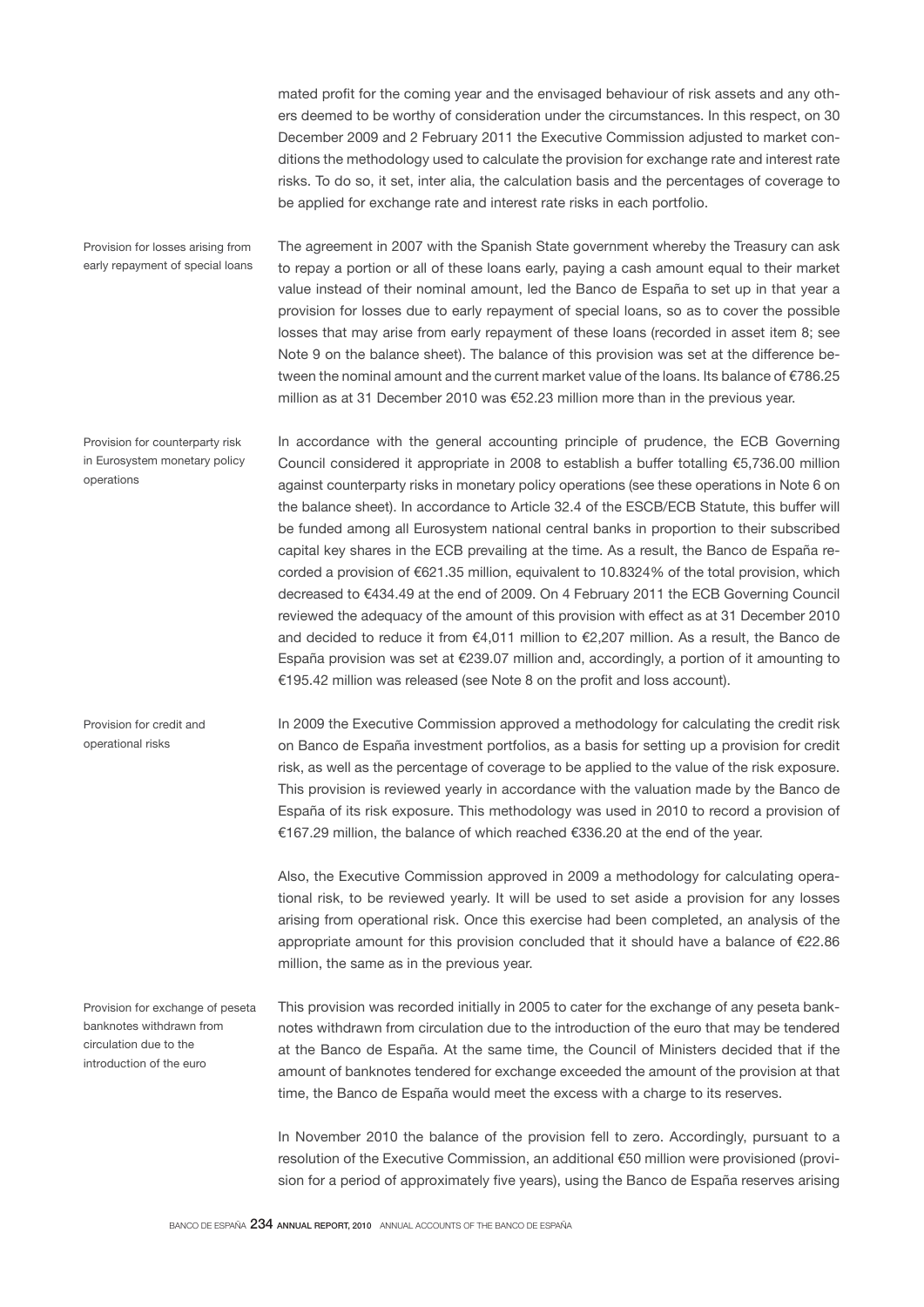from the retention of 2005 earnings. At the end of the reporting year this provision had a balance of €48.31 million.

In the reporting year there were decreases in the provision for payments to early and regular retirees as a result of the use thereof for its intended purpose ( $\epsilon$ 7.20 million) and in the provision for sundry risks and expenses (€18.69 million). Other provisions

29 REVALUATION ACCOUNTS

This item includes the revaluations arising from unrealised gains on financial assets and liabilities valued at market prices and exchange rates at year-end. It may be broken down as follows:

EUR m

| Type of account                                       | 2010     | 2009     | Change    |
|-------------------------------------------------------|----------|----------|-----------|
| Gold                                                  | 8,705.06 | 6,087.88 | 2,617.18  |
| Foreign currency                                      | 468.33   | 0.25     | 468.09    |
| Securities (trading portfolio)                        | 83.73    | 911.31   | $-827.58$ |
| Issued in foreign currency by non-euro area residents | 40.79    | 34.67    | 6.12      |
| Issued in euro by non-euro area residents             |          | 2.85     | $-2.85$   |
| Issued in euro by euro area residents                 | 42.94    | 873.79   | $-830.85$ |
| Other                                                 | 17.47    | 20.72    | $-3.25$   |
| TOTAL                                                 | 9.274.59 | 7.020.16 | 2.254.43  |

The balance of revaluation accounts at end-2010 was  $\epsilon$ 9,274.59, up  $\epsilon$ 2,254.43 on 2009. The main change was in gold, the unrealised gains on which were  $\epsilon$ 2,617.18 million higher as a result of the increase in its market price (up from €766.35 per ounce at 31 December 2009 to €1,055.42 per ounce at 31 December 2010). Its balance at 31 December 2010 was €8,705.06 million.

With regard to fixed-income securities in the trading portfolio, there was a decrease in unrealised gains arising basically on securities issued in euro by euro area residents (€830.85 million), as a result of security price movements driven by interest rates. This decrease was minimally offset by the increase in foreign currency denominated securities issued by non-euro area residents (€6.12 million)

As regards the foreign exchange revaluation accounts, the unrealised gains on foreign currencies increased by €468.09 million, basically due to the appreciation of the US dollar and the SDR against the euro (€405.78 million and €62.19 million, respectively).

As at 31 December 2010 the capital of the Banco de España amounted to €1,000 million, with no change in the year. Of this amount, €1.37 million were constituted pursuant to Decree-Law 18/1962 of 7 June 1962 and €998.63 million as a capital increase carried out in 2006 through the retention of 2005 earnings. 30 CAPITAL

As at 31 December 2010 the reserves of the Banco de España amounted to €950 million. This balance is €50 million lower than in the previous year as a result of the recording, with a charge to reserves, of a provision of this amount for exchange of peseta banknotes withdrawn from circulation due to the introduction of the euro (see Note 28 on the balance sheet). 31 RESERVES

> Included in this item is, first, the amount of capital, reserves and profits that arose in 1973 when the now-defunct Spanish Foreign Currency Institute was included in the Banco de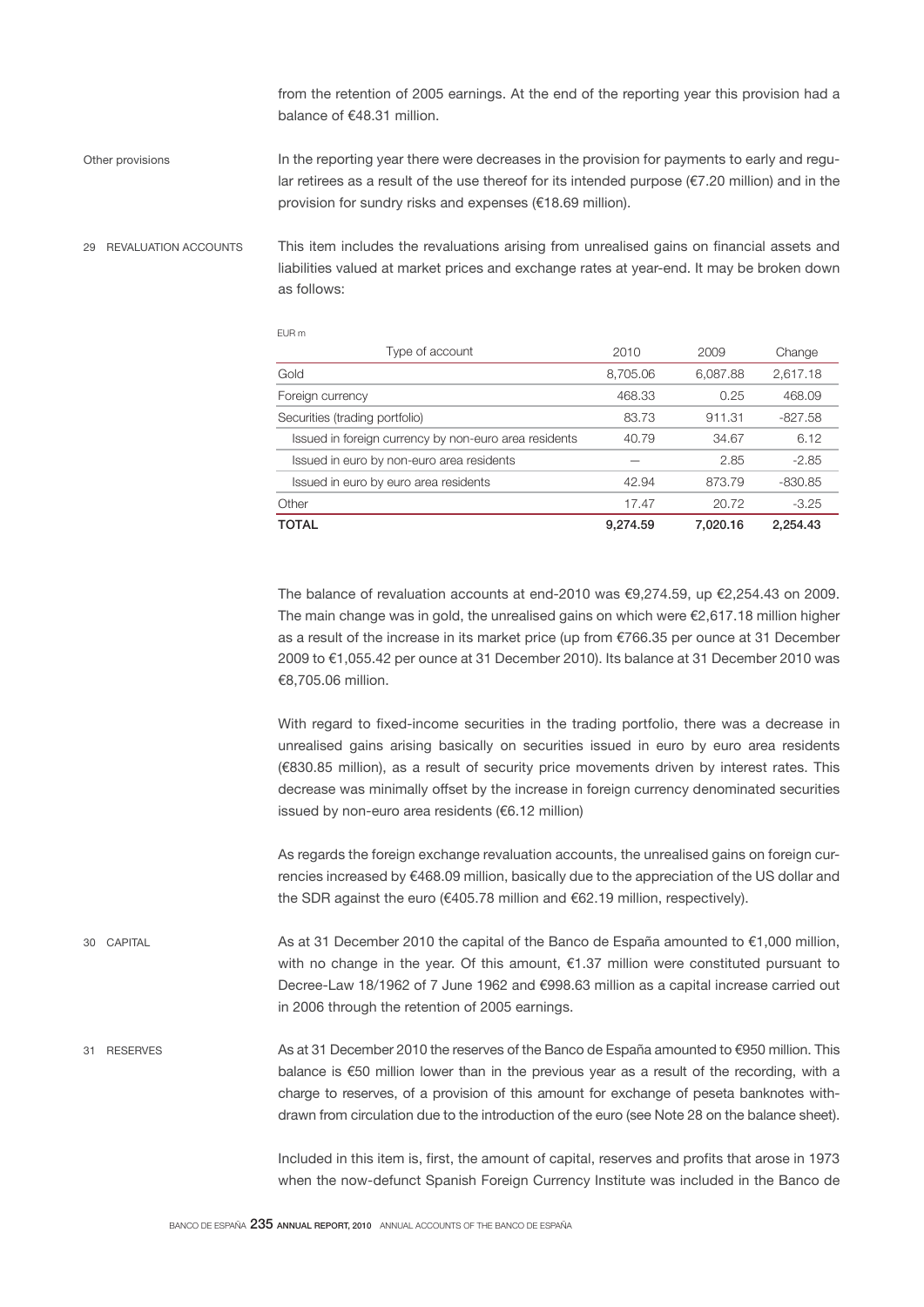España (€3.17 million) and, second, the portion of 2005 and 2006 profit taken to reserves, authorised by the Council of Ministers, respectively, on 28 July 2006 and 29 June 2007 in application of the legal provisions cited in the previous note.

The net profit for 2010, after deducting the transfer to the Beneficent Social Fund (€25.96 million), amounted to €2,570.00 million, down 3.9% on 2009. Of this amount, €1,316.49 million was paid to the Treasury on 1 December 2010, in accordance with Royal Decree 2059/2008 of 12 December 2008 (see Note 15 on the profit and loss account "Profit for the year"). 32 PROFIT FOR THE YEAR

During the year, the following amounts were also paid to the Treasury out of 2009 profits:

- a) On 1 March 2010, €699.19 million, which, together with the payment in December 2009, amounted to 90% of the €2,673.18 million of distributable profit for that year.
- b) On 13 August 2010, once the balance sheet and profit and loss account for the year 2009 had been approved by the Council of Ministers, €267.32 million, representing the rest of the distributable profit for that year.

The details of the various components of the profit for 2010 and the reasons for the changes in them with respect to 2009 are given in Section 3.3 below on the profit and loss account.

- This item includes income from interest accrued on the main assets of the Banco de España. The breakdown in 2010 and 2009 is as follows: 3.3 Notes on the profit and loss account
- 1 INTEREST INCOME

EUR m and %

|                                                                           | Interest income |          | Average   | Average               |               |
|---------------------------------------------------------------------------|-----------------|----------|-----------|-----------------------|---------------|
|                                                                           | 2010            | 2009     | Change    | investment in<br>2010 | yield in 2010 |
| <b>FOREIGN CURRENCY</b>                                                   | 285.15          | 305.63   | $-20.48$  | 12,702.47             | 2.2           |
| Securities                                                                | 266.38          | 255.82   | 10.56     | 8,096.64              | 3.2           |
| Deposits and other assets                                                 | 18.74           | 18.33    | 0.42      | 4,605.83              | 0.4           |
| Exceptional liquidity providing<br>operations                             | 0.02            | 31.48    | $-31.45$  |                       |               |
| <b>EURO</b>                                                               | 4,165.42        | 4,364.23 | $-198.80$ | 202,799.46            | 2.0           |
| Securities                                                                | 2,978.79        | 2.945.21 | 33.58     | 86,990.00             | 3.4           |
| Monetary policy operations                                                | 1,006.76        | 1,280.53 | $-273.77$ | 99,291.50             | 1.0           |
| Intra-Eurosystem accounts                                                 | 160.19          | 104.18   | 56.00     | 16,517.95             | 1.0           |
| Claims equivalent to the transfer<br>of foreign reserves to the ECB       | 41.23           | 52.72    | $-11.49$  | 4,783.65              | 0.9           |
| Claims related to allocation<br>of eurobanknotes within<br>the Eurosystem | 118.96          | 51.46    | 67.50     | 11.732.79             | 1.0           |
| Other claims within<br>the Eurosystem (net)                               |                 |          |           | 1.51                  |               |
| Other assets                                                              | 19.68           | 34.30    | $-14.62$  |                       |               |
| <b>TOTAL</b>                                                              | 4,450.57        | 4,669.85 | $-219.28$ | 215,501.93            | 2.0           |

Interest income decreased by €219.28 million in 2010 with respect to 2009. This decrease was a result of a fall of €198.80 million in the return on euro-denominated investments and, to a lesser extent, of a decline in income from foreign-currency investments (€20.48 million).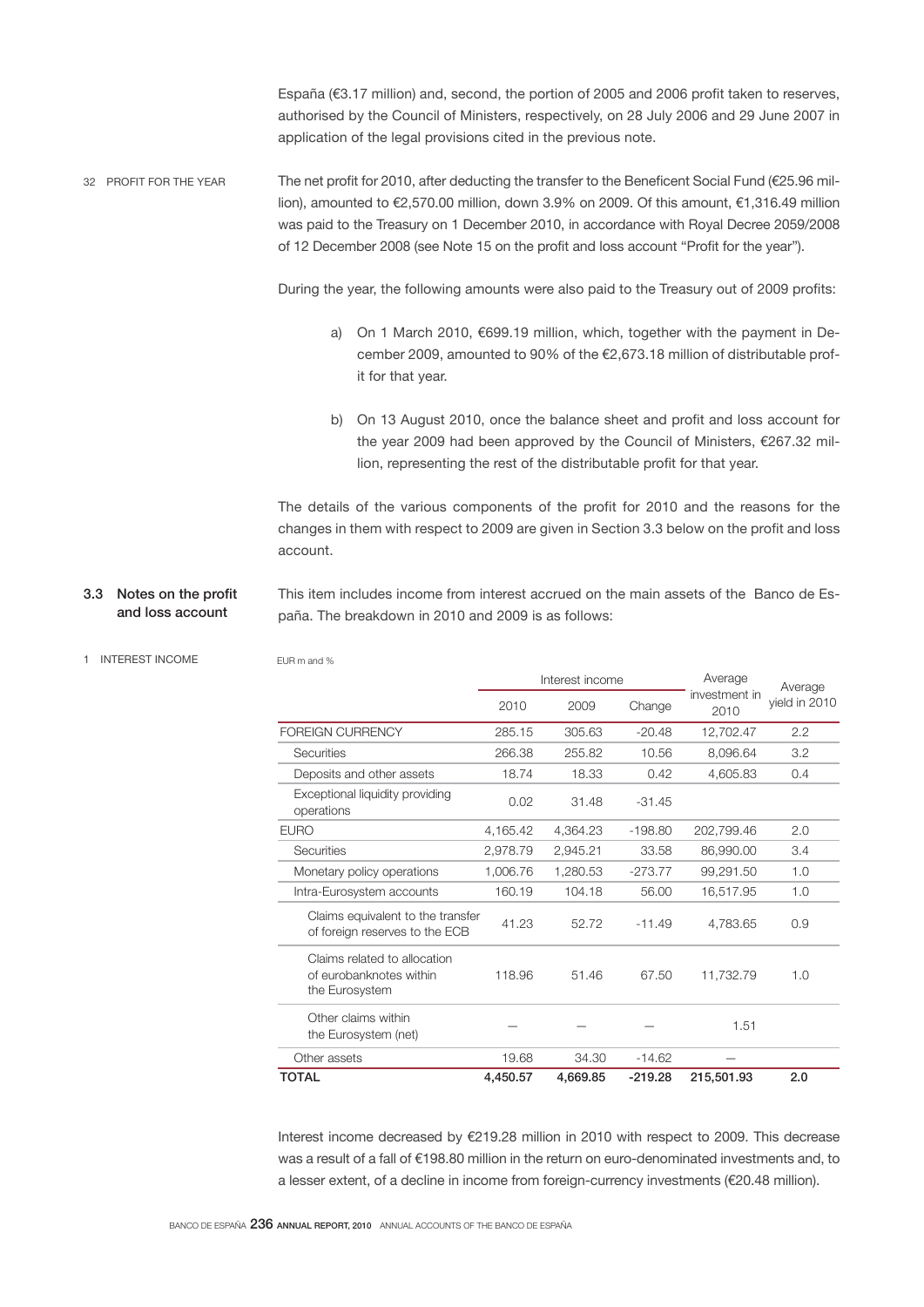Of the €285.15 million of interest on foreign-currency investments, €266.38 million arose from investments in fixed-income securities denominated in US dollars, €18.74 million from deposits and other assets, and €0.02 million from exceptional liquidity providing operations which generated expenses for the same amount. Interest on this dollar-denominated portfolio increased by €10.56 million and that on deposits and other assets was up by €0.42 million; by contrast, interest on exceptional liquidity providing operations dropped significantly (€31.45 million) due to the small amount of these operations in 2010. Overall, the average return on foreign-currency investments was 2.2%, compared with 3.0% in 2009.

Euro-denominated interest income (€4,165.42 million) arose basically from the securities portfolios (€2,978.79 million, an increase of €33.58 million), monetary policy operations (€1,006.76 million, down €273.77 million) and intra-Eurosystem balances (€160.19 million, up €56.00 million).

The main reason for the decrease of €198.80 million in euro-denominated income with respect to the previous year was the lower average return in the reporting year (down from 2.5% in 2009 to 2.0% in 2010), partly offset by an increase in the average balance of the aforementioned assets (up from €171,070.37 in 2009 to €202,799.46 in 2010).

Specifically, analysis of the average investment made discloses the significant increase in monetary policy operations (€99,291.50 million in 2010 against €80,937.90 million in 2009), derived from the higher funding requested by Spanish financial institutions from the ECB. There was also an increase in claims related to the allocation of euro banknotes, which rose from €4,533.66 million in 2009 to €11,732.79 million in 2010 as a result of changes in banknotes put into circulation (-5.0% in Spain, compared with 4.1% in the Eurosystem as a whole). Investment in securities increased by €6,174.84 million (7.6%), basically in the monetary policy portfolio. It should be noted with regard to this portfolio that in May 2010 purchases began under the securities markets programme, while the covered bond purchase programme was declared to have concluded in June 2010.

2 INTEREST EXPENSE This item includes interest expenditure on the liabilities listed below, as follows:

|                                                  | Interest expense |          |          | Average              | Average cost |
|--------------------------------------------------|------------------|----------|----------|----------------------|--------------|
|                                                  | 2010             | 2009     | Change   | financing in<br>2010 | in 2010      |
| FOREIGN CURRENCY                                 | 10.02            | 35.19    | $-25.17$ | 3,115.88             | 0.3          |
| Swap and forward                                 | 0.51             |          | 0.51     |                      |              |
| Exceptional liquidity providing<br>operations    | 0.02             | 31.48    | $-31.45$ |                      |              |
| Other liabilities                                | 9.48             | 3.72     | 5.77     | 3,115.88             | 0.3          |
| <b>EURO</b>                                      | 1,030.37         | 970.10   | 60.27    | 119,475.45           | 0.9          |
| Remuneration of minimum<br>reserves              | 256.30           | 333.08   | $-76.79$ | 25,383.94            | 1.0          |
| Deposit facility                                 | 23.81            | 59.06    | $-35.25$ | 9,393.71             | 0.2          |
| Fixed-term deposits                              | 8.64             | 5.32     | 3.32     | 1,659.37             | 0.5          |
| General government deposits                      | 122.86           | 147.96   | $-25.10$ | 22,135.39            | 0.6          |
| Other liabilities within the<br>Eurosystem (net) | 617.49           | 422.02   | 195.47   | 60,903.05            | 1.0          |
| Other liabilities denominated<br>in euro         | 1.28             | 2.65     | $-1.37$  |                      |              |
| TOTAL                                            | 1,040.39         | 1,005.29 | 35.10    | 122,591.33           | 0.8          |

EUR m and %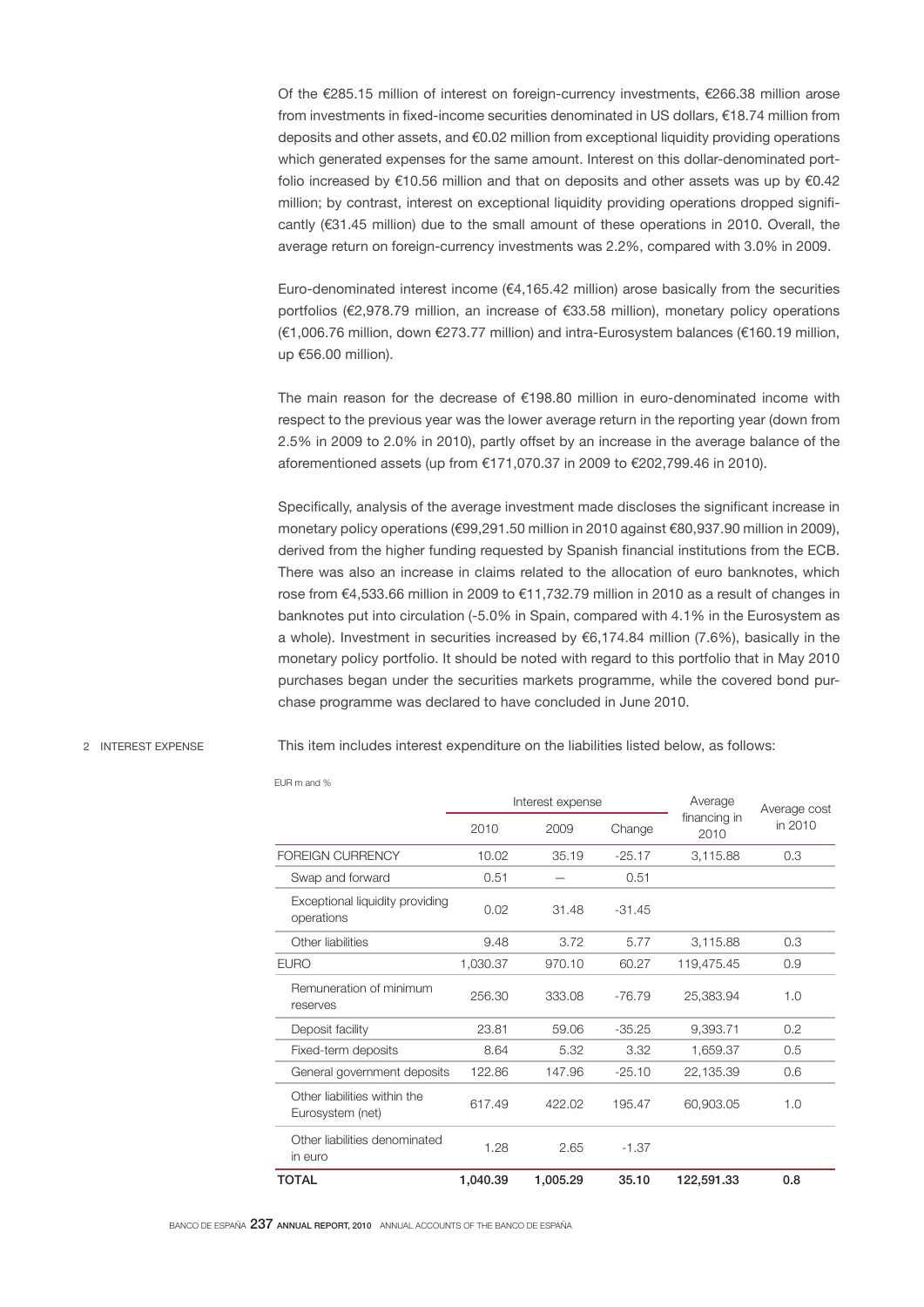Interest expenses increased by €35.10 million in 2010 as a result of a rise in expenses on euro-denominated liabilities (€60.27 million) and a fall in interest expenses on liabilities denominated in foreign currencies (€25.17 million).

Of the euro-denominated interest expenses (€1,030.37 million), €617.49 million relate to the remuneration of other intra-Eurosystem balances (TARGET2), €256.30 million to remuneration of minimum reserves, €122.86 million to remuneration of general government deposits and the remainder to remuneration of the deposit facility, fixed-term deposits (fine-tuning operations) and other euro-denominated liabilities.

The increase in euro-denominated expenses (€60.27 million) basically resulted from the higher average balance of the aforementioned liabilities, which rose from €87,617.81 million in 2009 to €119,475.45 million in 2010, partly offset by the lower average cost at which they were remunerated, which dropped from 1.1% in 2009 to 0.9% in 2010.

Regarding the net credit balance of intra-Eurosystem balances arising from TARGET2 transactions, interest expenses rose by €195.47 million because of the considerable increase in its average balance with respect to 2009 from €33,514.58 million to €60,903.05 million in 2010, partly offset by the decrease in the average cost (1.0% in 2010 versus 1.2% in 2009).

Interest expenses denominated in foreign currencies (€10.02 million) related almost solely to allocated SDRs (€9.48 million), since in 2010 the volume of exceptional liquidity providing operations was very small and generated expenses of only €0.02 million (€31.48 million in 2009).

3 REALISED GAINS/LOSSES ARISING FROM FINANCIAL **OPERATIONS** 

This item includes the profits and losses arising from dealing in financial assets. In 2010 the net gains in this connection amounted to €366.04 million, arising from the following sources:

|                                                 | 2010   | 2009      | Change   |
|-------------------------------------------------|--------|-----------|----------|
| <b>FOREIGN CURRENCY</b>                         | 47.45  | $-120.27$ | 167.71   |
| Sale of gold                                    |        |           |          |
| Sale of foreign currency (exchange gains/losses | 31.39  | $-169.57$ | 200.96   |
| Sale of securities (price gains/losses)         | 14.85  | 49.53     | $-34.68$ |
| Other gains/losses                              | 1.20   | $-0.23$   | 1.43     |
| <b>EURO</b>                                     | 318.59 | 228.81    | 89.78    |
| Sale of securities (price gains/losses)         | 318.59 | 228.81    | 89.78    |
| <b>TOTAL</b>                                    | 366.04 | 108.54    | 257.50   |

Compared with the prior year, the total amount recorded in 2010 increased by  $E$ 257.50 million due to the gains on the sale of foreign currencies in contrast to the losses in 2009, basically in US dollars (€185.74 million) and SDRs (€14.51 million) and to the higher gains on the sale of euro-denominated fixed-income securities (€89.78 million). These two increases were partly offset by the smaller gains on the sale of US dollar-denominated securities (€34.68 million).

This item includes the loss arising in the currency position derived from the exchange rate depreciation, as well as that arising from depreciation of securities prices, for that portion that cannot be offset by unrealised gains from previous years. The breakdown in 2010 and 2009 is as follows: 4 UNREALISED LOSSES ON FINANCIAL ASSETS AND POSITIONS

EUR m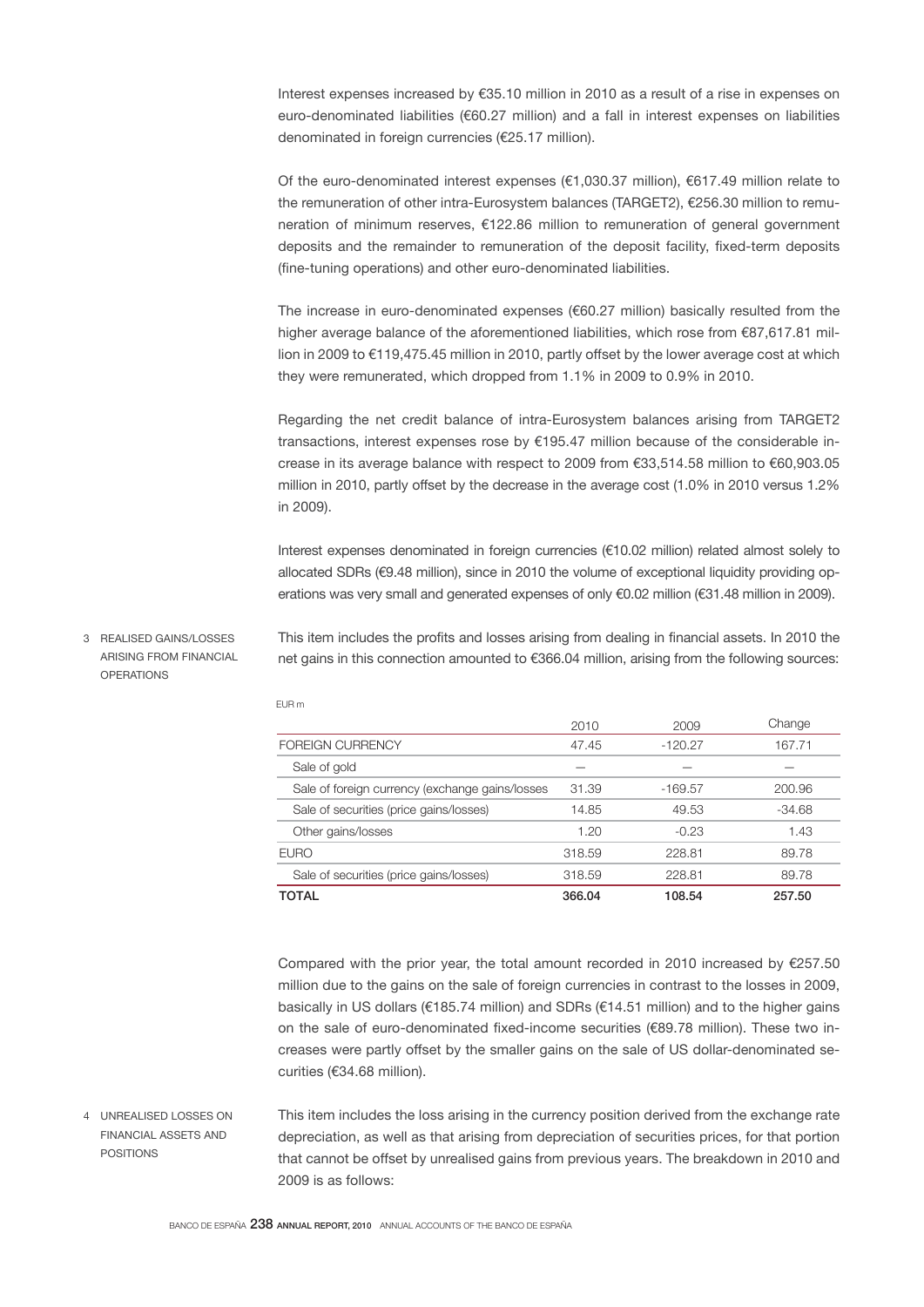EUR m

EUR m

|                                         | 2010   | 2009   | Change    |
|-----------------------------------------|--------|--------|-----------|
| <b>FOREIGN CURRENCY</b>                 | 2.97   | 179.01 | $-176.04$ |
| Foreign currency (exchange rate losses) | 0.05   | 175.57 | -175.52   |
| Securities (price losses)               | 2.92   | 3.44   | $-0.52$   |
| <b>EURO</b>                             | 790.92 | 14.11  | 776.81    |
| Securities (price losses)               | 790.92 | 14.11  | 776.81    |
| <b>TOTAL</b>                            | 793.89 | 193.12 | 600.77    |

Unrealised losses in 2010 amounted to €793.89 million, most of which related to eurodenominated fixed-income securities from the trading portfolio (€790.92 million) as a result of the adverse performance of the price of some securities in this portfolio. Comparison with 2009 shows that these high unrealised losses were responsible for the increase, since in 2009 they amounted to €14.11 million. Also notable was the decrease in unrealised exchange losses denominated in foreign currency (€175.52 million), since there were no losses at end-2010 on either US dollars or SDRs.

# 5 TRANSFERS FROM/TO PROVISIONS FOR FOREIGN EXCHANGE RATE, PRICE AND CREDIT RISKS

|                                                                                              | 2010        | 2009        | Change    |
|----------------------------------------------------------------------------------------------|-------------|-------------|-----------|
| Transfers to provisions                                                                      | $-1,109.75$ | $-1,066.82$ | -42.93    |
| Foreign exchange rate and interest rate risk                                                 | $-942.46$   | $-897.91$   | -44.55    |
| Credit risk                                                                                  | $-167.29$   | $-168.91$   | 1.62      |
| Transfer from exchange rate and interest rate<br>provision                                   | 793.89      | 193.12      | 600.77    |
| Transfer/reversal from provision for losses arising from<br>early repayment of special loans | $-92.10$    | 185.56      | $-277.66$ |
| <b>TOTAL</b>                                                                                 | -407.96     | $-688.14$   | 280.19    |

This includes, first, the transfer of €793.89 million from the provision for foreign exchange rate and interest rate risks to cover the losses recorded at end-2010 and, second, the transfer of €942.46 million to this provision to cover the estimated foreign exchange rate and price risks associated with the financial positions subject to such risks, in accordance with the Executive Commission resolution of 10 February 2011.

This item also includes the transfer to the provision for credit risk in accordance with an Executive Commission resolution, amounting to €167.29 million in 2010.

Lastly, regarding the provision for losses arising from early repayment of special loans derived from the adjustment of changes in the market value of these assets, in 2010 the provisioning expense underwent a negative change of €277.66 with respect to 2009, due to the charge of €92.10 million in 2010 as against the recovery of €185.56 million in 2009.

This basically includes income and expenses arising from fees and commissions for banking services and the like (TARGET2, transfers, handling of cheques, custody and administration of securities, etc.). It may be broken down as follows: 6 NET INCOME FROM FEES AND COMMISSIONS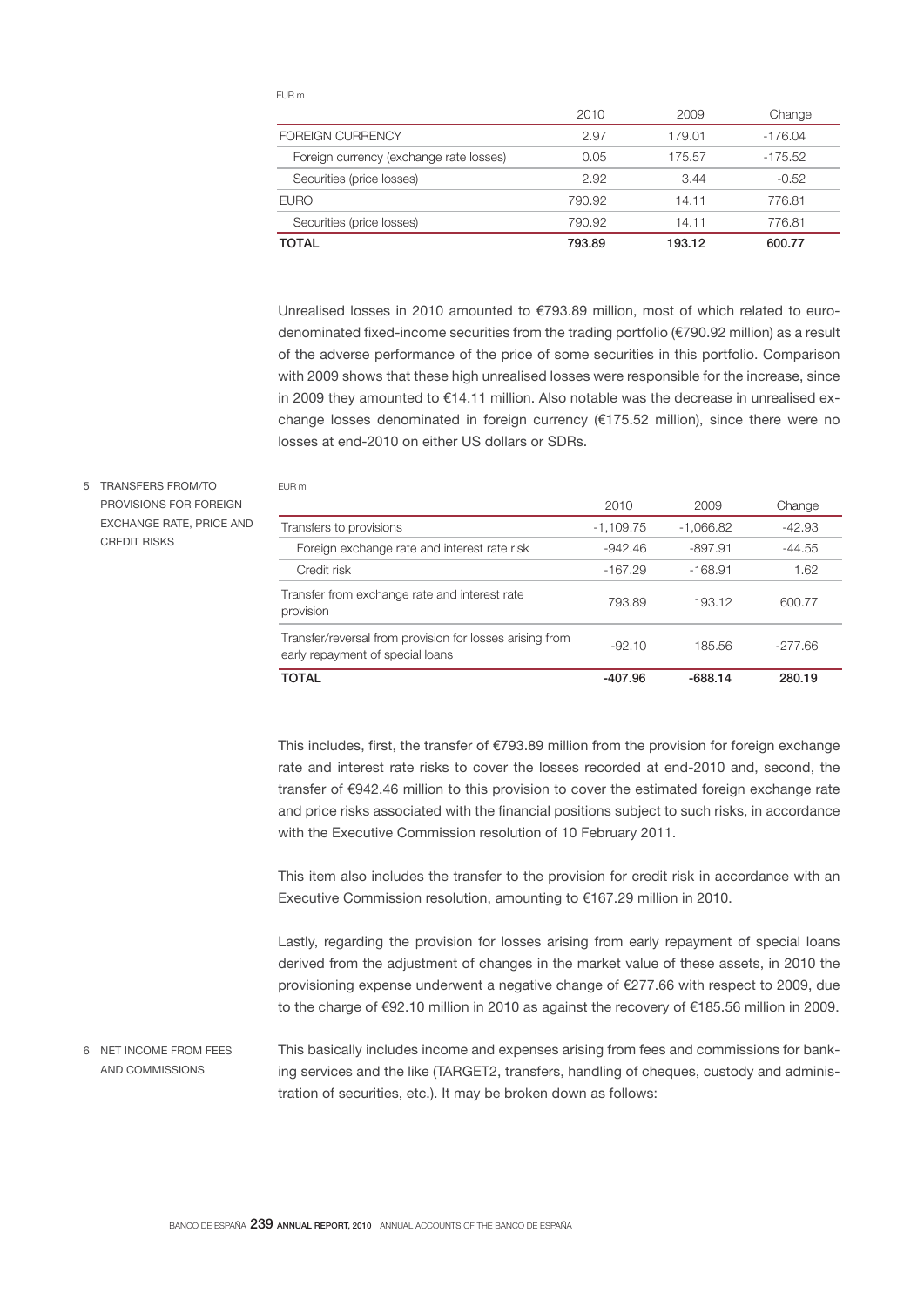EUR m

|   |                                            | 2010  | 2009  | Change  |
|---|--------------------------------------------|-------|-------|---------|
|   | Income from fees and commissions           | 20.07 | 23.77 | $-3.70$ |
|   | Foreign operations                         | 0.03  | 0.02  | 0.01    |
|   | Domestic operations                        | 20.05 | 23.76 | $-3.71$ |
| 2 | Expenses from fees and commissions         | 11.12 | 13.20 | $-2.08$ |
|   | Foreign operations                         | 3.06  | 2.96  | 0.09    |
|   | Domestic operations                        | 8.06  | 10.24 | $-2.17$ |
|   | NET INCOME FROM FEES AND COMMISSIONS (1-2) | 8.95  | 10.57 | $-1.62$ |

Net fee and commission income in 2010 (€8.95 million) was €1.62 million less than in 2009. This variation relates basically to the lower fee income from securities transactions and the smaller amount of fees and commissions received by the Banco de España from the holders of direct accounts. This lower income was partially offset by the lower expense of fees and commissions paid on security transactions carried out through the Sistema Nacional de Compensación Electrónica (National Electronic Clearing System).

This item includes the participating interest of the Banco de España in the profit of the ECB from ordinary operations, seignorage income, income generated by the ECB portfolio derived from the security market programme and the dividends on other shares and participating interests. 7 INCOME FROM EQUITY SHARES AND PARTICIPATING INTERESTS

> Of the total amount of €191.04 million recorded, €174.43 million relate to the ECB ordinary dividend, €8.80 million to dividends on the participating interest in Bolsas y Mercados Españoles, Sociedad Holding de Mercados y Sistemas Financieros, SA (BME) and €7.81 million to participating interests in international agencies (Bank for International Settlements).

> In 2010 the ECB Governing Council decided not to distribute among the Eurosystem central banks the banknote seigniorage income or that generated by its securities portfolio purchased under the security market programme, but rather to retain that income to record a provision for foreign exchange rate, interest rate, credit and gold price risks.

> Compared with 2009, the amount recorded in 2010 was  $€73.10$  million higher, basically due to the larger ordinary dividend distributed by the ECB in the reporting year (paid out of 2009 profit), partly offset by the aforementioned absence of an ECB dividend from seigniorage income (€93.66 million were allocated to the Banco de España in 2009).

The amount of each Eurosystem NCB's monetary income is determined by calculating the annual income generated by the earmarkable assets held against the liability base. The liability base consists of the following items: banknotes in circulation; liabilities to credit institutions related to monetary policy operations denominated in euro; net intra-Eurosystem liabilities resulting from TARGET2 transactions whenever they have a credit balance; and net intra-Eurosystem liabilities related to the allocation of euro banknotes within the Eurosystem whenever they have a credit balance. Any interest paid on liabilities included within the liability base is to be deducted from the monetary income to be pooled. The earmarkable assets include the following items: lending to euro area credit institutions related to monetary policy operations; monetary policy portfolio securities; intra-Eurosystem claims equivalent to the transfer of foreign reserve assets to the ECB; net intra-Eurosystem claims resulting from TARGET2 transactions, whenever they have a debit balance; net intra-Eurosystem claims related to the allocation of euro banknotes in the Eurosystem, 8 NET RESULT OF POOLING OF MONETARY INCOME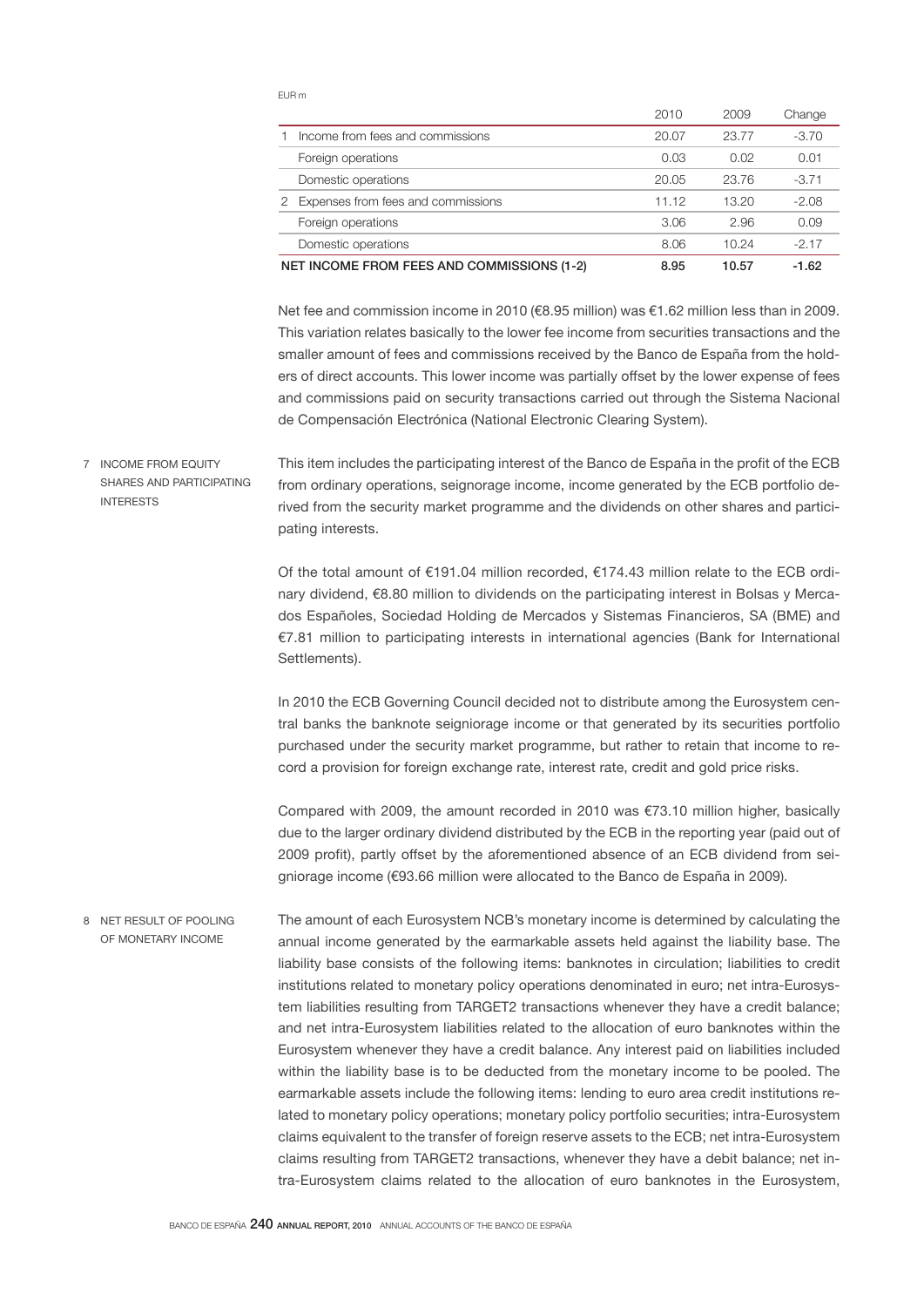whenever they have a debit balance; and a limited amount of each NCB's gold holdings, in proportion to its capital key. Gold is considered to generate no income and the securities acquired under the covered bond purchase programme are deemed to generate income at the interest rate on main refinancing operations. If the value of a NCB's earmarkable assets exceeds or is less than the value of its liability base, the difference will be offset by applying to it the most recent marginal interest rate on main refinancing operations.

The breakdown of this item in 2009 and 2010 is as follows:

|                                                                                     | 2010        | 2009        | Change  |
|-------------------------------------------------------------------------------------|-------------|-------------|---------|
| Monetary income pooled                                                              | $-1,177.53$ | $-1.349.81$ | 172.28  |
| Monetary income allocated                                                           | 1.235.58    | 1.356.94    | -121.36 |
| Provision for counterparty risk in monetary policy<br>operations and for ECB losses | 195.42      | 186.86      | 8.56    |
| <b>TOTAL</b>                                                                        | 253.47      | 193.99      | 59.48   |

The monetary income pooled by the Eurosystem is to be allocated among NCBs according to the ECB subscribed capital key. The difference between the monetary income pooled by the Banco de España in 2010, amounting to €1,177.53 million, and that reallocated to it, amounting to €1,236.86 million, is equivalent to a net allocation of €59.34 million. From this net allocation should be deducted €1.29 million for the Banco de España's share of the losses on Eurosystem monetary policy operations (the expense of the professional consulting and audit services of independent experts and the settlement of the final loss from the insolvency of Indover Bank). Compared with 2009, there was a positive net change of €50.92 million in these results.

Also, with regard to the provision for counterparty risk in Eurosystem monetary policy operations, on 4 February 2011 the ECB Governing Council approved the amounts relating to each NCB. Accordingly, the Banco de España reversed a portion of the provision recorded (€195.42 million out of a total of €434.49 million), resulting in a change of €8.56 million in profit (in 2009 €186.86 million were released).

This includes the income and losses that cannot be included in other items, along with other diverse income of an exceptional nature. It may be broken down as follows: 9 OTHER INCOME AND LOSSES

|                                | 2010     | 2009     | Change  |
|--------------------------------|----------|----------|---------|
| Extraordinary profit           | 0.35     | 2.36     | $-2.01$ |
| Employee social welfare scheme | $-13.14$ | -17.80   | 4.65    |
| Sundry                         | 1.23     | 2.51     | $-1.28$ |
| <b>TOTAL</b>                   | $-11.56$ | $-12.93$ | 1.36    |

As can be seen, this item shows a net loss of  $\epsilon$ 11.56 million, which is  $\epsilon$ 1.36 million less than in 2009, basically due to the decrease in the principal of the debt to the employee social welfare scheme (Mutualidad de Empleados), which generated lower expenses of €4.65 million.

10 STAFF COSTS

This item includes the headings "Wages and salaries", "Contributions to pension scheme" and "Social security contributions and employee benefits".

## EUR m

EUR m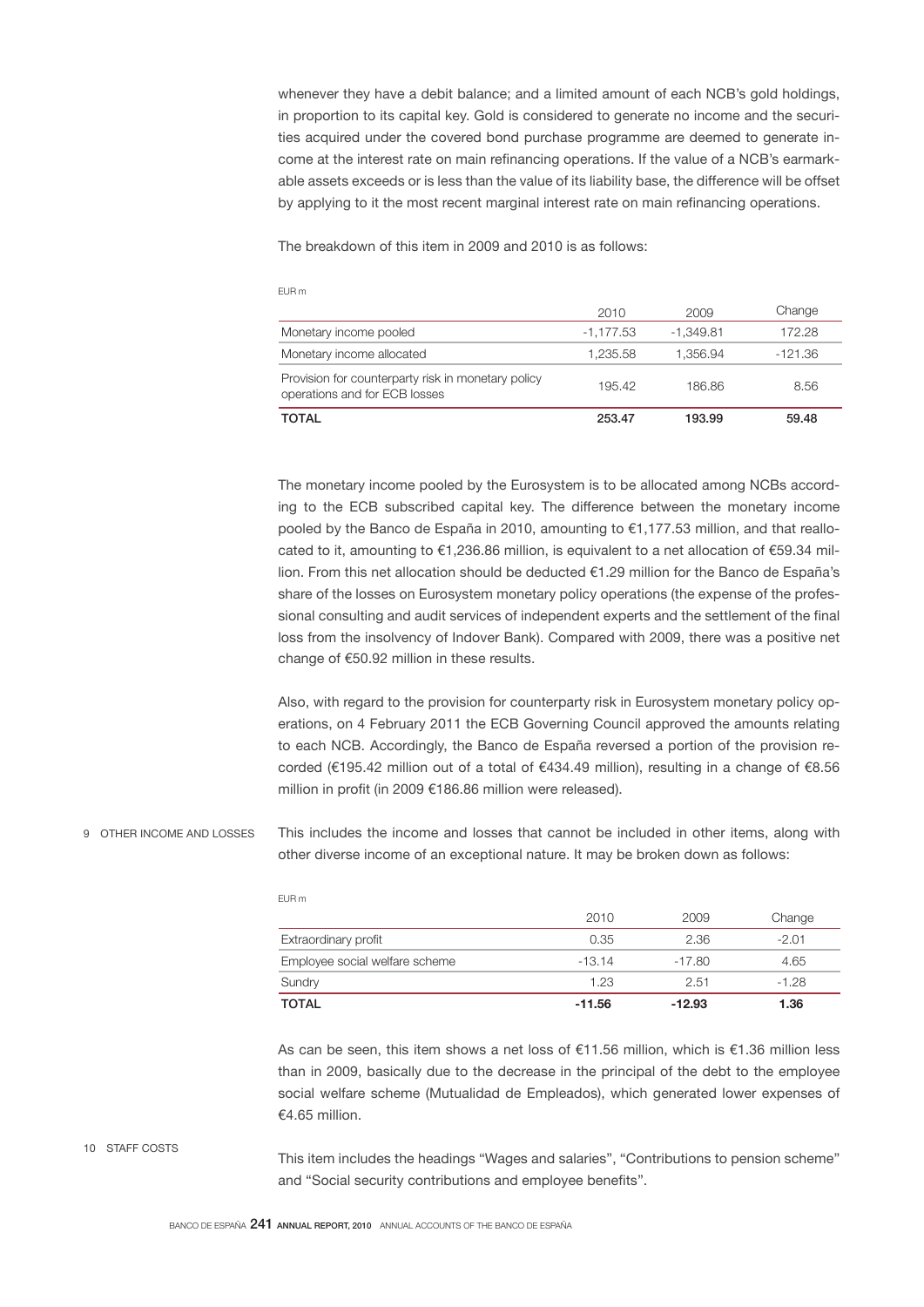### The breakdown of changes by component is as follows:

|                                                                           | 2010   | 2009   | Change  | $(\%)$ |
|---------------------------------------------------------------------------|--------|--------|---------|--------|
| Gross staff costs                                                         | 230.86 | 233.04 | $-2.17$ | $-0.9$ |
| Wages and salaries                                                        | 174.12 | 177.84 | $-3.71$ | $-2.1$ |
| Social Security                                                           | 32.27  | 32.09  | 0.18    | 0.5    |
| Staff welfare expenses                                                    | 18.01  | 17.05  | 0.96    | 5.6    |
| Contributions to Pension Scheme                                           | 6.46   | 6.05   | 0.41    | 6.7    |
| Reversal of staff costs due to<br>capitalisation of computer applications | -2.47  | -2.07  | $-0.39$ | 18.9   |

EUR m and %

It balance decreased from €230.96 million in 2009 to €228.40 million in 2010, a fall of €2.56 million (1.1%). The main reason for this decrease was the wage reduction derived from the

TOTAL 228.40 230.96 -2.56 -1.1

application from June of Royal Decree-Law 8/2010 on extraordinary measures to reduce the budget deficit, partly offset by the higher expense of temporary hires ( $E2.55$  million), due basically to Eurosystem projects, and a number of factors of varying nature (wage drift due to promotions, increased social security contributions, medical and pharmaceutical assistance, pension scheme, etc.).

The following table sets out the changes in permanent and temporary staff, in terms of average number of employees:

|                             | 2010    | 2009    | Change  | %       |
|-----------------------------|---------|---------|---------|---------|
| AVERAGE NUMBER OF EMPLOYEES | 2,733.2 | 2,745.8 | $-12.6$ | $-0.5$  |
| Permanent staff             | 2,488.7 | 2,570.9 | $-82.2$ | $-3.2$  |
| Managerial staff            | 1,485.9 | 1,476.2 | 9.7     | 0.7     |
| Administrative staff        | 816.5   | 886.3   | $-69.8$ | $-7.9$  |
| Other                       | 186.3   | 208.4   | $-22.2$ | $-10.6$ |
| Temporary staff<br>2        | 244.5   | 174.9   | 69.6    | 39.8    |
| Managerial staff            | 131.2   | 107.8   | 23.4    | 21.7    |
| Administrative staff        | 101.1   | 59.8    | 41.3    | 69.0    |
| Other                       | 12.3    | 7.4     | 4.9     | 65.5    |

As at 31 December 2010, the Bank's total staff numbered 2,709 employees, 18 fewer than at the same date of the previous year, as a result of the smaller number of permanent employees (down from 2,545 at 31 December 2009 to 2,432 at 31 December 2010, partly offset by a significant rise in temporary hires (95 workers) for the aforementioned reasons. Most noteworthy as regards staff composition by gender was the increase of 47 in the number of women, which, together with the decrease of 65 in the number of men, meant that women now account for 40% of the Bank's total staff.

This item includes expenses arising from the purchase of current assets and of diverse services received during the year, as follows: 11 ADMINISTRATIVE EXPENSES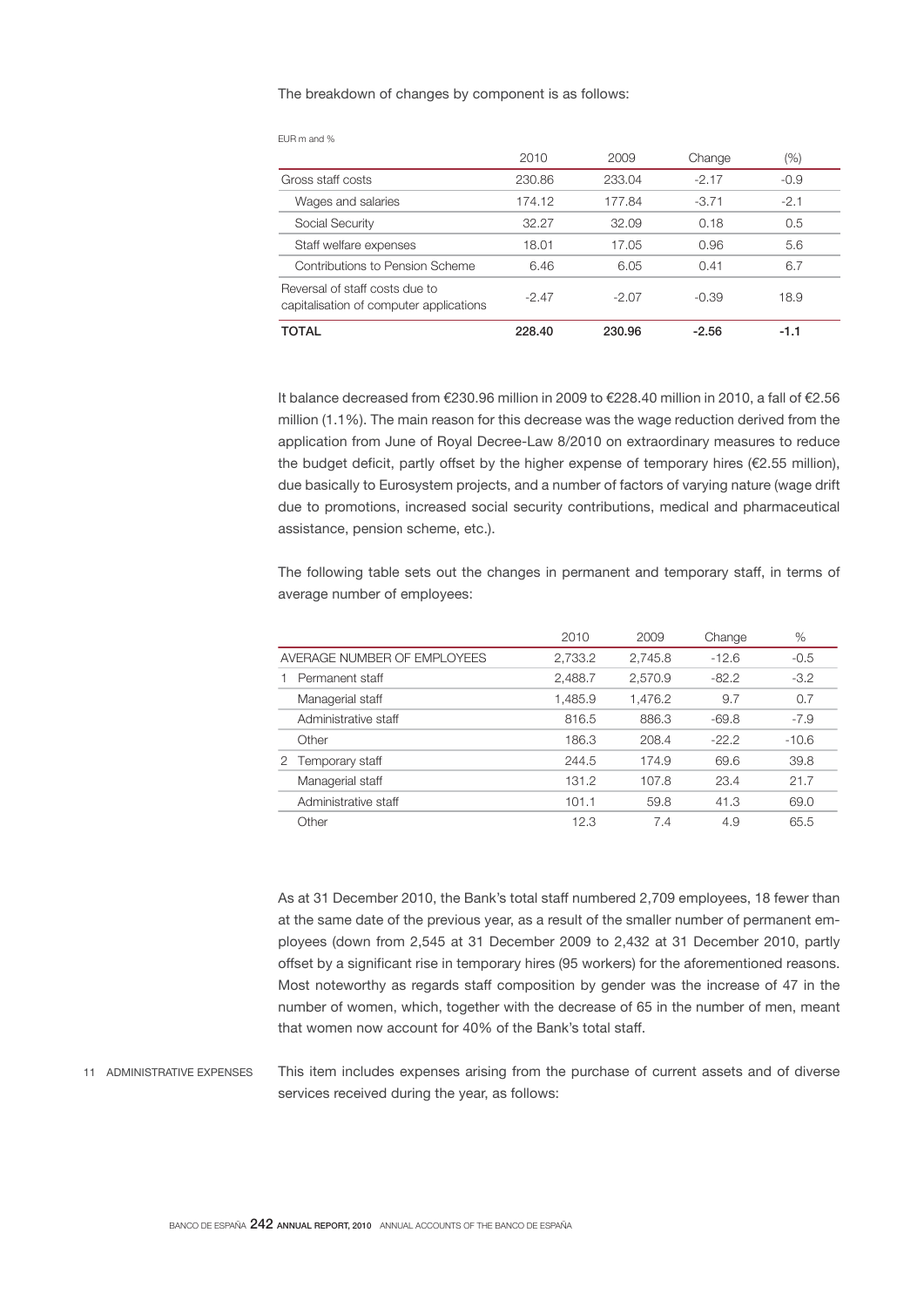#### EUR m and %

|                                                                                       | 2010    | 2009    | Change  | $\%$   |
|---------------------------------------------------------------------------------------|---------|---------|---------|--------|
| Gross administrative expenses                                                         | 123.44  | 123.81  | $-0.37$ | $-0.3$ |
| Renting and maintenance                                                               | 33.03   | 32.32   | 0.71    | 2.2    |
| Material and supply                                                                   | 11.10   | 10.97   | 0.13    | 1.2    |
| External services                                                                     | 62.76   | 64.08   | $-1.32$ | $-2.1$ |
| Training. promotion and selection                                                     | 4.02    | 3.20    | 0.81    | 25.4   |
| Sundry operating expenses                                                             | 12.53   | 13.23   | $-0.70$ | $-5.3$ |
| Reversal of administrative expenses due<br>to capitalisation of computer applications | $-5.61$ | $-2.30$ | $-3.31$ | 143.9  |
| TOTAL                                                                                 | 117.83  | 121.51  | $-3.68$ | $-3.0$ |

The above table shows that in 2010 the most significant administrative expenses were external services (€62.76 million), mainly IT services (€38.11 million) and rental and maintenance (€33.03 million), composed mainly of hardware and software rental and maintenance (€15.12 million) and property rental and maintenance (€12.05 million).

Goods and services expenses decreased in 2010 (€3.68 million). The reasons for this decrease were basically the higher recovery of expenses due to capitalisation of computer applications (€3.31 million) and the fall in external services expenses (€1.32 million) due mainly to the lower expense of computer services procurement (€1.07 million).

"External services" include €139,164.25 (including VAT) relating to the fees of the external auditors Deloitte, S.L. for the audits in 2010 of the Bank's annual accounts and of certain aspects of the Bank's management of European Central Bank reserves, the latter being the only service provided by the auditor to the Bank. In 2010 no services were received from or amounts paid to other firms related to the auditor.

### 12 DEPRECIATION OF FIXED ASSETS

Included here is the expense of the estimated depreciation of the Bank's fixed assets, which breaks down as follows:

|                                                                  | 2010  | 2009  | Change  | %       |  |
|------------------------------------------------------------------|-------|-------|---------|---------|--|
| Depreciation of buildings. structures and renovation<br>work     | 2.33  | 2.27  | 0.06    | 2.4     |  |
| Depreciation of plant in buildings                               | 8.32  | 7.25  | 1.07    | 14.8    |  |
| Depreciation of furniture and fittings                           | 2.07  | 1.94  | 0.12    | 6.2     |  |
| Depreciation of office machines other than<br>computer equipment | 1.98  | 1.79  | 0.19    | 10.7    |  |
| Depreciation of computer equipment                               | 5.18  | 5.31  | $-0.13$ | $-2.4$  |  |
| Depreciation of transport equipment                              | 0.71  | 0.83  | $-0.12$ | $-13.9$ |  |
| Depreciation of other tangible fixed assets                      | 0.30  | 0.26  | 0.05    | 18.3    |  |
| Depreciation of library collection                               | 0.54  | 0.51  | 0.03    | 5.0     |  |
| Amortisation of computer applications                            | 5.90  | 5.42  | 0.49    | 9.0     |  |
| <b>TOTAL</b>                                                     | 27.34 | 25.58 | 1.76    | 6.9     |  |

EUR m and %

# 13 BANKNOTE PRODUCTION **SERVICES**

This amount (€61.71 million) corresponds to payments made by the Banco de España to purchase banknotes from the National Mint. The decrease with respect to the previous year (€9.74 million) was because in 2010, despite the higher costs due to the rise in VAT, the volume of purchases of €50 and €20 banknotes, with a higher unit cost, decreased,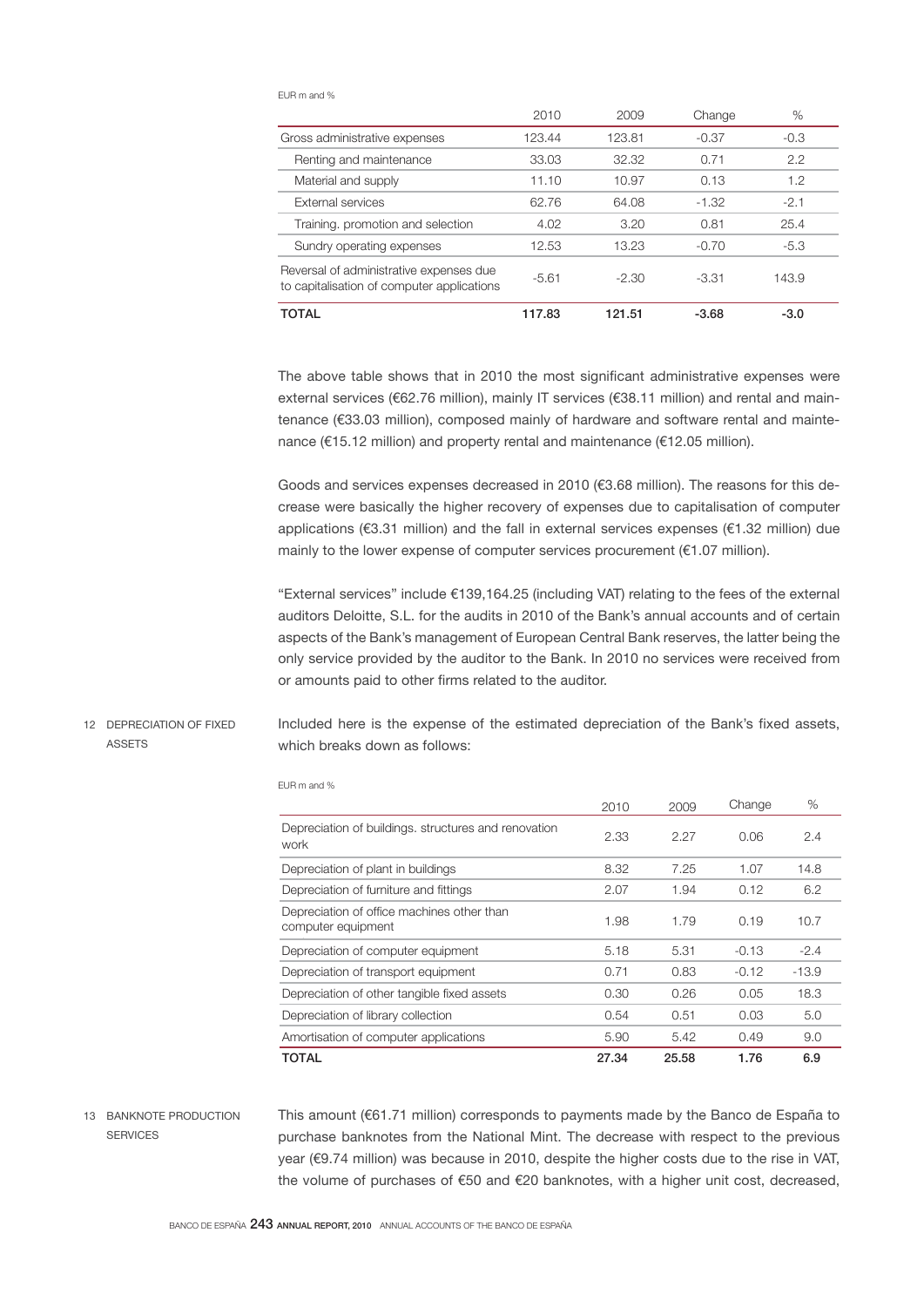and, at the same time, a significant volume of €5 banknotes, with a lower unit cost, was purchased (in 2009 no banknotes of this denomination were purchased).

The net balance of transfers and applications to other funds and provisions in 2010 amounted to €7.73 million, compared with €75.89 million in 2009. This decrease (€68.16 million) derived basically from the decline of €17.74 million in the provision for sundry risks and expenses relating mainly to litigation finalised in 2010 in favour of the Bank (in 2009 €17.61 million were transferred to this provision) and from the updating of the provision for death and retirement assistance referred to in Article 190 of the Banco de España Conditions of Employment, which entailed a credit of €5.33 million to the profit and loss account. This item also includes transfers to and releases from the provision for operational risks, which in 2010 was used to cover losses arising from operational risk (€0.03 million) and was replenished so as to raise its balance to the agreed level of €22.86 million. The transfer to the Beneficent Social Fund amounted to €25.96 million (€27.00 million in 2009). 14 TRANSFERS AND ADDITIONS TO OTHER FUNDS AND PROVISIONS

> The Banco de España, because of the nature of its activity, is not an institution with a high environmental risk. Accordingly, in 2010 it was not considered necessary to record any provision for environmental liabilities and charges.

Pursuant to Article 1.1.b) of Royal Decree 2059/2008 of 12 December 2008, the Banco de España must pay into the Treasury, on the first working day of March 2011, 90% of the profits earned and recorded up to 31 December of the previous year, less the amount paid on 1 December of the previous year. 15 PROFIT FOR THE YEAR

> On 1 December 2010 the Banco de España paid into the Treasury €1,316.49 million, equal to 70% of the profit recorded as at 30 September 2010.<sup>13</sup>

> Once the year had ended, and taking into account that the provisional profits amounted to €2,570.00 million and that 90% of the profits was €2,313.00 million, a payment of €996.51 million was made to the Treasury on 1 March 2011.

The payments to the Treasury of 2010 profit are as follows:

|   | FUR <sub>m</sub>                                                                       |          |  |  |  |  |  |
|---|----------------------------------------------------------------------------------------|----------|--|--|--|--|--|
|   | Total profit for 2010                                                                  | 2,570.00 |  |  |  |  |  |
| 2 | Payments to the Treasury                                                               | 2,313.00 |  |  |  |  |  |
|   | On 1.12.2010                                                                           | 1.316.49 |  |  |  |  |  |
|   | On 1.3.2011. Difference between the above amount and 90% of profit<br>as at 31.12.2010 | 996.51   |  |  |  |  |  |
| 3 | Profit payable to the Treasury                                                         | 257.00   |  |  |  |  |  |
|   | At date of approval of the 2010 accounts                                               | 257.00   |  |  |  |  |  |

3.4 Changes in capital, reserves, provisions and revaluation accounts

The following table shows the changes in the reporting year, which, in addition to the accounting profit, include the net gains not recognised as income in the profit and loss account, the change in provisions and the effect on the balance sheet of the appropriation of profit for the year.

<sup>13</sup> Pursuant to the aforementioned Royal Decree, the payment resolution must take into consideration the foreseeable performance of profits up to the end of the year. For this reason, account was taken of a number of factors which entailed a risk of lower profit estimated at €802.77 million. Accordingly, this amount was subtracted from the Banco de España profit of €2,683.47 million as at 30 September, resulting in a profit of €1,880.70 million, 70 % of which was paid into the Treasury.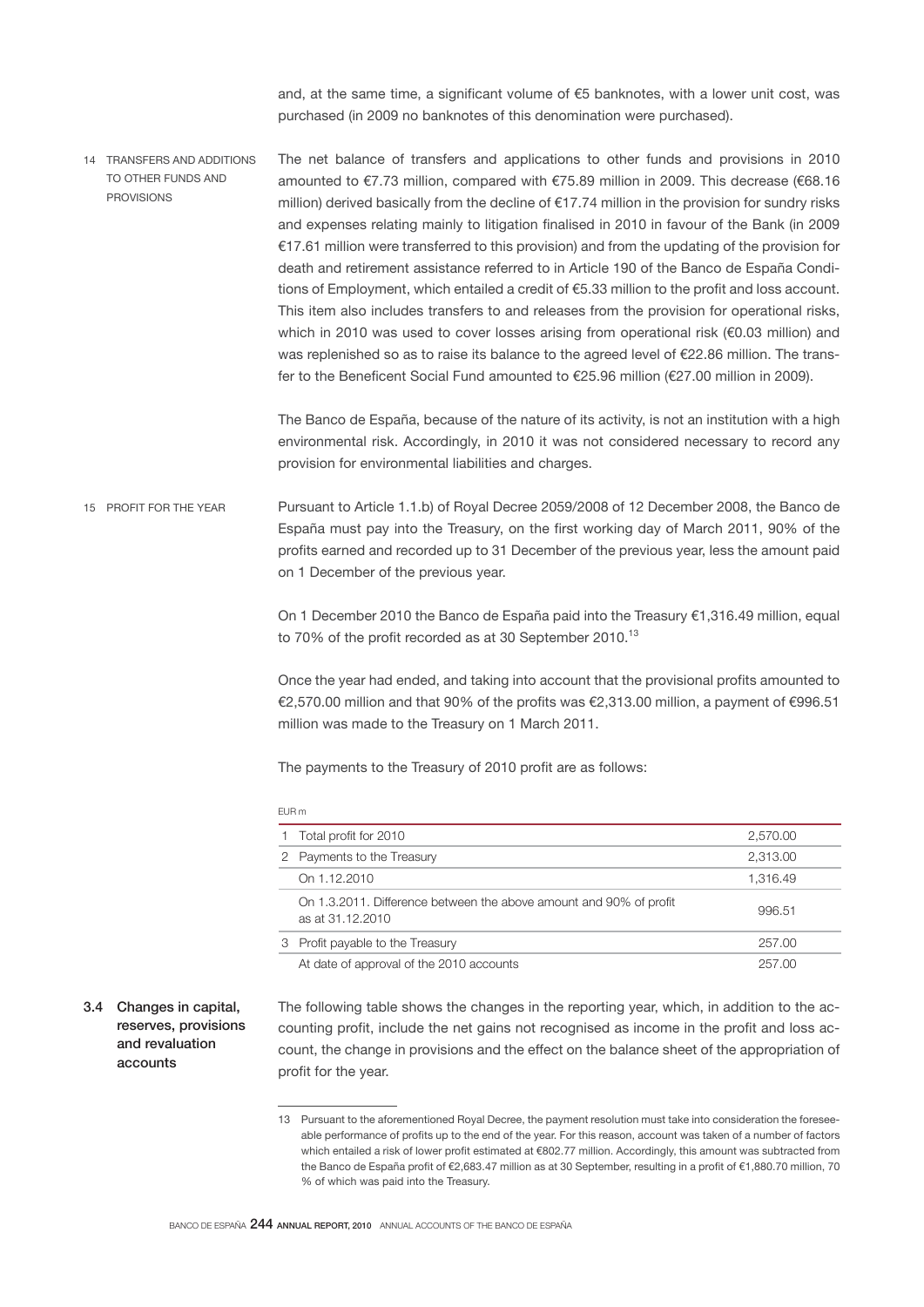EUR m

|                                                | Capital  | Reserves | Revaluation<br>accounts | Undistibuted<br>profit | Provisions | Total       |
|------------------------------------------------|----------|----------|-------------------------|------------------------|------------|-------------|
| A) 2010 OPENING BALANCE                        | 1,000.00 | 1,000.00 | 7,020.16                | 966.51                 | 5,312.04   | 15,298.72   |
| UNRECOGNISED NET GAINS IN PROFIT<br>AND LOSS   |          |          | 2,254.43                |                        |            | 2,254.43    |
| In gold                                        |          |          | 2,617.18                |                        |            | 2,617.18    |
| In foreign currency                            |          |          | 468.09                  |                        |            | 468.09      |
| In securities                                  |          |          | $-827.58$               |                        |            | $-827.58$   |
| Other                                          |          |          | $-3.25$                 |                        |            | $-3.25$     |
| 2 2010 PROFIT                                  |          |          |                         | 2,570.00               |            | 2,570.00    |
| CHANGE IN PROVISIONS<br>3                      |          | $-50.00$ |                         |                        | 166.77     | 116.77      |
| APPROPRIATION OF PROFIT<br>4                   |          |          |                         | $-2,283.00$            |            | $-2,283.00$ |
| Payment to the Treasury of 2009 profit         |          |          |                         | $-966.51$              |            | $-966.51$   |
| Payment to the Treasury of 2010 profit         |          |          |                         | $-1,316.49$            |            | $-1,316.49$ |
| B) CHANGES IN THE YEAR.<br>$B = 1 + 2 + 3 + 4$ |          | $-50.00$ | 2,254.43                | 287.00                 | 166.77     | 2,658.19    |
| C) 2010 CLOSING BALANCE.<br>$C = A + B$        | 1,000.00 | 950.00   | 9,274.59                | 1,253.51               | 5,478.81   | 17,956.91   |

The changes reflected in this table have been explained above in the explanatory notes on the balance sheet and profit and loss account that refer to provisions (Note 28 on the balance sheet), revaluation accounts (Note 29 on the balance sheet), capital (Note 30 on the balance sheet), reserves (Note 31 on the balance sheet) and profit for the year (Note 32 on the balance sheet and Note 15 on the profit and loss account).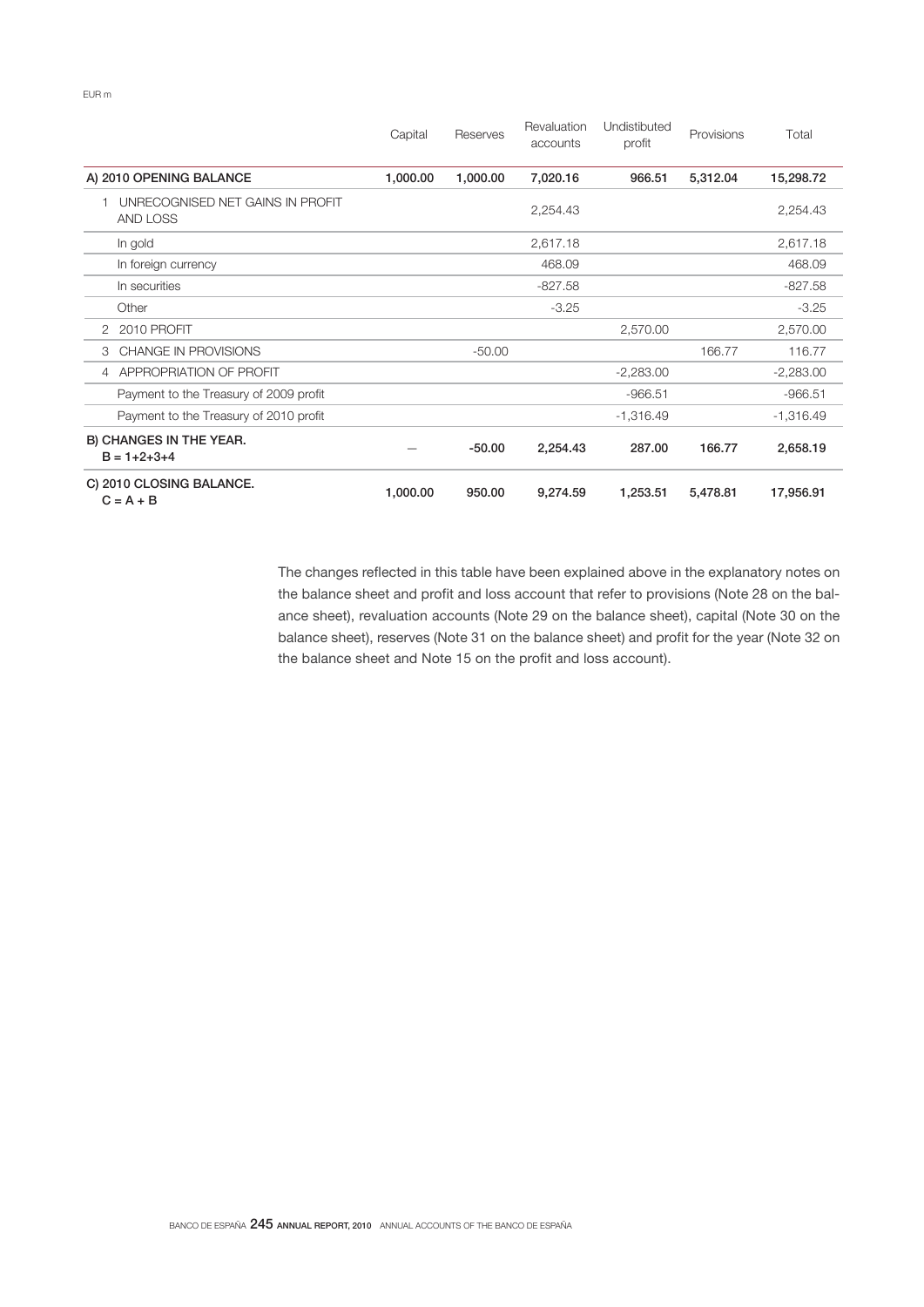# 4 SPECIFIC INFORMATION REQUIRED BY ARTICLE 4.2 OF THE LAW OF AUTONOMY OF THE BANCO DE ESPAÑA OF 1 JUNE 1994

The contribution of the Banco de España to the Deposit Guarantee Funds is regulated by Article 3 of Royal Decree 18/1982, according to the wording established by additional provision seven of Royal Legislative Decree 12/1995 of 28 December 1995 and Royal Decree 2606/1996 of 20 December 1996, which implemented the legal regime for such funds. 4.1 Contributions made by the Bank to the Deposit Guarantee Funds

> The aforementioned Royal Decree-Law established that the Deposit Guarantee Funds may only exceptionally "be supplemented by contributions from the Banco de España, the amount of which shall be fixed by Law". In 2010 the Banco de España made no contributions whatsoever to these Funds.

The table below shows the loans outstanding in 2010 with interest rates below the reference rates used, in order to estimate the loss of profit for the year pursuant to the provisions of Article 4.2 of Law 13/1994 of 1 June 1994 of Autonomy of the Banco de España. 4.2 Loss of profit

EUR m and %

| Type of credit/loan                                  | Average balance<br>in 2010 | Interest rate<br>received<br>(%) | Reference<br>interest rate<br>$(\% )$ | <b>Estimated loss</b><br>of profit |
|------------------------------------------------------|----------------------------|----------------------------------|---------------------------------------|------------------------------------|
| Net State debt                                       | 3,937.24                   |                                  | 1.00                                  | 39.37                              |
| Housing loans and repayable<br>advances to employees | 41.70                      | 0.13                             | 1.00                                  | 0.36                               |
| Housing loans                                        | 7.46                       | 0.75                             | 1.00                                  | 0.02                               |
| Repayable advances                                   | 34.24                      |                                  | 1.00                                  | 0.34                               |
| TOTAL                                                | 3,978.95                   | 0.00                             | 1.00                                  | 39.73                              |

Included under "Net State debt" is the average balance during the year, on a daily basis, of the special loans granted to the State before 1994 less the deposits held by the Treasury with the Banco de España, when there is a net balance in favour of the latter.

The reference rate used to estimate the loss of profit in all the loans is the daily average of the marginal interest rate on main refinancing operations conducted during the year.

On 26 March 2007 an agreement was entered into with the State government to bring forward the repayment schedule of the loans granted to the State prior to the entry into force of Law 21/1993 of 29 December 1993 on the State Budget for 1994 (Law 3/1983 loan, Law 4/1990 loan and credits arising from subscription for participating interests, contributions and quotas in international agencies), such that they all reach final maturity by 2015 at the latest and the Treasury can request early repayment of part or all of these facilities, paying on the due date the effective market price instead of the nominal amount. Under this agreement, in 2010 payment was received of two instalments of the first of the aforementioned facilities (that for the reporting year and the last outstanding instalment of the original repayment schedule), along with the reporting year instalments of the other two facilities, the repayment date of all of them being brought forward from 31 December to 30 April. In accordance with the foregoing, on 30 April 2010 the Treasury paid to the Banco de España the amount of €543.60 million, the effective market price of the debt repaid on that date. 4.3 Other transactions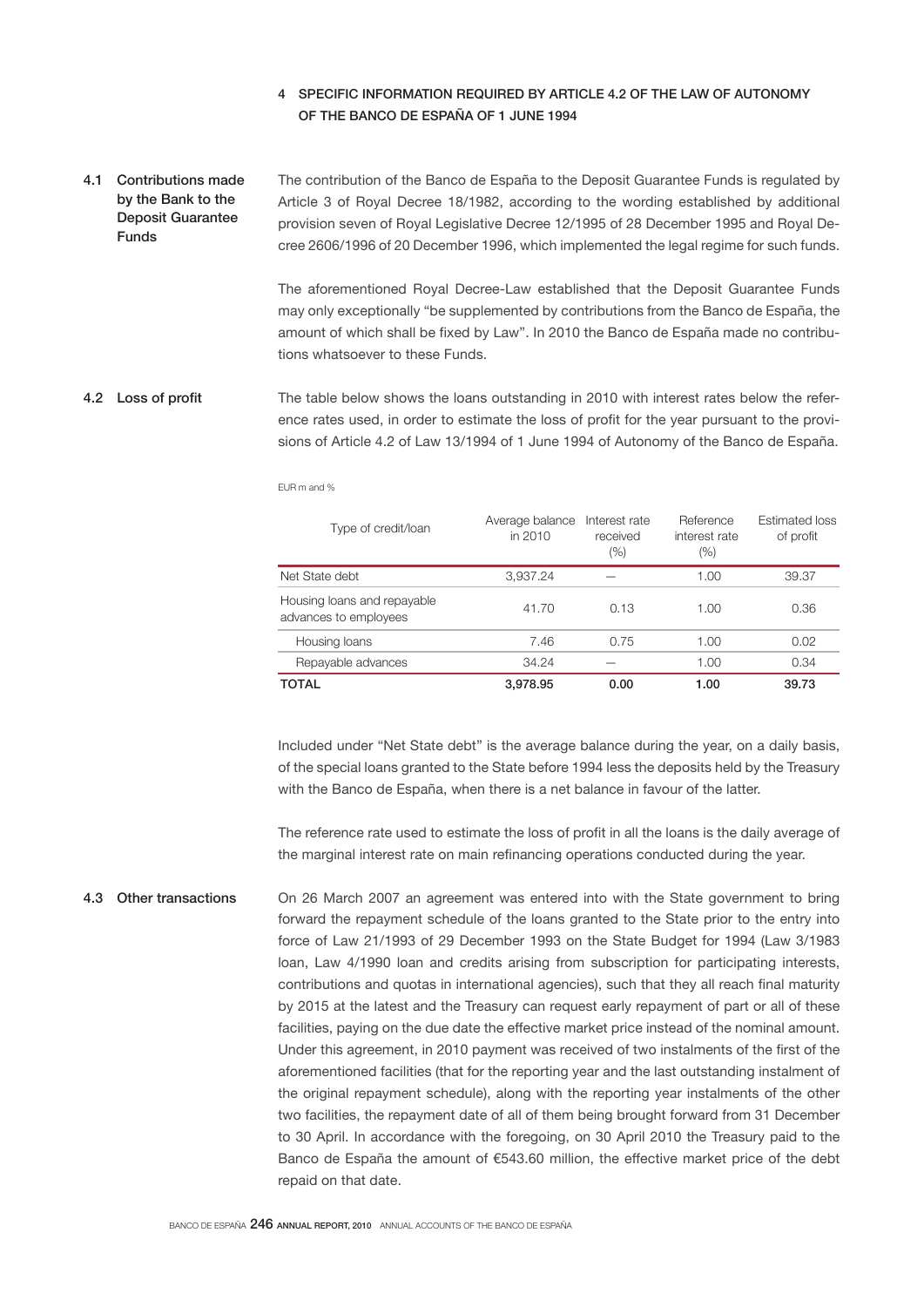#### ANNEXES

#### 1 REPORT OF THE EXTERNAL AUDITORS

# Deloitte.

Deloitte, S.L. Plaza Pablo Ruiz Picasso, 1 Torre Picasso España

Tel: +34,915,14,50.00 Fax: +34 915 14 51 80 www.deloitte.es

Translation of a report originally issued in Spanish based on our work performed in accordance with International Standards on Auditing. In the event of a discrepancy, the Spanish- language version prevails.

To the Governor of the Banco de España:

We have audited the financial statements of the Banco de España which, in accordance with Article 29.1 of its Internal Rules, comprise the balance sheet al 31 December 2010 and the related income statements and notes to the financial statements for the year then ended

#### Responsibility for the financial statements

The Executive Commission of the Banco de España is responsible for organising the Bank and appointing its directors general. Under the Internal Rules of the Banco de España, the Directorate General Services is responsible for preparing the financial statements in accordance with the internal accounting rules and principles of the Banco de España, which are indicated in Note 3.1 to the accompanying notes to the financial statements and are based on the accounting regulations established for the member central banks of the European System of Central Banks. This responsibility, which is exercised through the Control, Budget and Accounting Department, includes the supervision of operations and, therefore, the design, implementation and maintenance of the relevant internal controls required for the preparation and adequate presentation of financial statements that are free from material misstatements due either to fraud or error; the selection and application of appropiate accounting rules; and the performance of the estimates considered to be reasonable in the circumstances (see Note 3.1.3. of the accompanying financial statements). Pursuant to Article 21. g) of Law 13/1994, of 1 June, on the Autonomy of the Banco de España, these financial statements are prepared by the Governing Council of the Banco de España.

#### Responsibility of the auditor

Our responsibility is to express an opinion on the financial statements taken as a whole based on our audit work performed in accordance with International Standars on Auditing, which require that we comply with certain ethical requirements and that we plan and perform the audit to obtain reasonable assurance that the financial statements are free material misstatements or irregularities.

An audit entails the performance of procedures designed to obtain evidence supponting the amounts and disclosures contained in the financial statements. The procedures selected depend on the auditor's judgment, which includes the assessment of the risks of the occurrence of material misstatements or irregularities in the financial statements due either to fraud or error. In assessing these risks, the auditor considers the internal control system applicable to the preparation and adequate presentation of the financial statements by the entity, in order to design audit prodecures that are appropiate in view of the circumstances, but not for the purpose of expressing an opinion on the effectiveness of the entity's internal control system. An audit also includes the evaluation of the adequacy of the accounting policies used and of the reasonableness of the accounting estimates made by the entity, as well as an assessment of the overall presentation of the financial statements. We consider that the evidence we have obtained is sufficient and adequate to provide a basis on which to express our audit opinion.

#### Opinion

In our opinion, the accompanying financial statements for 2010 present fairly, in all material respects, the net worth and financial position of the Banco de España at 31 December 2010 and the results of its operations in the year then ended, in conformity with the internal accounting rules and principles of the Banco de España, which are indicated in Note 3.1 to the accompanying financial statements and are based on the accounting regulations established for the member central banks of the European System of Central Banks.

**DELOITTE SI** 

Miguel Angel Bailón

26 May 2011

le, S.L. Inscrita en el Registro Mercantil de Madrid, tomo 13.650, sección 8ª, follo 188, hoja M-54414, inscripción 96ª. C.I.F.: 8-79104469.<br>:ilio social: Plaza Pablo Ruiz Picasso, 1, Torre Picasso, 28020, Madrid.